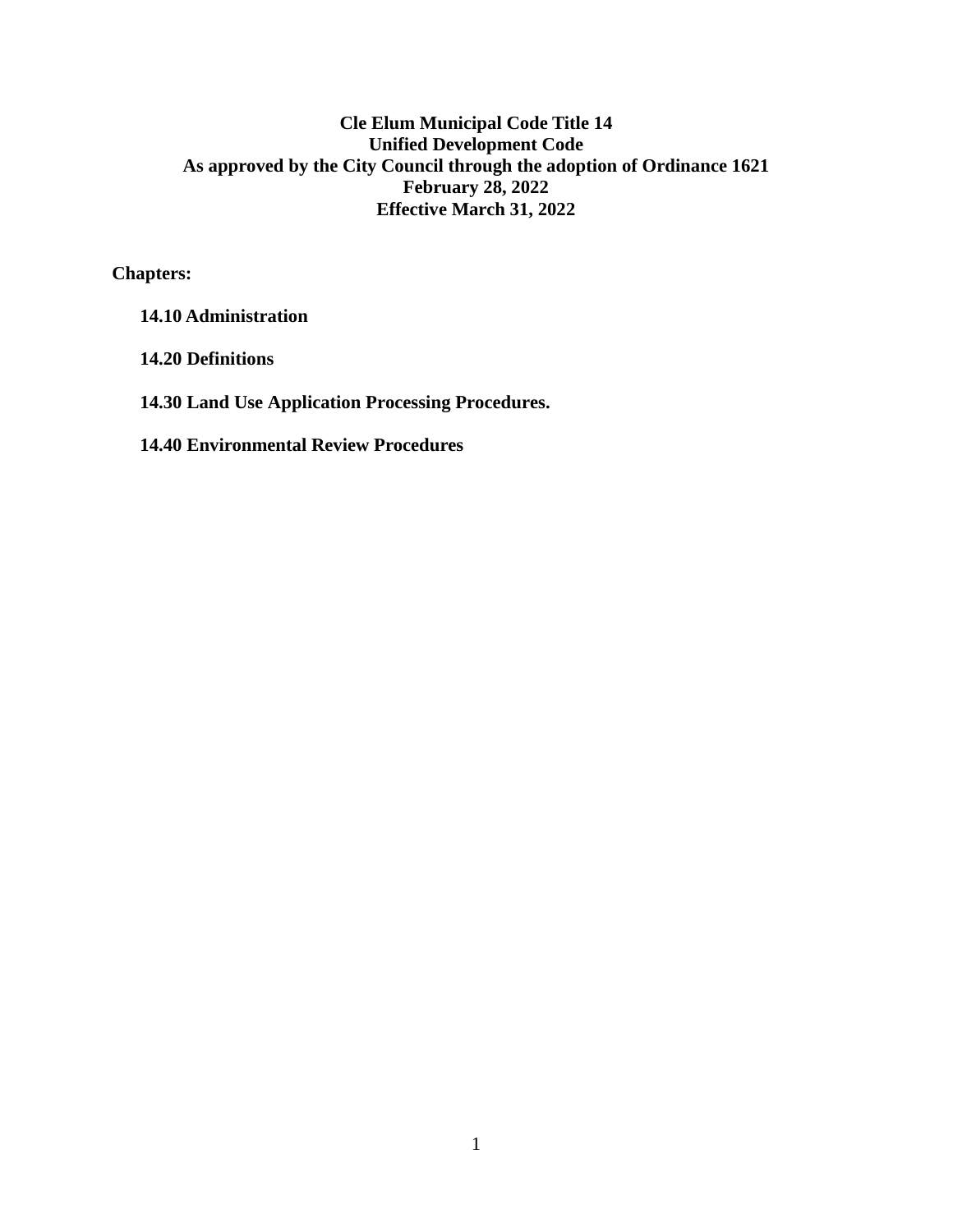### **Chapter 14.10 Administration**

#### **Sections:**

| 14.10.010 | Introduction.                                     |
|-----------|---------------------------------------------------|
| 14.10.020 | <b>Administrative Roles and Responsibilities.</b> |
| 14.10.030 | <b>Administrative Interpretations.</b>            |
| 14.10.040 | <b>General Provisions.</b>                        |
| 14.10.050 | <b>Reasonable Use Exception.</b>                  |
| 14.10.060 | Fees.                                             |
| 14.10.070 | <b>Financial Protections.</b>                     |
| 14.10.080 | <b>Development Agreements.</b>                    |
| 14.10.090 | Liability; and                                    |
| 14.10.100 | Severability.                                     |
|           |                                                   |

### **14.10.010 Introduction.**

- A. The following is a brief description of key planning roles in the City of Cle Elum:
	- 1. The Cle Elum City Council is the legislative body of the City and is the only body which can adopt or amend an ordinance, which includes amendments to the City Comprehensive Plan and Development Regulations. The City Council confirms the appointment by the Mayor of the City Administrator, the City Attorney, the Hearings Examiner, Planning Commissioners, and Historic Preservation Commissioners. The City Council is the decision-making body on certain non-project and project specific planning actions.
	- 2. The Mayor is the chief executive officer and ceremonial head of the City. The Mayor appoints the City Administrator and sees that all laws and ordinances are faithfully enforced.
	- 3. The City Administrator assists the Mayor in the performance of his/her duties and supervises the various City departments. The City Administrator functions as the chief administrative officer, serves as the personnel officer for the City, and performs other administrative duties as assigned. For more information about the Cle Elum City Administrator see CEMC 2.07.
	- 4. The City Planner, as authorized by the Mayor, serves as the lead staff person responsible for the administration of this Title, overseeing the implementation of planning requirements and activities in the City, making administrative decisions on certain land use applications, and interpreting the provisions of this Code, provided that: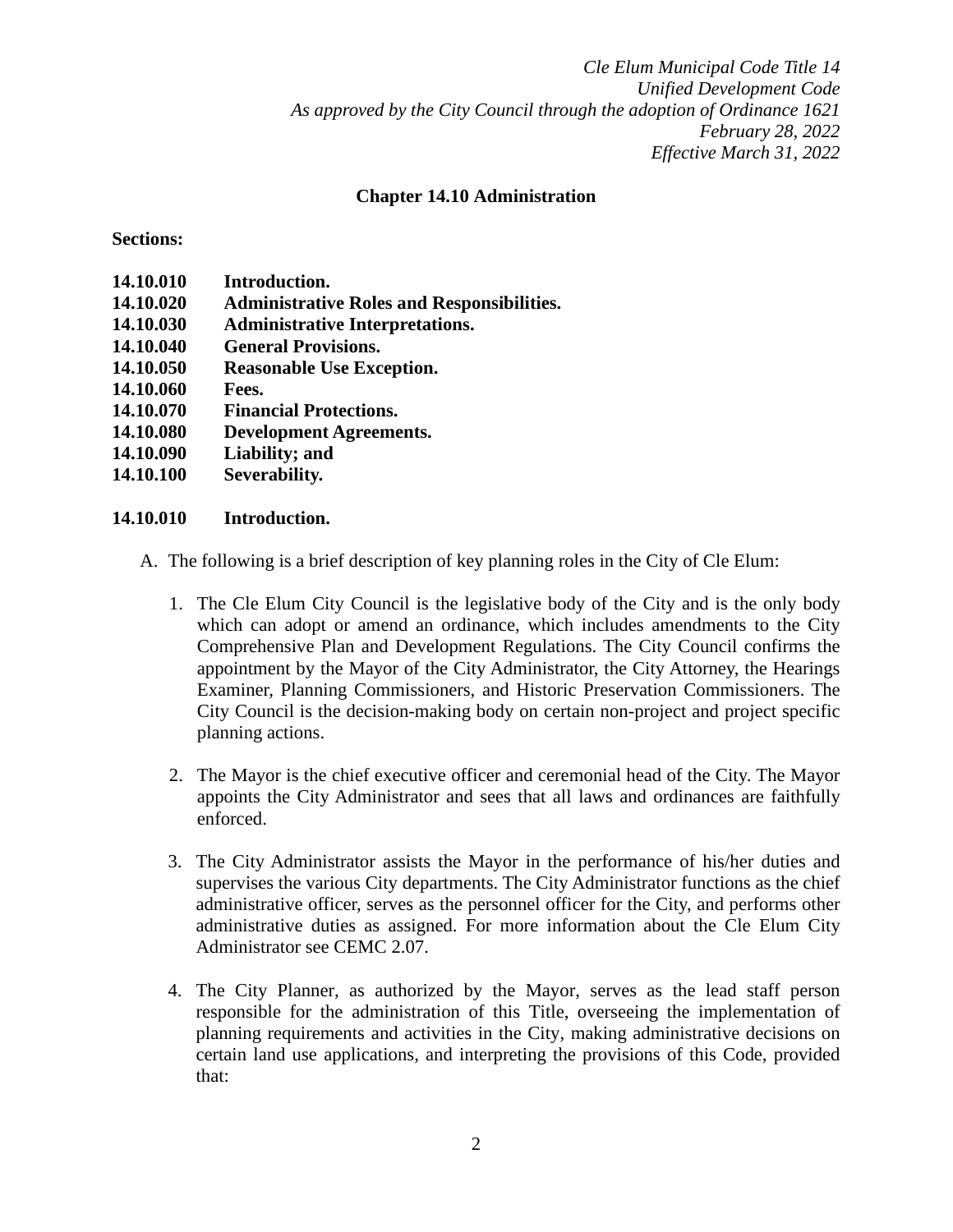- a. The Mayor may designate one or more Planning Project Managers to act as the City Planner and/or to serve as the lead City staff person on selected planning activities. This may include, but is not limited to, larger scale and/or more complex projects, as well as to provide for the efficient delivery of City services.
- b. The City Planner typically serves as the City's SEPA Responsible Official, but the Mayor may designate another person to serve as the SEPA Responsible Official for selected projects. This may include, but is not limited to, larger scale and/or more complex projects, as well as to provide for the efficient delivery of City services.
- 5. The City Building Official, as authorized by the Mayor, administers, and enforces the International Building and related codes, as adopted by the City.
- 6. The Fire Chief, as authorized by the Mayor, serves as the City Fire Marshal and is responsible for the administration and enforcement of the International Fire Code, and related codes, as adopted by the City.
- 7. The City Public Works Director, as authorized by the Mayor, is responsible for the operation and maintenance of essential City services including water, sanitary sewer, storm water management, and streets. In this capacity, the Public Works Director participates in the review and approval of development permits and the enforcement of City standards.
- 8. The City Engineer, as authorized by the Mayor, is responsible for the implementation of the City of Cle Elum Engineering Design Standards. In this capacity the City Engineer participates in the review and approval of development applications, the review and approval of the design and construction of infrastructure improvements, and the enforcement of City standards.
- 9. The City Hearings Examiner is authorized to receive and examine available information, conduct public hearings, prepare a record thereof, enter findings of fact and conclusions based upon those facts, make recommendations, and prepare a record of decision for certain land use applications and appeals. For more information about the Cle Elum Hearings Examiner see CEMC 2.60.
- 10. The City Attorney advises the Mayor, City Administrator, City Council, City boards and commissions, and City staff regarding the legal interpretations, applications, and the enforcement of this Title. In addition, the City Attorney may initiate code enforcement actions on behalf of the City. For more information about the Cle Elum City Attorney see CEMC 2.08.
- 11. The City Planning Commission is the planning advisory body to the Mayor and City Council and makes recommendations on amendments to the Comprehensive Plan, the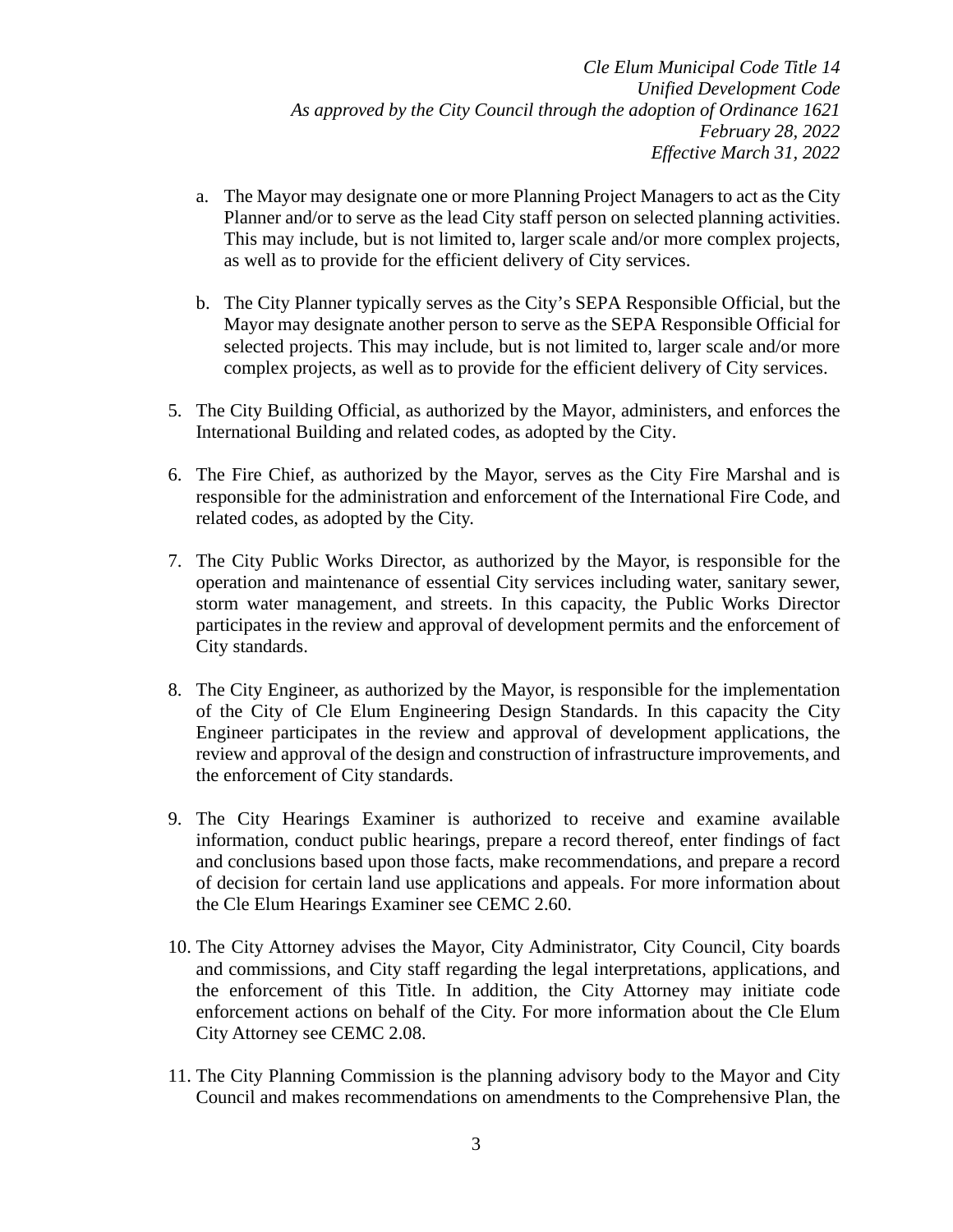Cle Elum Municipal Code, and performs other duties as assigned by the Mayor and City Council.

12. The Cle Elum Historic Preservation Commission has been established to promote awareness and preservation of the city's history. One major responsibility of the Historic Preservation Commission is reviewing proposed changes to the Cle Elum Register of Historic Places. The Commission also serves as the local review board for special valuation of historic properties as provided in RCW 84.26. For more information about the Cle Elum Historic Preservation Commission see CEMC 15.22.040.

## **14.10.020 Administrative Roles and Responsibilities.**

- A. The City Council has created through resolutions in accordance with the provisions of RCW 35A.63.020, a Planning Commission to serve as advisors to the Mayor and City Council. This shall include the review and making recommendations to update the City Comprehensive Plan and Development Regulations in accordance with the provisions of Chapter 14.30.040, to perform other duties as provided in this Title or by other resolutions and ordinances of the City Council and may perform other duties as assigned by the Mayor or City Council. The following provisions shall apply to the Planning Commission, unless subsequently amended by the City Council.
	- 1. The Planning Commission shall consist of five members and two alternate members appointed by the Mayor and confirmed by the City Council.
		- a. The Planning Commission members, including the alternate members, shall reside within the 98922 zip code boundaries, shall demonstrate an interest in, an affiliation with, or identification with the City of Cle Elum and provide useful knowledge and/or skills to the City of Cle Elum and related community.
		- b. At least three of the Planning Commissioners and at least one of the alternates shall reside within the City limits.
		- c. The alternate members shall be encouraged to attend all meetings.
		- d. If there are less than five members present at a Planning Commission meeting, the Chair may appoint one of the alternate members to fill the role of a voting member of the Planning Commission with full voting authority. The alternate member's duties as a full voting member under this provision shall be fulfilled by completing all actionon any and all issues upon which the alternate is authorized to vote, to the exclusion and replacement of the Planning Commission member whose position the alternate filled as a voting member, including attendance, participation in and voting at subsequent meetings held on the issues upon which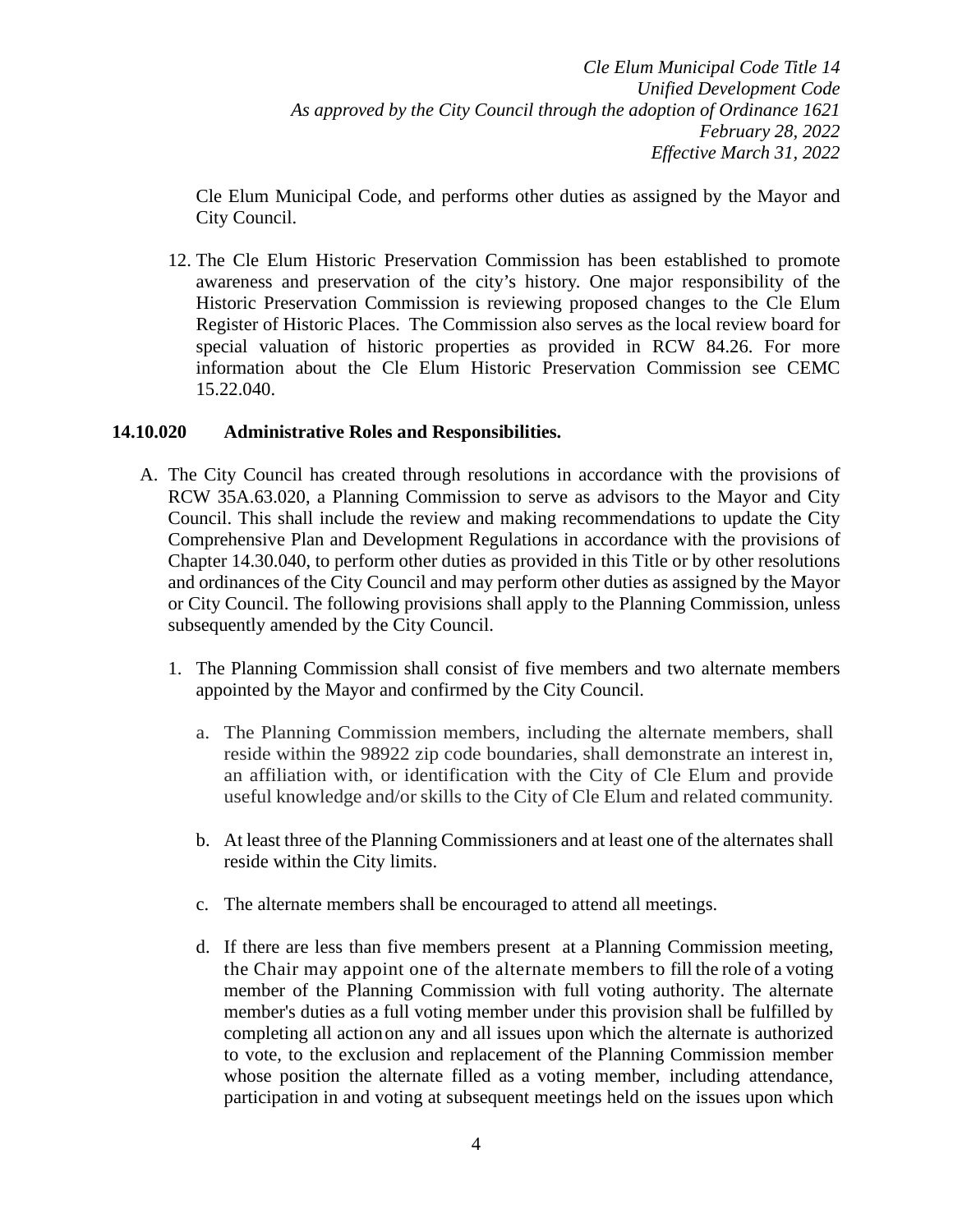the alternate member was initially authorized to vote.

- 2. The members shall be selected without respect to political affiliation, and they shall serve without compensation.
- 3. The term for membership of the members of the Planning Commission shall be four years.
	- a. The term of membership of the alternate members shall be two years, provided that an alternate member appointed to fill the role of a voting member may complete the actionon any and all issues for which the alternate is authorized to vote.
- 4. At any such time as there is a vacancy on the Planning Commission, the Mayor shall appoint one of the alternate members to fill the position. Upon the alternate member assuming full membership on the Planning Commission, a new alternate member shall be appointed by the Mayor subject to confirmation by the City Council.
- 5. Members of the Planning Commission may be removed by the Mayor, subject to the approval of the City Council, for inefficiency, neglect of duty, or malfeasance in office.
	- a. If a member is absent from more than three regular meetings during any given 12 month period, unless excused by vote of the Planning Commission, the position may be declared vacant by the Mayor in consultation with the Chair of the Planning Commission.
- 6. The Mayor and the City Administrator shall prepare and present for discussion with the City Council during the annual budget process a workplan that identifies planning priorities and activities for the coming year.
	- a. As directed by the Mayor and City Council, the City Staff shall, in consultation with the Chair of the Planning Commission, prepare an annual workplan for the Planning Commission to implement the City planning priorities.
	- b. Planning Commission, in consultation with City staff, shall prepare and present an annual report to the Mayor and City Council highlighting their activities and accomplishments and recommended priorities for the coming year.
- 7. The City Planner, in consultation with the Mayor and the Chair of the Planning Commission shall schedule and advertise an annual meeting schedule of the Planning Commission, provided that: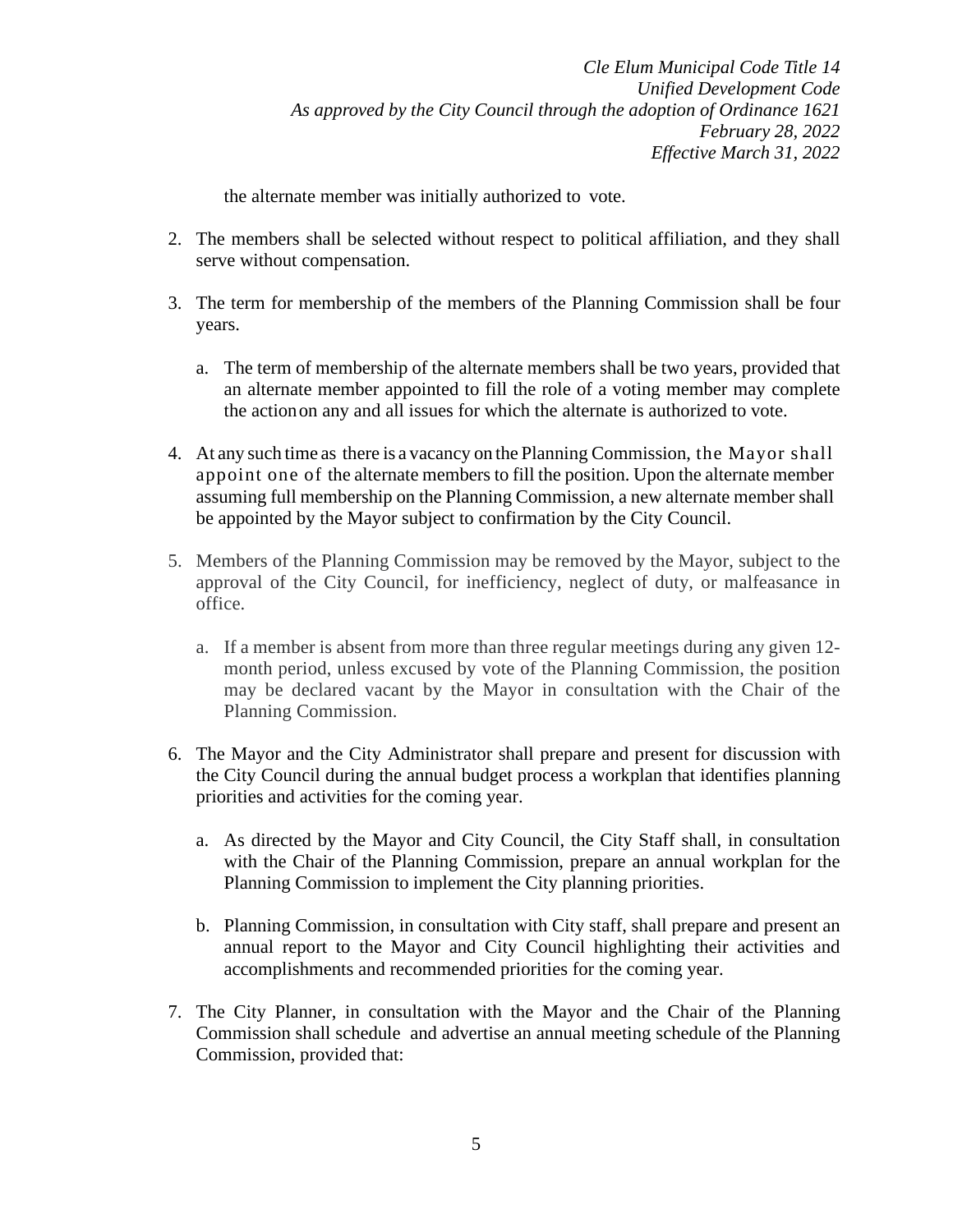- a. A regularly scheduled meeting of the Planning Commission may be cancelled by the Mayor or City Administrator, or their designee, in consultation with the Chair.
- b. Special meetings may be scheduled by the Mayor or City Administrator, or their designee, in consultation with the Chair.
- 8. The Planning Commission shall, in consultation with the City Planner and the City Attorney, conduct business in accordance with adopted by-laws and procedures.
	- a. The Planning Commission shall select a chairperson and vice-chairperson from its members, who shall hold office for one year.
	- b. At least three members of the Planning Commission, a majority of which reside within the City limits, must be present in order to conduct official business.
	- c. The Planning Commission shall approve written minutes of their meetings and in consultation with City staff, maintain a written record of their proceedings, which shall be a public record.
	- d. All meetings of the Planning Commission shall be properly advertised and conducted as public meetings in accordance with the provisions of the Open Public Meetings Act, other applicable local, state, and federal laws, and the adopted rules of the Planning Commission.
- B. Unless otherwise provided by the Mayor or City Administrator, or their designee, the City Planner is authorized to perform the following:
	- 1. Establish and maintain such application forms and administrative procedures as may be necessary to implement this Title.
	- 2. Interpret ordinances, codes, and requirements and determine the applicability of this Title to proposed uses, projects and development activities.
	- 3. Prepare and upon approval by the City Council, implement a fee schedule for all land use, development, and building permit activities.
	- 4. Serve as a SEPA Responsible Official.
	- 5. Participate in the review and decision-making of land use and related applications in accordance with the provisions of this Title.
	- 6. Administer the City's environmental regulations.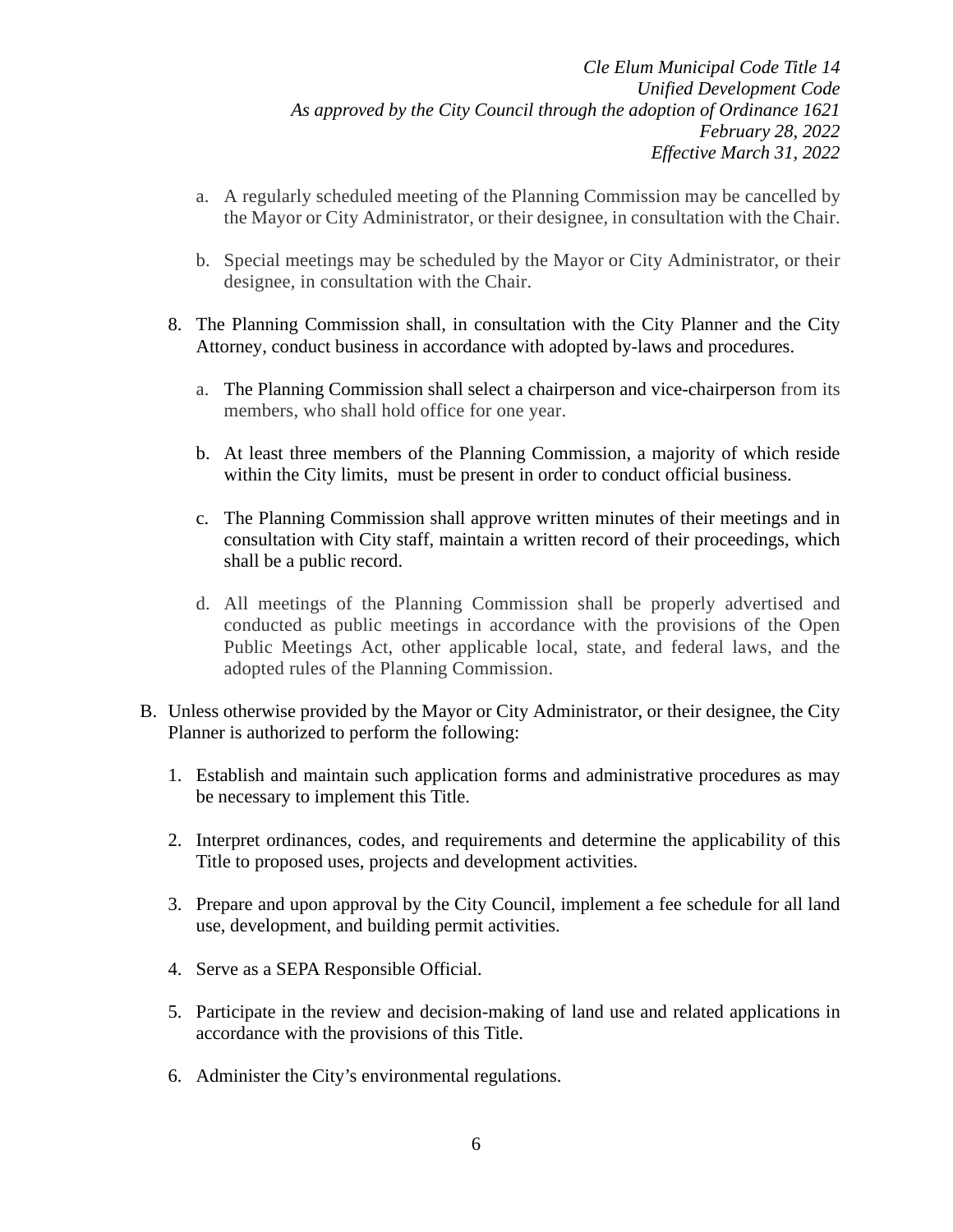- 7. Inspect and examine any structure or tract of land and within the sole discretion of the City, to order in writing the remediation of any condition found to exist or reasonably likely to occur in violation of any provision of the Cle Elum Municipal Code.
- 8. Enforce City ordinances, codes, and regulations including the approval of compliance plans, the imposition of fines for violations, the issuance of stop work orders, and/or the imposition of penalties.
- 9. Prepare and evaluate proposed amendments to the City Comprehensive and Zoning Code.
- 10. Provide staff support to the Mayor, City Council, Planning Commission, and City departments.
- 11. Respond to public inquiries and prepare information for public distribution regarding planning projects and activities.
- 12. Liaison with consultants involved in planning and land use activities; and
- 13. Represent the City in working with other local, county, state, and federal planning and natural resource management agencies, and the like.
- C. Unless otherwise provided by the Mayor or his/her designee, the Building Official is authorized to perform such activities as may be necessary to administer the International Building and related codes as adopted by the City. This may include, but is not limited to:
	- 1. Review building plans and building permit applications.
	- 2. Issue or deny building permits.
	- 3. Inspect construction; and
	- 4. Issue Certificates of Occupancy.

### **14.10.030 Administrative Interpretations.**

- **A.** Wherever the provisions of this Title potentially conflict with the requirements of any other lawfully adopted rules, regulations ordinances, deed restrictions, or covenants to which the City is party, the City shall make an administrative code interpretation and/or take appropriate legislative action to provide clear direction.
- **B.** The Mayor and the City Administrator, or their designee, is hereby authorized to make such administrative interpretations as may be necessary to implement this Title, to promote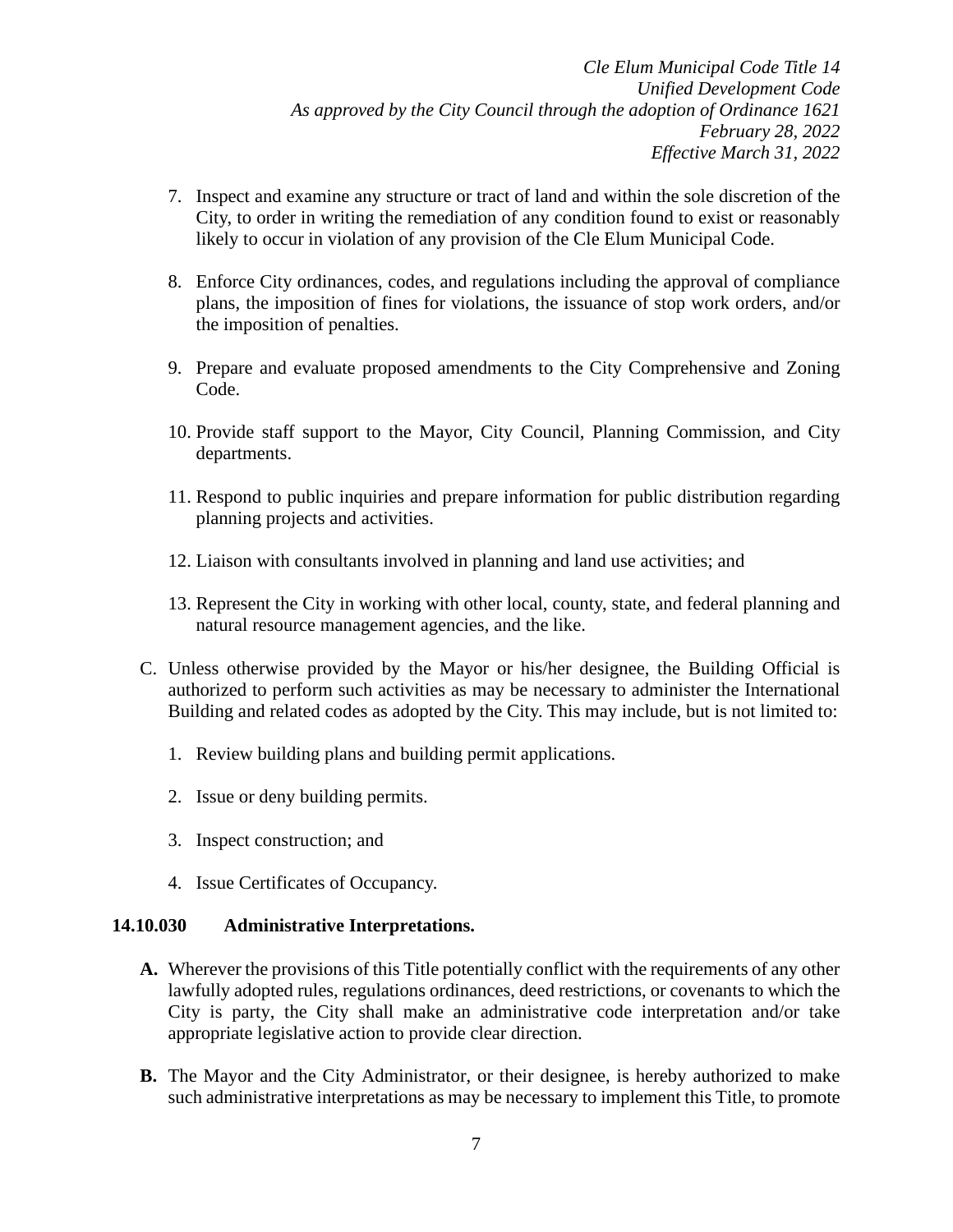the streamlined implementation of the Comprehensive Plan and the Cle Elum Municipal Code, provide for efficient development reviews, remove inequities among property owners, resolve conflicting requirements, clarify provisions, correct cross references, provide for the efficient delivery of city services, to protect the public health, safety, and welfare, and/or to avoid unnecessary hardships.

**C.** Any person may submit a reasonable written request to the City for a formal interpretation of the provisions of this Title, or those codes referenced by this Title. The request shall identify the specific provision(s) in question and shall include relevant background information and supporting documentation. If accepted by the City, the request shall be processed in accordance with the applicable provisions of this Title.

### **14.10.040 General Provisions.**

- A. Except as provided in this Title, the following general provisions apply:
	- 1. References to Title 14 shall also include the applicable provisions of Titles 12, 15, 16, 17, and 18 as determined by the City.
	- 2. No land, building, structure, or premises shall be used, designed, or intended to be used for any purpose or in any manner other than in a use listed in this Title or amendment thereto as permitted in the zone in which such land, building, structure, or premises is located.
	- 3. No designated yards or open spaces surrounding any building or structure shall be encroached upon or reduced in any manner except in conformity with the building site, area and yard requirements established by this Title, nor shall any yard or open space associated with any building or structure for the purpose of complying with the requirements of this Title or amendments thereto be considered as providing a yard or open space for any other building or structure.
	- 4. No building or structure shall be erected or moved onto a site and no existing building or structure shall be altered, enlarged, or reconstructed except in conformity with this Title. Nor shall any building or structure be erected or structurally altered to exceed in height the limit established by this Title or amendment thereto for the zone in which such building or structure is located.
	- 5. No buildings or permanent shall be permitted over a utility easement.
- B. Nothing contained in this Title shall require any change in any existing building or structure, construction or planned use of a proposed building, which would conform to the zoning regulations then in effect and for which building permit plans are on file in City Hall prior to the effective date of the ordinance codified in this Title and the construction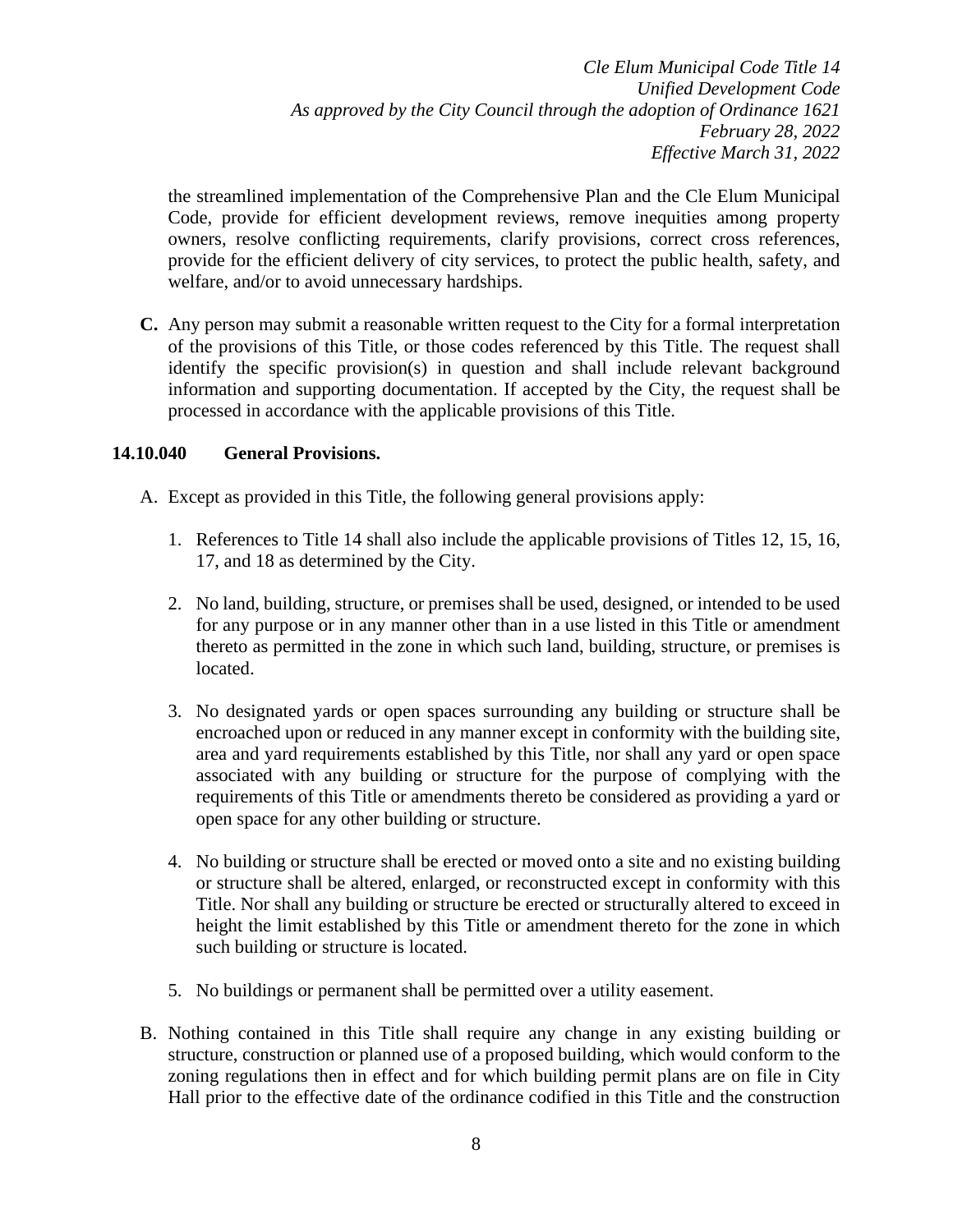of which building or structure shall have been started within the time requirements of such building permit and diligently worked upon to its completion, unless by some other operation of applicable law.

- C. In cases where multiple lots, parcels or tracts will all be used for one building site, and in particular those cases where a structure is proposed to be built across a property line, the lots, parcels, or tracts shall be consolidated into one lot, parcel, or tract. The consolidation shall be prepared by the owner(s) or their representative and reviewed by the City in the same manner as a boundary/lot line adjustment and shall be filed with the County Assessor and recorded at the office of the County Auditor.
- D. No land use in violation of local, state, or federal law shall be allowed in any zone within the City of Cle Elum and are hereby expressly prohibited.
- E. All developments activities proposed for lots that may contain or that may be adjacent to environmentally sensitive areas, shall comply with the applicable provisions of CEMC 18.01, or as subsequently amended.
- F. All developments activities proposed for lots that may contain or that may be adjacent to shoreline areas under the jurisdiction of the Washington State Shoreline Management Act, shall comply with the applicable provisions of CEMC 18.02, or as subsequently amended.
- G. Development activities proposed for parcels that may contain properties on or eligible for inclusion on the Cle Elum, State of Washington, and/or the National Register of Historic Places shall comply with the applicable provisions of CEMC 15.22, or as subsequently amended.
- H. Upon discovery of any human remains, artifacts, or evidence of potential archaeological or cultural resources all construction activities or uses authorized under this Title shall be suspended pending authorization to proceed from the City, and/or the Washington State Department of Archaeology and Historic Preservation, in accordance with the provisions of state and federal law, including, but not limited to RCWs 68.50.645, 27.44.055, and 68.60.055.
	- 1. If ground disturbing activities encounter human skeletal remains during the course of construction, then all activity shall cease that may cause further disturbance to those remains. The area of the find will be secured and protected from further disturbance until the Washington State Department of Archaeology and Historic Preservation (DAHP) provides notice to proceed. The finding of human skeletal remains shall be reported to the Cle Elum Police Department and the Kittitas County Coroner in the most expeditious manner possible. The remains will not be touched, moved, or further disturbed. The County Coroner will assume jurisdiction over the human skeletal remains and make a determination of whether those remains are forensic or non-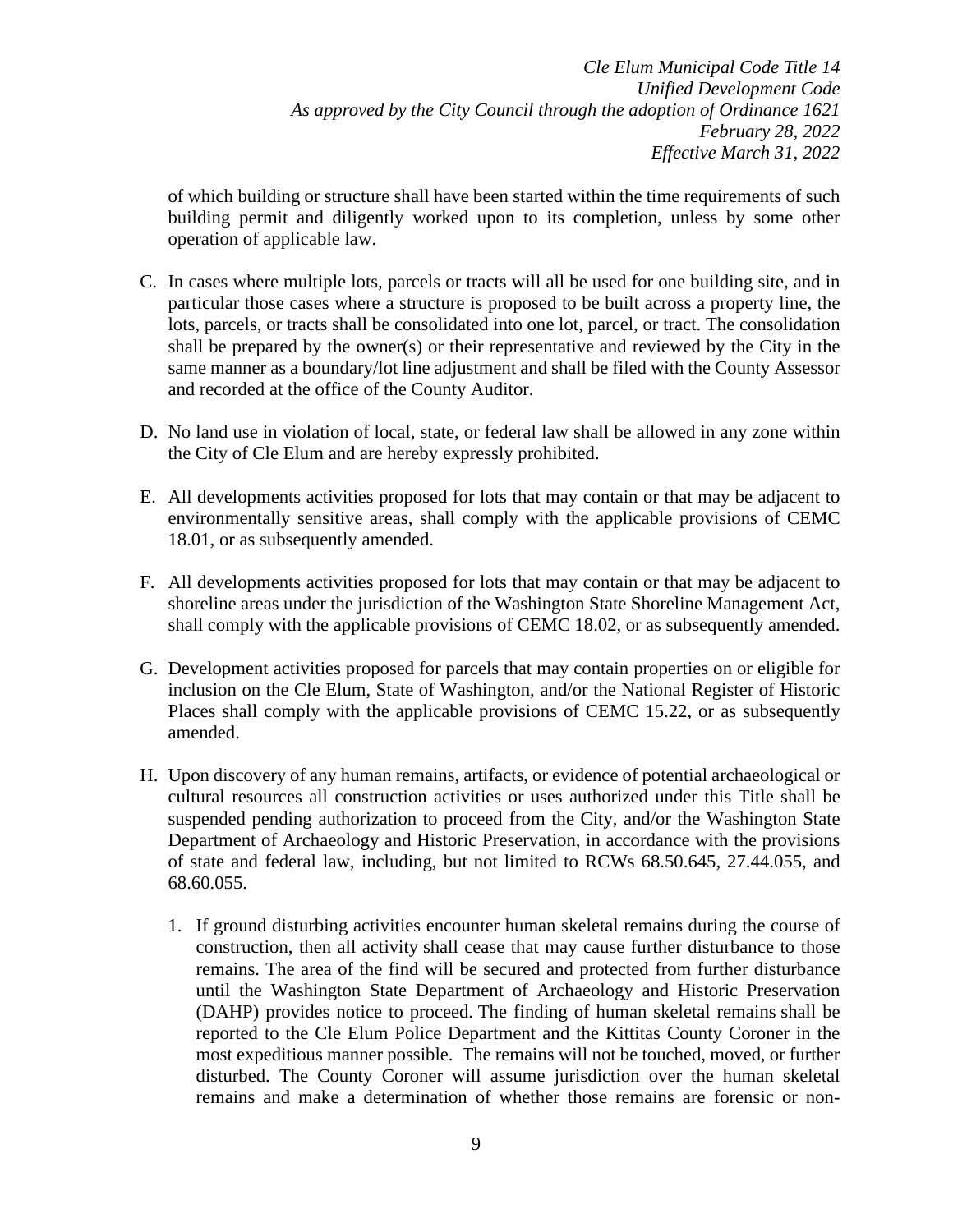forensic. If the County Coroner determines the remains are non-forensic, then they will report that finding to the Department of Archaeology and Historic Preservation who will then take jurisdiction over the remains. The DAHP will notify any appropriate cemeteries and all affected tribes of the find. The State Physical Anthropologist will make a determination of whether the remains are Indian or Non-Indian and report that finding to any appropriate cemeteries and the Confederated Tribes and Bands of the Yakama Nation, the Confederated Tribes of the Colville Reservation, and the Snoqualmie Tribe. The DAHP will then handle all consultation with the affected parties as to the future preservation, excavation, and disposition of the remains.

2. If ground disturbing activities encounter artifacts, or evidence of potential archaeological or cultural resources during the course of construction, then all activity shall cease that may cause further disturbance to those items. The Project Sponsor shall immediately contact the Cle Elum Planning Department to determine how best to secure the site and to consult with the Confederated Tribes and Bands of the Yakama Nation, the Confederated Tribes of the Colville Reservation, the Snoqualmie Tribe, and the DAHP.

**14.10.050 Reasonable Use Exception.** In the event that the strict and literal interpretation of this Title serves to deny a property owner all reasonable use of their property, the property owner may apply for a reasonable use exception and may request the minimal relief necessary to enable the reasonable use of their property. Only valid and complete requests will be processed pursuant to this Title.

- A. Reasonable use exceptions may be granted when:
	- 1. Application of this Title would deny all reasonable economic use of the property.
	- 2. There are no other practical alternatives to the proposed use that would have less impact.
	- 3. The inability to derive reasonable economic use of the property is not the result of subdivision or other actions by the Applicant.
	- 4. No other reasonable economic use has less adverse impact(s).
	- 5. The proposal protects and mitigates impacts to the functions and values of critical areas to the greatest extent feasible, consistent with the best available science.
	- 6. The proposal does not pose a threat to the public health, safety, or welfare on or off the development proposal site; and
	- 7. The proposal is consistent with other applicable regulations and standards.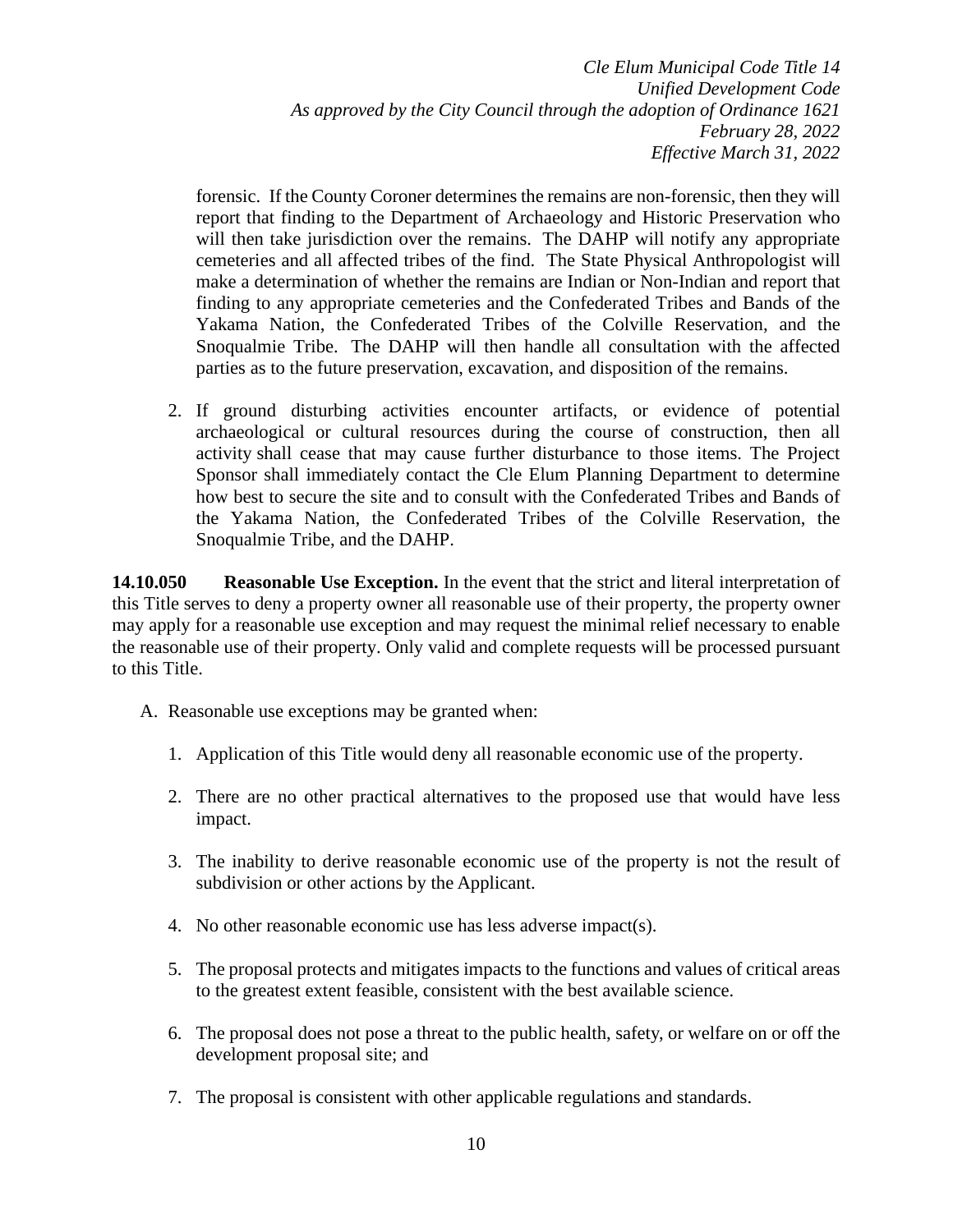B. The burden of proof shall be on the Applicant to bring forth evidence in support of the application and to provide sufficient information on which any decision has to be made on the application.

**14.10.060 Fees and Charges.** Applicants for planning and land use permits and approvals shall be responsible for reimbursing the City for all costs associated with processing applications and administering permits and approvals the cost of professional consultant services in accordance with the provisions of this Title and the fee schedule adopted by the City Council.

- A. In addition to the payment of the required base application fees, processing, and administrative costs eligible for cost recovery may include, but is not limited to:
	- 1. Consultant's time and expenses, including but not limited to engineering, planning, and legal services.
	- 2. Administrative and clerical costs.
	- 3. Publications, postage, printing, and related costs.
	- 4. Legal expenses.
	- 5. Hearing Examiner time and expenses.
	- 6. Inspection, monitoring, and enforcement expenditures.
	- 7. City staff time in excess of the amount allocated through the base fee; and
	- 8. Other reasonably related expenses incurred by the City.
- B. These cost recovery provisions shall apply to costs incurred by the City during the:
	- 1. Pre-application consultation and meeting phase.
	- 2. Review and processing of applications.
	- 3. Implementation phase; and
	- 4. For planned mixed-use developments, planned actions, subdivisions, and other larger scale, or complex development proposals, as determined by the City, preliminary consultation expenses incurred before the sub-mission of a pre-application meeting request.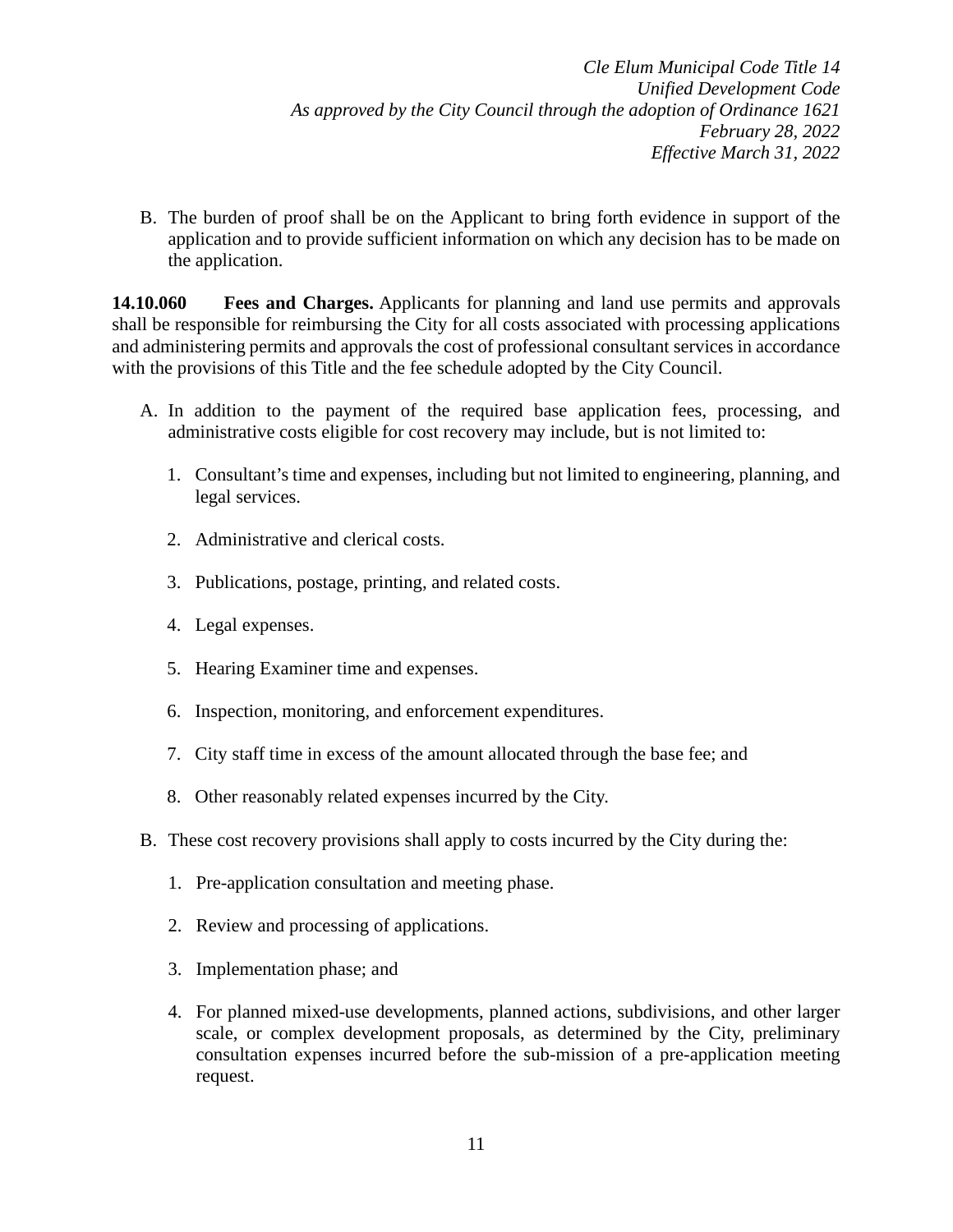- C. For larger scale, more complex, and/or projects to be developed in phases such as planned mixed-use developments, planned actions, and subdivisions, the City may, at its sole discretion, require the execution of a written cost recovery agreement.
	- 1. The City may require the applicant to deposit an estimated amount with the City, to be sufficient to cover anticipated costs of retaining professional consultant services and to ensure reimbursement to the City for such costs.
	- 2. Any unused funds will be returned to the Applicant upon completion and/or finalization of project.

**14.10.070 Financial Protections.** During the review of any application for a land use, zoning, or building permit, or other development activity, a Project Sponsor may propose, subject to City review and approval, and/or the City may require that a bond(s) or similar forms of financial guarantee or protection be posted to ensure continued compliance with any conditions imposed, including the construction of required improvements, the adherence to city standards, and/or maintenance, repair or replacement of such improvements.

- A. The bond(s) or financial guarantee(s) shall be in a form and amount determined by City staff in consultation with the City Attorney to ensure performance and to protect the financial interests of the City. The draft agreement and documents shall be presented to the City Council for review and authorization to execute the financial guarantees and supporting documents.
	- 1. The acceptance of financial protection in lieu of completion of required improvements on developments and projects shall be at the sole discretion of the City.
	- 2. The bonds or financial guarantees may be structured to make a distinction between guarantees to construct improvements at a future date and the performance of regular inspections and maintenance.
	- 3. Project Sponsors shall submit an itemized cost estimate of all improvements to be financially guaranteed prepared and stamped by a professional engineer licensed to practice in the state of Washington, provided that:
		- a. The City may accept an alternative means of establishing a satisfactory cost estimate; and
		- b. The City shall review and may modify the submitted estimate to ensure adequate City protection in event of default and shall set the amount of the financial guarantee at least 125 percent of the final estimate, plus reasonable costs of administration.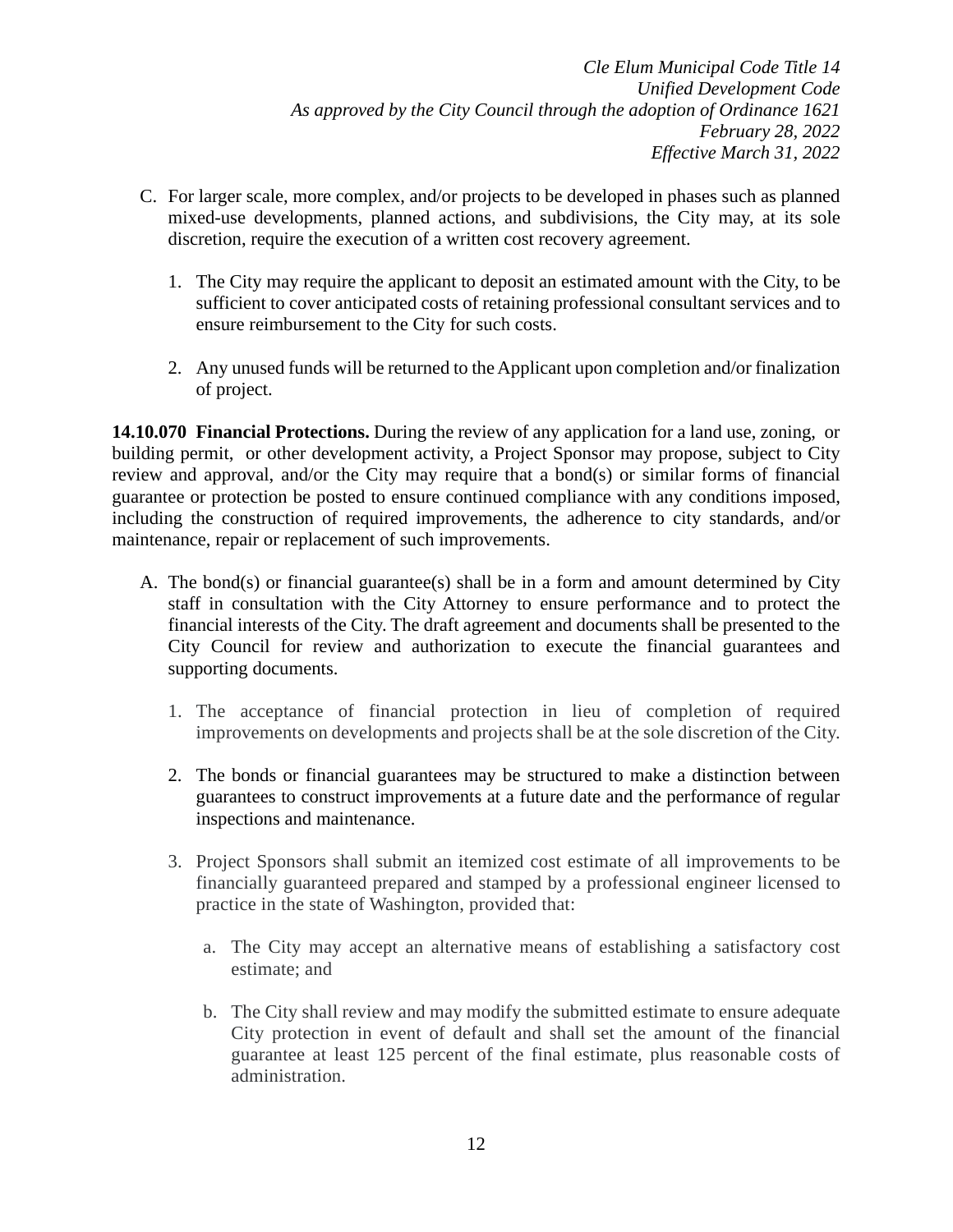- 4. In the event a condition occurs warranting the call of a bond or financial guarantee, the City shall notify the Project Sponsor and the guarantor of the action(s) that are required to remain in compliance, and if necessary, the intent to call the bonds or financial guarantees. In doing so the City may:
	- a. Perform the required maintenance or construct the improvements and fully recover the costs of such action from the guarantor; and
	- b. Include the recovery of reasonable administrative costs, including but not limited to legal expenses.
- **B.** In the event that the cost of the work performed by the City exceeds the amount of the bond or financial guarantee, the City may impose a lien or judgement against the property, and may withhold final inspection and approval, the release of other financial guarantees, and/or the final Certificate of Occupancy until the City has been fully reimbursed for all expenses incurred and all required performance completed to the satisfaction of the City.

**14.10.080 Development Agreements.** The purpose of this Section is to authorize and establish the means by which the City may enter into development agreements established by RCW [36.70B.170-210.](https://cleelum.municipal.codes/WA/RCW/36.70.170)

- A. General Requirements.
	- 1. A development agreement is an optional means, within the legislative discretion of the City Council, to facilitate development of a limited geographical area.
	- 2. The City and the property owner(s) must be a party to the development agreement. The county, special service districts, school districts, utilities, contract purchasers, lenders, and third-party beneficiaries may be considered for inclusion in the development agreement.
	- 3. A development agreement shall establish the standards that are applicable to the development and other conditions that control the development, use, and mitigation of the property subject to the development agreement.
	- 4. A development agreement can be entered into before, concurrent with, or following approval of the project permits for development of the property.
	- 5. Development agreement application and applicable development agreement and mitigation fees shall be as set forth by resolution of the city council.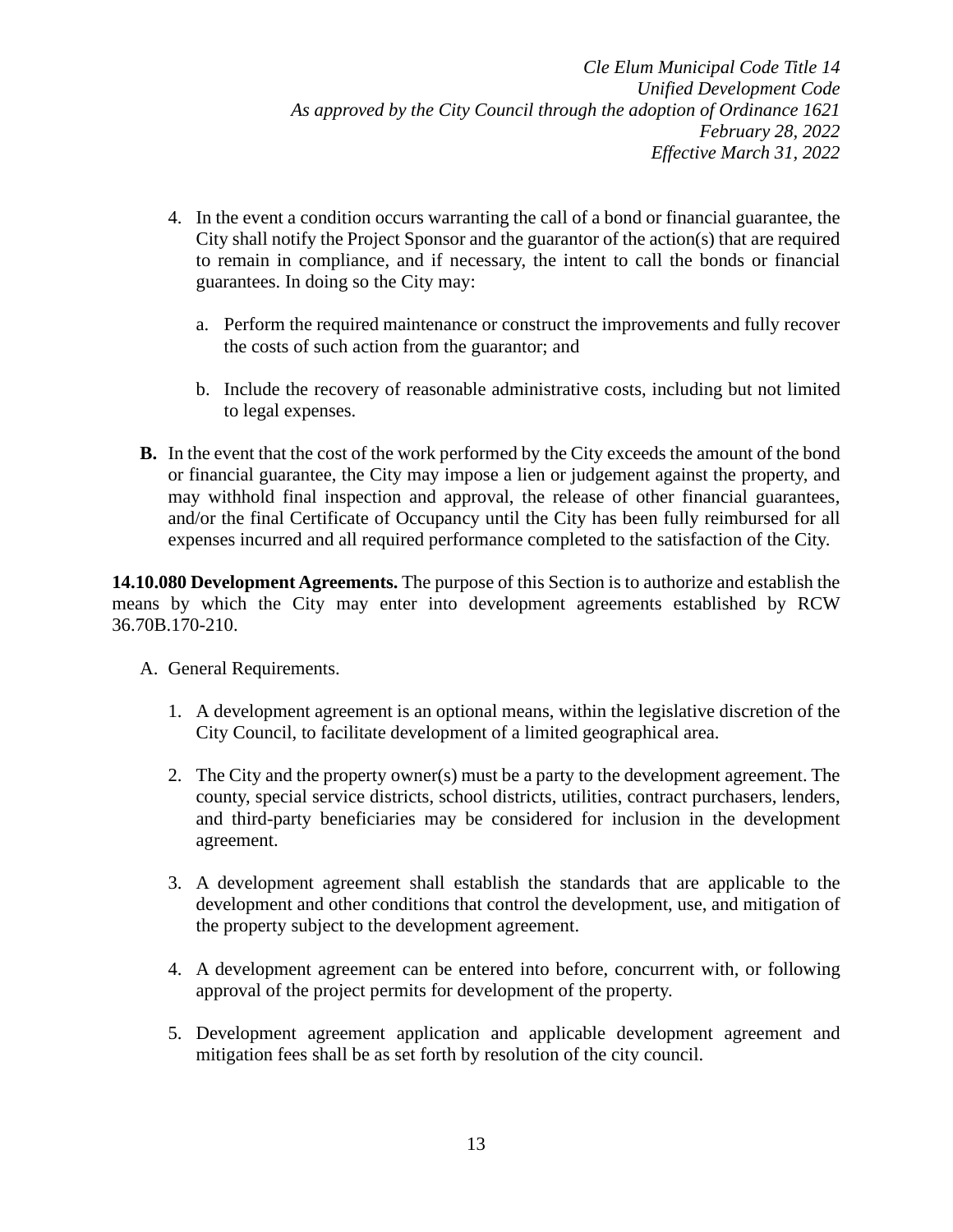- B. Minimum standards to be addressed.
	- 1. Development agreements shall include the following types of development controls, standards, and conditions:
		- a. Limits on density, permitted uses, residential densities, commercial floor area or acreage limitations, and/or building sizes.
		- b. Mitigation measures identified through the environmental review process and/or critical area regulations.
		- c. Design standards for buildings and other improvements including height, setbacks, architecture, landscaping, and site design.
		- d. Parks and open space preservation and/or dedication; and
		- e. Other appropriate requirements.
	- 2. Controls, standards, and conditions may be established by referencing the applicable sections of the Cle Elum Municipal Code. By the terms of a development agreement, the City Council may vary or deviate from the otherwise applicable sections of the Cle Elum Municipal Code.
	- 3. Development agreements must specify a termination date for the agreement, establish a vesting period and specify the regulations that the development will vest to, and reserve the authority for the City of Cle Elum to impose new or different regulations and conditions to the extent required by a serious threat to public health and safety or the environment.
- C. Effect of an agreement.
	- 1. A development agreement is binding on the parties and their successors in interest.
	- 2. A development agreement shall run with the land.
	- 3. A development agreement is enforceable only by a party to the agreement; and
	- 4. Any future project permit issued by the City shall be consistent with the development agreement as long as the agreement is in effect.

**14.10.090 Liability.** The granting of approval or the issuance of a permit or denial thereof for any structure or use does not constitute a representation, guarantee, or warranty of any kind or nature whatsoever, by the City or any City employee, official, or agent, on the practicality,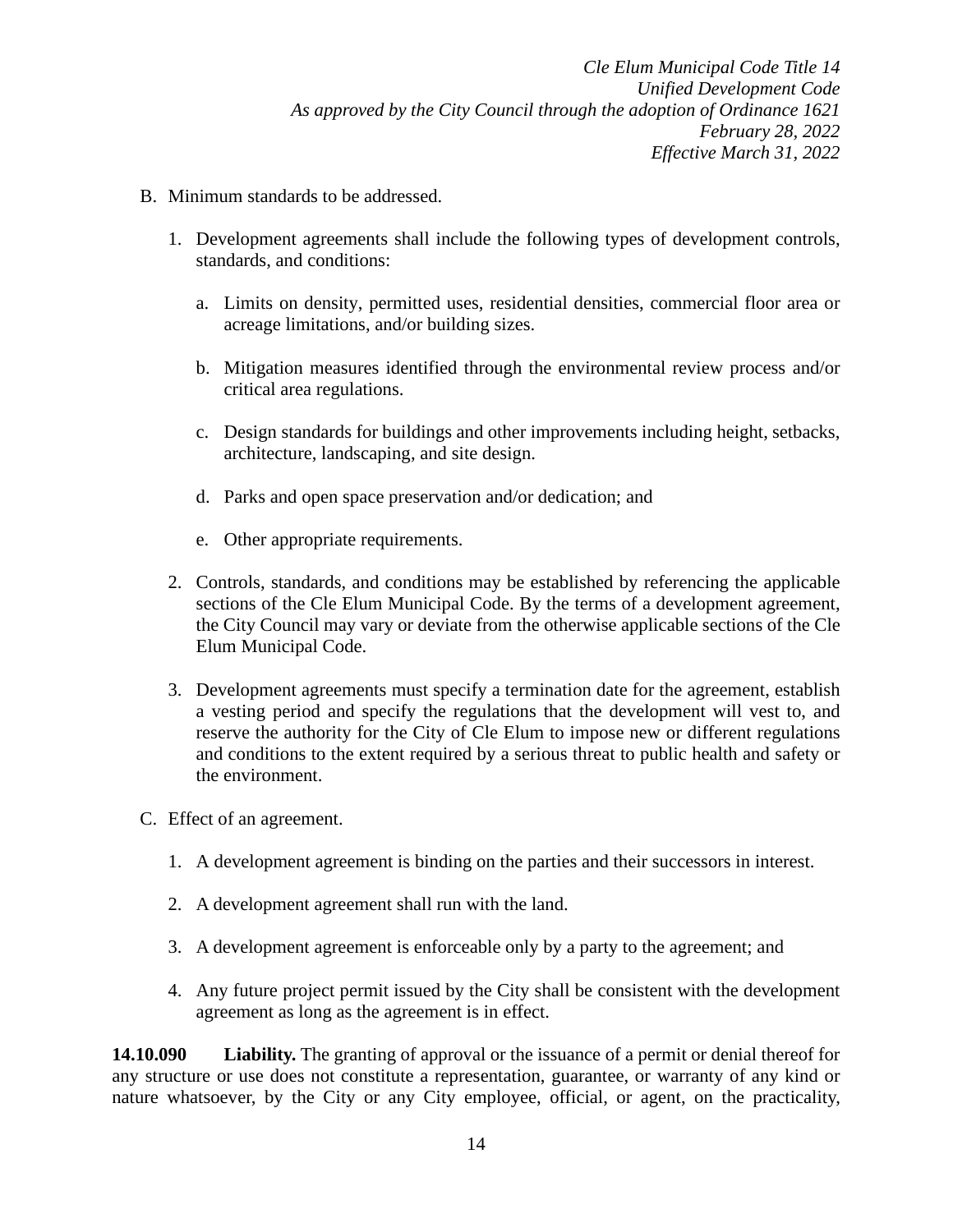feasibility, or safety of any structure or proposed use and does not create liability upon or cause of action of any kind or nature whatsoever against the City, City employee, official, or agent for any death and/or damage(s) of any nature that may result therefrom.

- A. None of the provisions of this Title are intended to create a cause of action or provide the basis for a claim against the City, its officials, employees, or agents for the performance or failure to perform an action, duty, or obligation running to a specific entity, individual or individuals. Any duty or obligation created herein is intended to be a general duty or obligation running in favor of the general public.
- C. This Title shall not be construed to hold the City, or any officer or employee thereof, responsible for any death or damages to persons, group, or property by reason of the certification, inspection or non-inspection of any building, equipment, construction, system, or the like, or property.

**14.10.100 Severability.** If any provision of this Title, or its application to any person or legal entity, is held to be invalid, the remainder of this Title or the application of this Title or the application of the provision to other persons or entities or circumstances shall not be affected.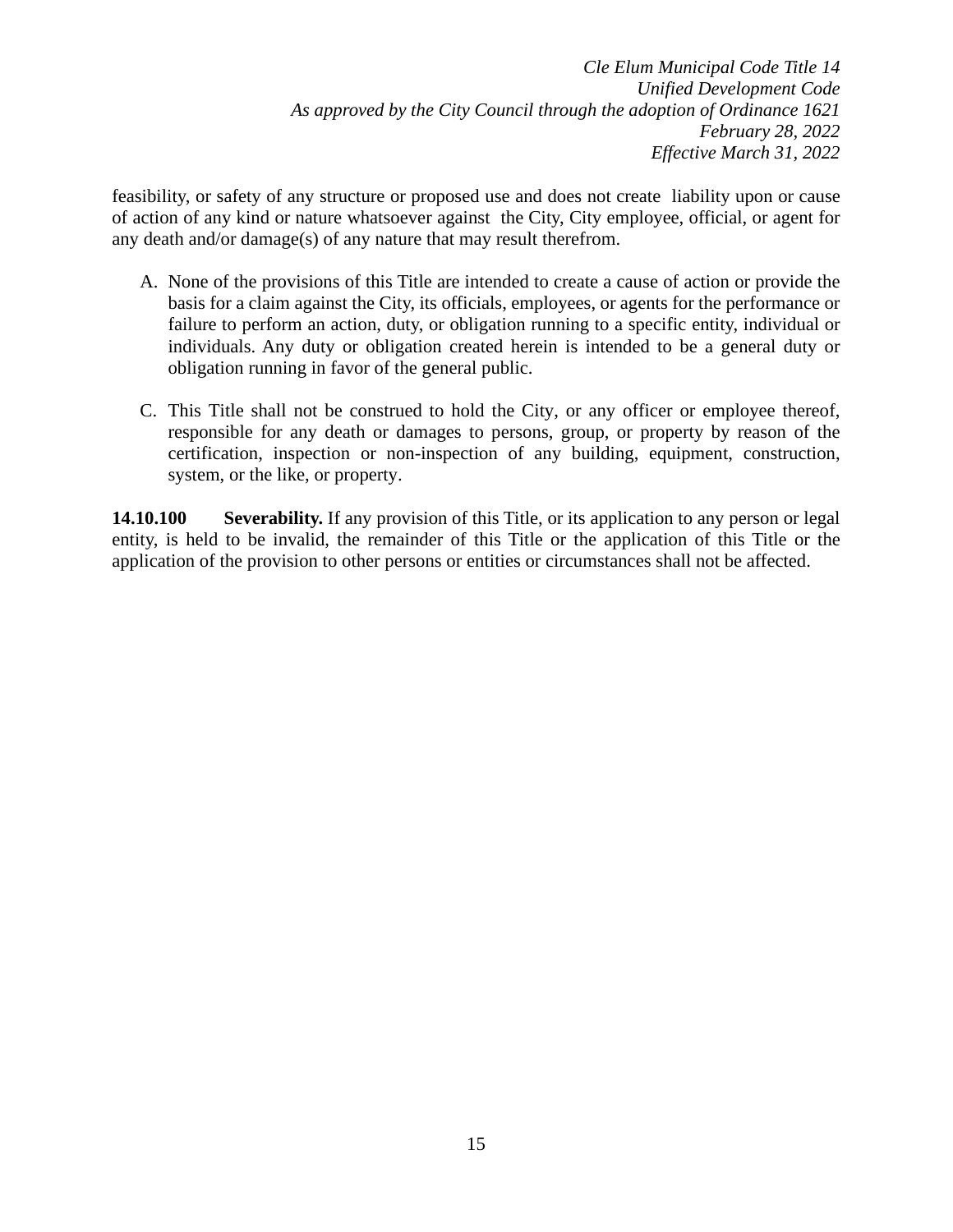## **Chapter 14.08 Definitions**

### **Sections:**

| 14.20.010 | Introduction.               |
|-----------|-----------------------------|
| 14.20.020 | <b>Interpretations; and</b> |
| 14.20.030 | Definitions.                |

**14.20.010 Introduction.** Certain terms and words used in this Title and Title 17 may have special meaning as defined in this Chapter.

## **14.20.020 Interpretations.**

- A. Except where specifically defined in this Chapter, all words used in this Title shall carry their customary meanings. Words used in the present tense include the future; the plural includes the singular and vice versa; the word "shall" is mandatory; "may" is permissive; the words "used or occupied" are considered as though followed by the words "or intended, arranged, or designed to be used or occupied"; and the word "lot" includes the words "plot, tract, or parcel."
- B. Any word not specifically defined in this Chapter shall have the meaning as defined by and determined by the City in accordance with the provisions of:
	- 1. The Revised Code of Washington (RCW).
	- 2. The Washington Administrative Code (WAC).
	- 3. North American Industry Classification System (NAICS), 2017 Edition or as subsequently updated.
	- 4. Webster's Dictionary; and
	- 5. Administrative code interpretations by the City.
- C. Any question or uncertainty about the meaning of a word used in this Title may, at the sole discretion of the City, be resolved by an administrative code interpretation.

### **14.20.030 Definitions.**

"*Accessory dwelling unit*" or "*ADU*" means a subordinate residential unit within a single-family home or as a separate building on the property of a single-family home, where the primary residential building is more than twice the square footage of the accessory unit.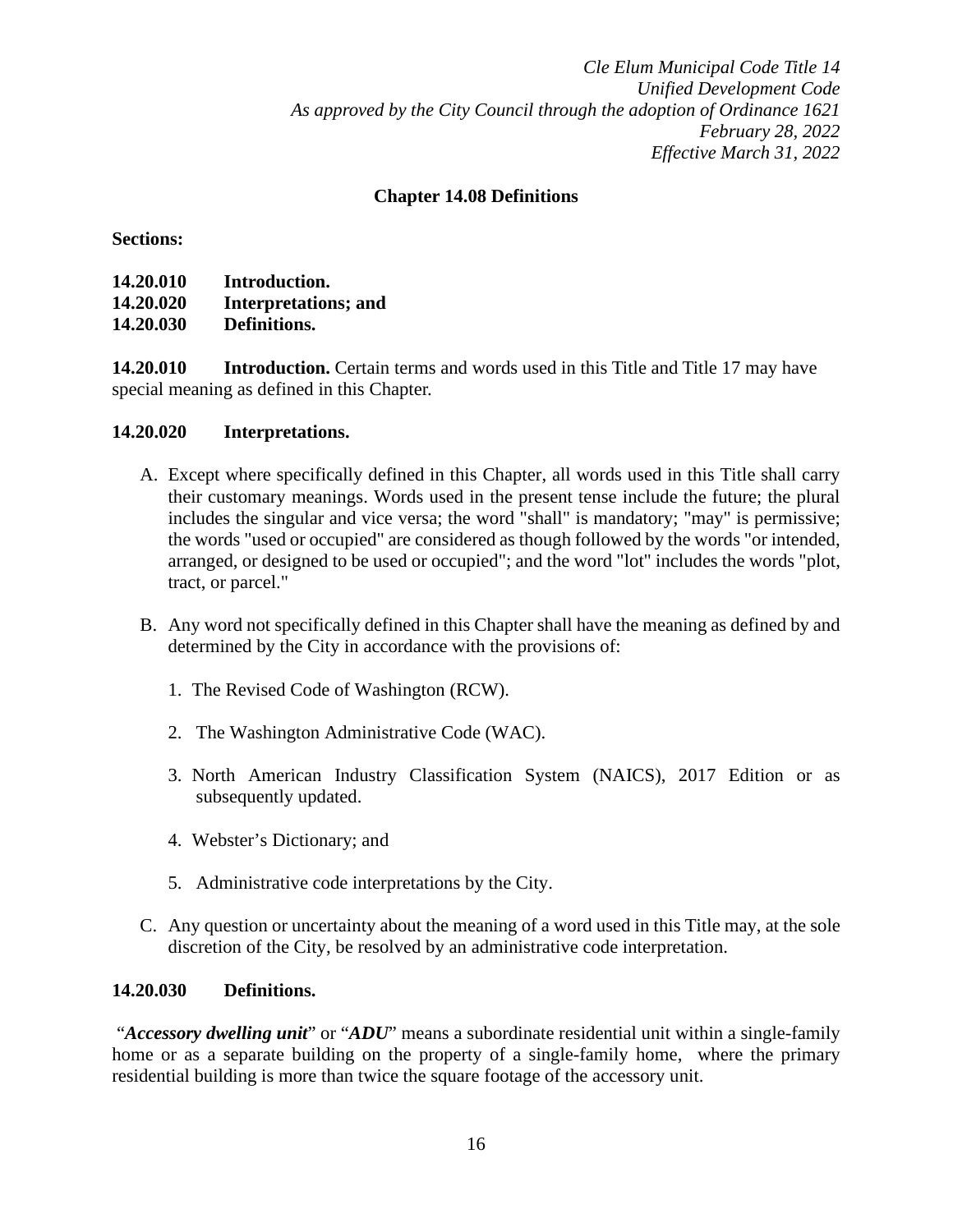"*Accessory dwelling unit – attached*" or "*A-ADU*" means a room or set of rooms designed and established to be a separate dwelling unit incidental to the primary residential use of a singlefamily home.

"*Accessory dwelling unit – detached*" or "*D-ADU*" means a second dwelling unit created on a lot with a house as a primary residence. The second unit is created auxiliary to and is 50% the size or smaller than the primary residential dwelling.

"*Accessory use or building*" means a subordinate use or building customarily incidental to and located upon the same lot occupied by the main use or building.

"*Adjacent*" means adjoining with a common boundary line; except that where two or more lots adjoin only at a corner or corners, they shall not be considered as abutting unless the common property line between the two parcels measures more than eight in a single direction. Properties separated by a public right-of-way of twenty feet, or more are not considered adjacent.

"*Adult family home*" means the regular family abode of a person or persons who are providing personal care, room and board, under a license issued pursuant to RCW [70.128.060,](https://cleelum.municipal.codes/WA/RCW/70.128.060) to more than one but not more than four adults who are not related by blood or marriage to the person providing the services; except that a maximum of six adults may be permitted if the Washington State Department of Social and Health Services determines that the home and the provider are capable of meeting standards and qualifications provided for in the law (RCW [70.128.060\)](https://cleelum.municipal.codes/WA/RCW/70.128.060).

"*Affordable housing*" means adequate, safe, appropriate shelter, costing no more than 30% (including utilities) of the household's gross monthly income.

"*Bed and breakfast guesthouse*" means an owner-occupied single-family residential dwelling which provides transient rental lodging and at least one meal is provided to a limited of to four guest rooms or less.

"*Business*" or "**commerce**," when used in this title, mean engaging in the purchase, sale, barter, rendering or exchange of goods, wares, services, or merchandise; also, the maintenance or operation of offices or recreational or amusement enterprises.

"*Building*" means any structure or edifice having a roof and intended for occupancy or use of persons or animals or as a housing place or as a storage place for any object or thing. When separated by a division wall without opening, each portion of such building shall be deemed a separate building (except as may be provided in a possible section of this title on exceptions).

"*Conditional use*" means a use that would not be acceptable without restrictions throughout a zoning district and is not permitted by right within a zoning district, but which may be permitted subject to meeting certain conditions contained in this title or as may be determined during the review process.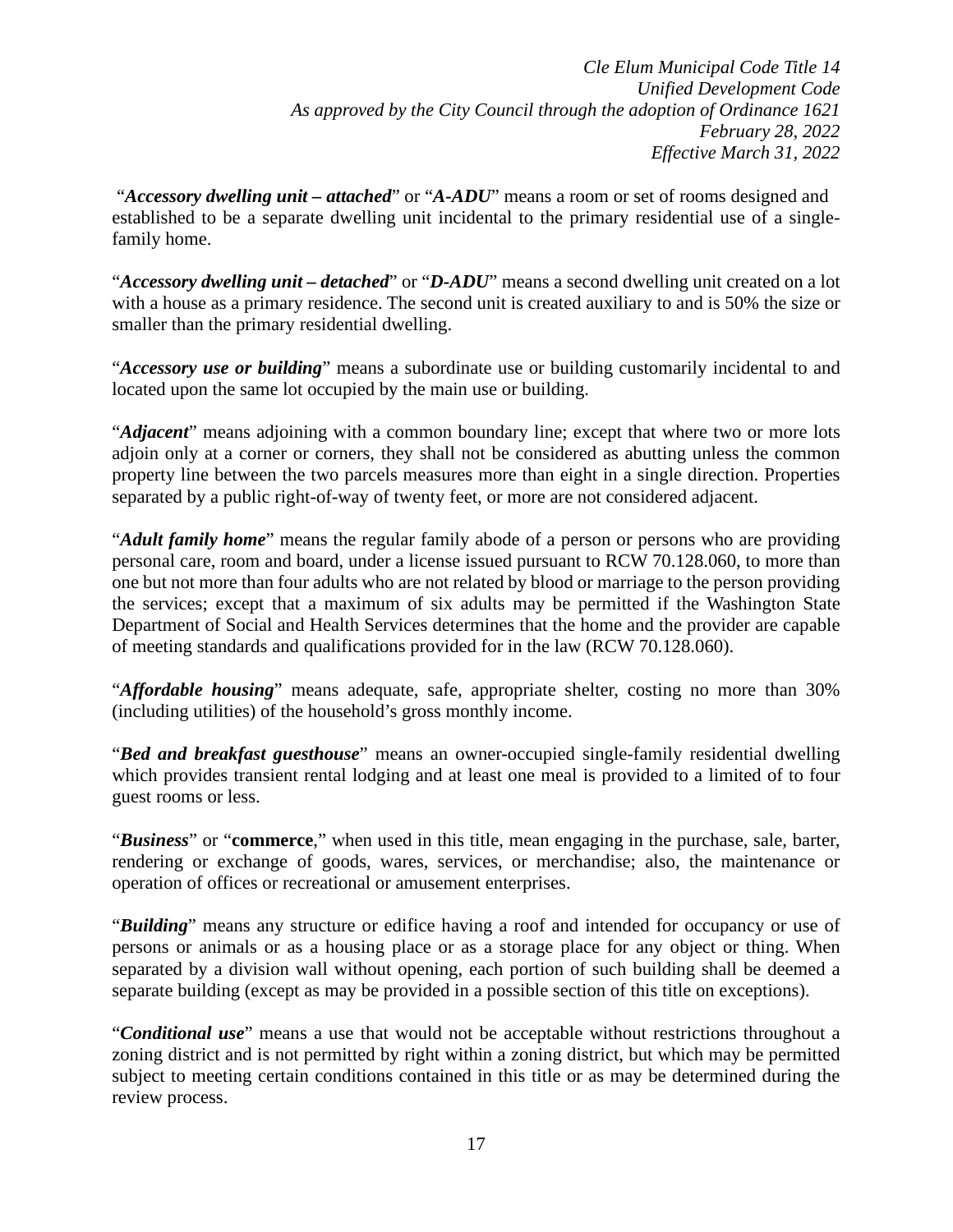"*Cost burdened*" means when 30% or more of a household's monthly gross income is dedicated to housing, using the affordable housing definition in CEMC 17.08.027.

"*Daycare center*" means a facility providing regularly scheduled care for a group of children, one month of age through twelve years of age, for periods less than twenty-four hours at a time. Preschools are considered day care centers for city land use regulation purposes.

"*Daycare, family*" means a child daycare who regularly provides daycare for not more than twelve children in the provider's home in the family living quarters (WAC 365-196-865).

"*Dripline*" means an imaginary circle drawn at the ground surface directly under the outermost branches of a tree, or the dripline of a building roof.

"*Duplex*" means a single structure containing two dwelling units, either side by side or above one another where the separate units are similar in size (unlike an ADU, CEMC 17.08.015).

"*Dwelling unit*" means a single unit providing complete, independent living facilities for not more than one family and permitted roomers and boarders, including permanent provisions for living, sleeping, eating, cooking and sanitation. A manufactured home, apartment, condominium, townhouse, single-family detached house, or accessory dwelling unit is considered to be a dwelling unit.

"*Multiple-unit dwelling*" means a residential building arranged or designed to be occupied by three or more families, with the number of families in residence not exceeding the number of units provided.

"*Single-family dwelling*" means a building arranged or designed to be occupied by not more than one family.

"*Family*" means a collective body of persons who live in one dwelling. The term "family" shall include foster children and legal wards even if they do not live in the household. The term does not include persons sharing the same general house when the living style is primarily that of a dormitory or commune.

"*Food cart*" means a non-motorized cart that is usually constructed on a wheel and axle base able to move from location to location and meets all health department requirements for sanitation. It is operated by a vendor who sells food items such as pretzels, hotdogs, ice cream, etc.

"*Food truck*" or "*Mobile food unit*" means a licensed vehicle from which food and beverages are prepared and sold for human consumption at fixed or temporary sites, as approved and permitted by the City. Workers work inside the food truck and customers stay outside. A food truck is no more than 8.5 feet wide and has at least one of the following: an electrical system, a water or drain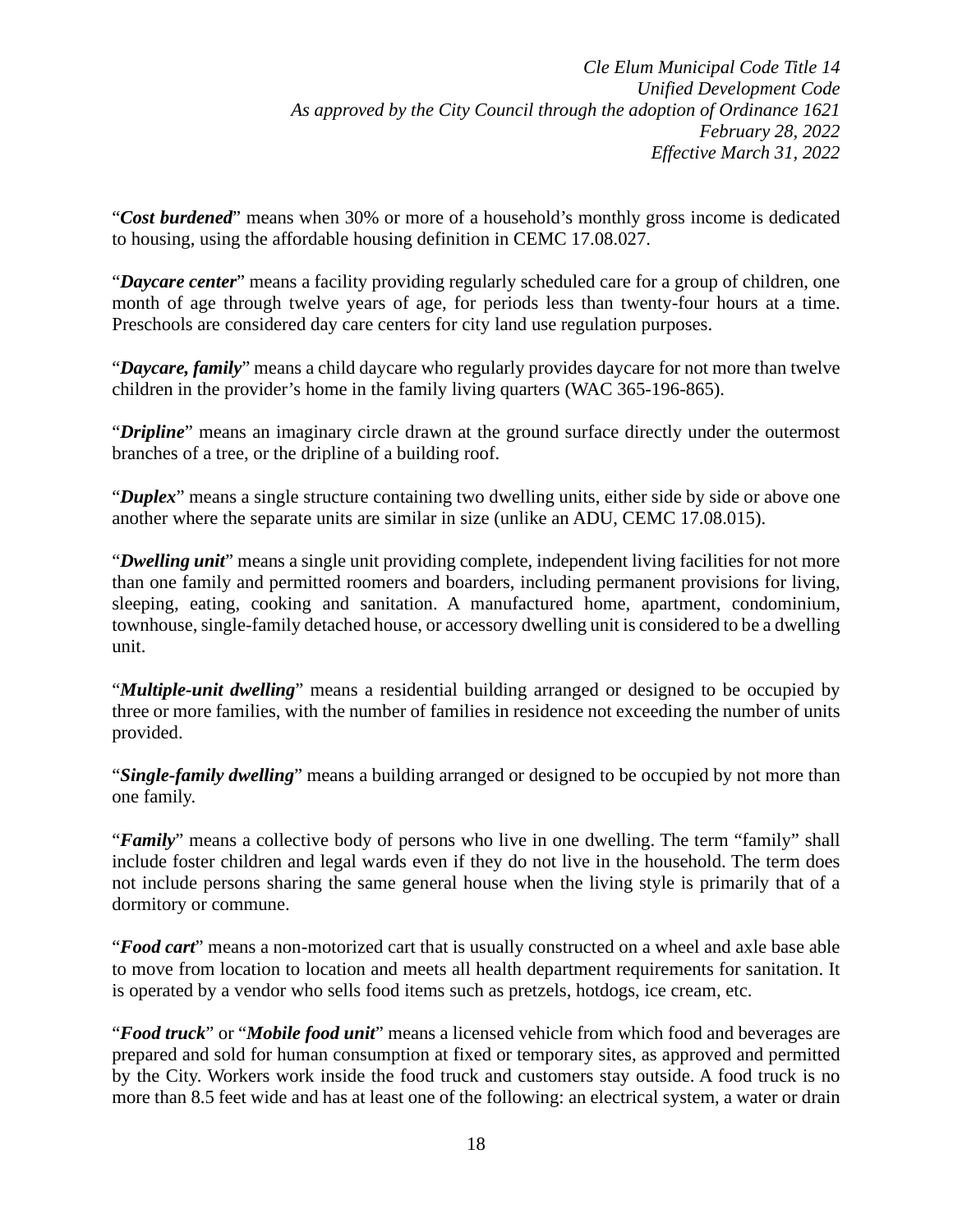system, or a propane gas system. A food truck is self-contained for water, sewer, or other fluids.

"*Front property line*" means the property line that is adjacent to a public or private street more than twenty-one feet in width, except that the Interstate 90 right-of-way shall not be considered a front property line. Where there is more than one adjacent public or private street more than twenty-one feet in width, the property lines adjacent to both streets shall be considered front property lines.

"*Private garage or private carport*" means a garage or carport with the capacity for not more than three self-propelled vehicles and used for storage only.

"*Grade Plane*" means a reference plane representing the average of the finished ground level adjoining the building at all exterior walls. Where the finished ground level slopes away from exterior walls, the reference plane shall be established by the lowest points within the area between the building and the lot line or, where the lot line is more than 6 feet (1829 mm) from the building between the structure and a point 6 feet (1829 mm) from the building.

"*Group home*" means a dwelling unit licensed by the state of Washington in which rooms or lodging, with or without meals, are provided for nine or fewer non-transient persons not constituting a single household, and requiring specialized care due to sensory, mental or physical disabilities, provided that this shall not apply to a residence used for the placement of individuals who have been convicted of a crime or juvenile offense or have gone through some form of diversion proceedings either as an adult or juvenile offender.

"*Height of building*" means the vertical distance from the adjoining grade to the highest point of the coping of a flat roof or the deck line of a mansard roof or the highest point of a pitched or hipped roof. The adjoining grade shall be measured at a point five feet horizontally from the building wall when such ground surface is not more than ten feet above the lowest grade on the property. If the lowest grade is more than ten feet below the adjoining grade, height shall be measured from a point ten feet above the lowest grade.

"*Home occupation*" means a business activity which results in a product or service and is conducted in whole or in part on a residential premise and is clearly subordinate to use of the premises as a residence.

"*Hotel*" or "*motel*" means a building designed or used for the transient rental of five or more units for sleeping purposes. A central kitchen and dining room and accessory shops and services catering to the public can be provided. Not included are institutions housing persons under legal restraint or requiring medical attention.

"**Kennel**" means an establishment licensed to operate a facility housing more than three dogs or cats and more than one litter of un-weaned pups or kittens, or other household pets and where grooming, breeding, boarding, training, or selling of animals is conducted as a business or hobby.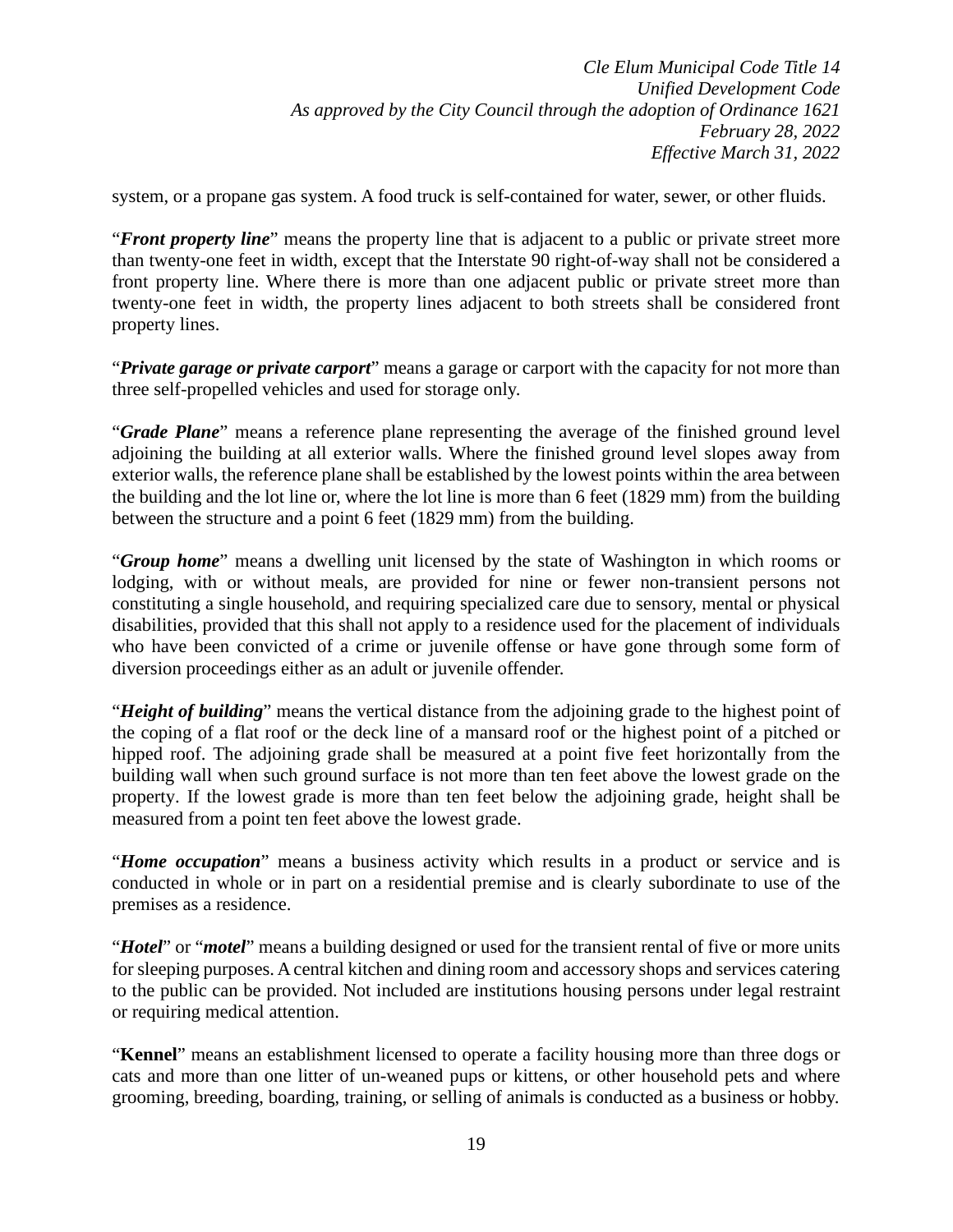"*Lot*" means a fractional part of divided lands having fixed boundaries, being of sufficient area and dimension to meet minimum zoning requirements for width and area and fronting on an improved public street or an approved private street.

"*Corner lot*" means a lot of which at least two adjacent sides abut for their full length upon a street.

"*Lot line*" means the line bounding a lot as defined in the deed or official plat.

"*Nonconforming lot of record*" means any validly recorded lot which at the time it was recorded fully complied with the applicable laws and ordinances, but which does not fully comply with the lot requirements of this title.

"*Manufactured home*" means a single-family residential structure, transportable in one or more sections, that in the traveling mode is 8 body feet or more in width or 40 body feet or more in length, or, where erected on site, is 320 square feet or more, and that is built on a permanent chassis and designed to be used as a dwelling with or without a permanent foundation where connected to the required utilities, and includes the plumbing, heating, air-conditioning and electrical systems contained therein; except that such term shall include any structure that meets all the requirements of this paragraph except the size requirements and with respect to which the manufacturer voluntarily files a certification required by the secretary (HUD) and complies with the standards established under this title. For mobile homes built prior to June 15, 1976, a label certifying compliance to the Standard for Mobile Homes, NFPA 501, in effect at the time of manufacture is required. For the purpose of these provisions, a mobile home shall be considered to be a manufactured home.

"*Marijuana*" or "*marihuana*" means all parts of the plant Cannabis, whether growing or not, with a THC concentration greater than 0.3 percent on a dry weight basis; the seeds thereof; the resin extracted from any part of the plant; and every compound, manufacture, salt, derivative, mixture, or preparation of the plant, its seeds or resin. The term does not include the mature stalks of the plant, fiber produced from the stalks, oil or cake made from the seeds of the plant, any other compound, manufacture, salt, derivative, mixture, or preparation of the mature stalks (except the resin extracted therefrom), fiber, oil, or cake, or the sterilized seed of the plant which is incapable of germination.

"*Marijuana processor*" means a person licensed by the State Liquor and Cannabis Board to process marijuana into marijuana concentrates, usable marijuana and marijuana-infused products, package and label marijuana concentrates, usable marijuana, and marijuana-infused products for sale in retail outlets, and sell marijuana concentrates, usable marijuana, and marijuana-infused products at wholesale to marijuana retailers.

"*Marijuana producer*" means a person licensed by the State Liquor and Cannabis Board to produce and sell marijuana at wholesale to marijuana processors and other marijuana producers.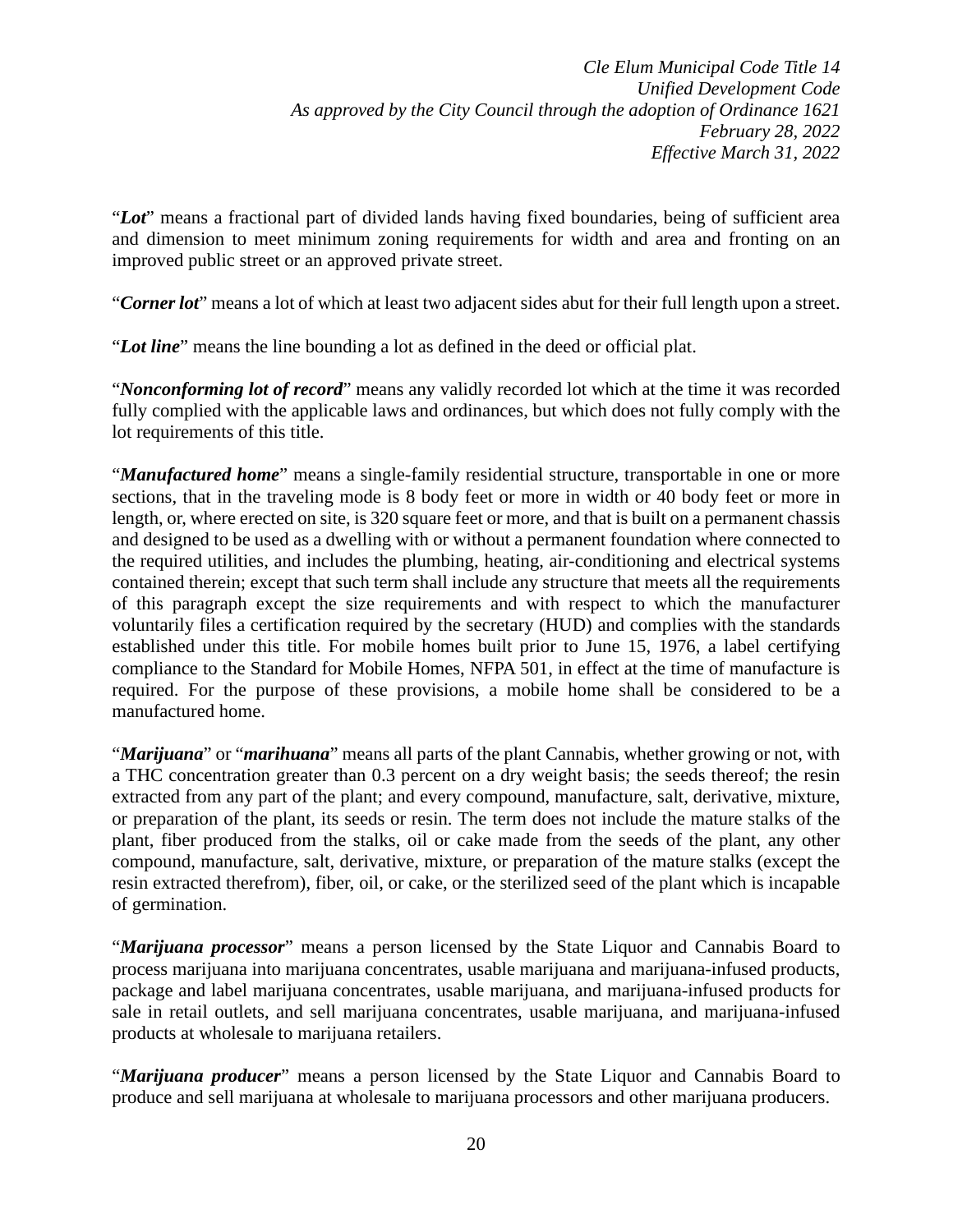"*Marijuana-infused products*" means products that contain marijuana or marijuana extracts and are intended for human use. The term "marijuana-infused products" does not include usable marijuana.

"*Marijuana retailer*" or "*retail outlet*" means a person licensed by the State Liquor and Cannabis Board to sell usable marijuana and marijuana-infused products in a retail outlet.

"*Marijuana uses*" means the collective of marijuana producer, retailer, and processor.

"*Mobile home*" means a transportable residential structure fabricated at a factory not in accordance with the Uniform Building Code nor with the standards of the Federal Manufactured Home Construction and Safety Standards (HUD Code enacted on June 15, 1976) and designed for transportation on its own chassis. Mobile homes within the City of Cle Elum are considered nonconforming structures by definition under CEMC Section [17.08.300.](https://cleelum.municipal.codes/CEMC/17.08.300)

"*Nonconforming use*" means a building or land occupied by a use that does not conform with the regulations of the district in which it is situated but which was established in conformance with all applicable regulations in existence at the time of its establishment.

"*Open air market*" means an outdoor market that is seasonal in nature where local artisans or farmers sell products such as baked goods, artwork, crafts and produce.

"*Park model recreational vehicle (PMRV)*" means a tiny home or similar dwelling structure with wheels and a chassis. A PMRV with its wheels taken off and mounted on a foundation will still be viewed as a temporary or recreational use and not a permanent dwelling. PMRVs are only permitted for temporary use in Washington State, unless in a mobile home park (RCW 35.21.684 and 36.01.225). PMRVs must adhere to applicable snow load requirements for Cle Elum, or as approved by the city building official.

"*Playground*" means a public outdoor recreation area for children, usually equipped with swings, slides, and other playground equipment, owned and/or managed by a city, county, state, or federal government.

"*Public park*" means an area of land for the enjoyment of the public, having facilities for rest and/or recreation, such as a baseball diamond or basketball court, owned and/or managed by a city, county, state, federal government, or metropolitan park district. A public park does not include trails.

"*Recreational vehicle*" or "*RV*" means a vehicle or portable structure built on a chassis and designed to be used for temporary occupancy or travel occupancy or for travel, recreational or vacation use. RVs include, but are not limited to, fifth wheels, truck campers, motor homes, travel trailer, camping trailers, tent trailers and PMRVs. An RV shall be of such size and weight as not to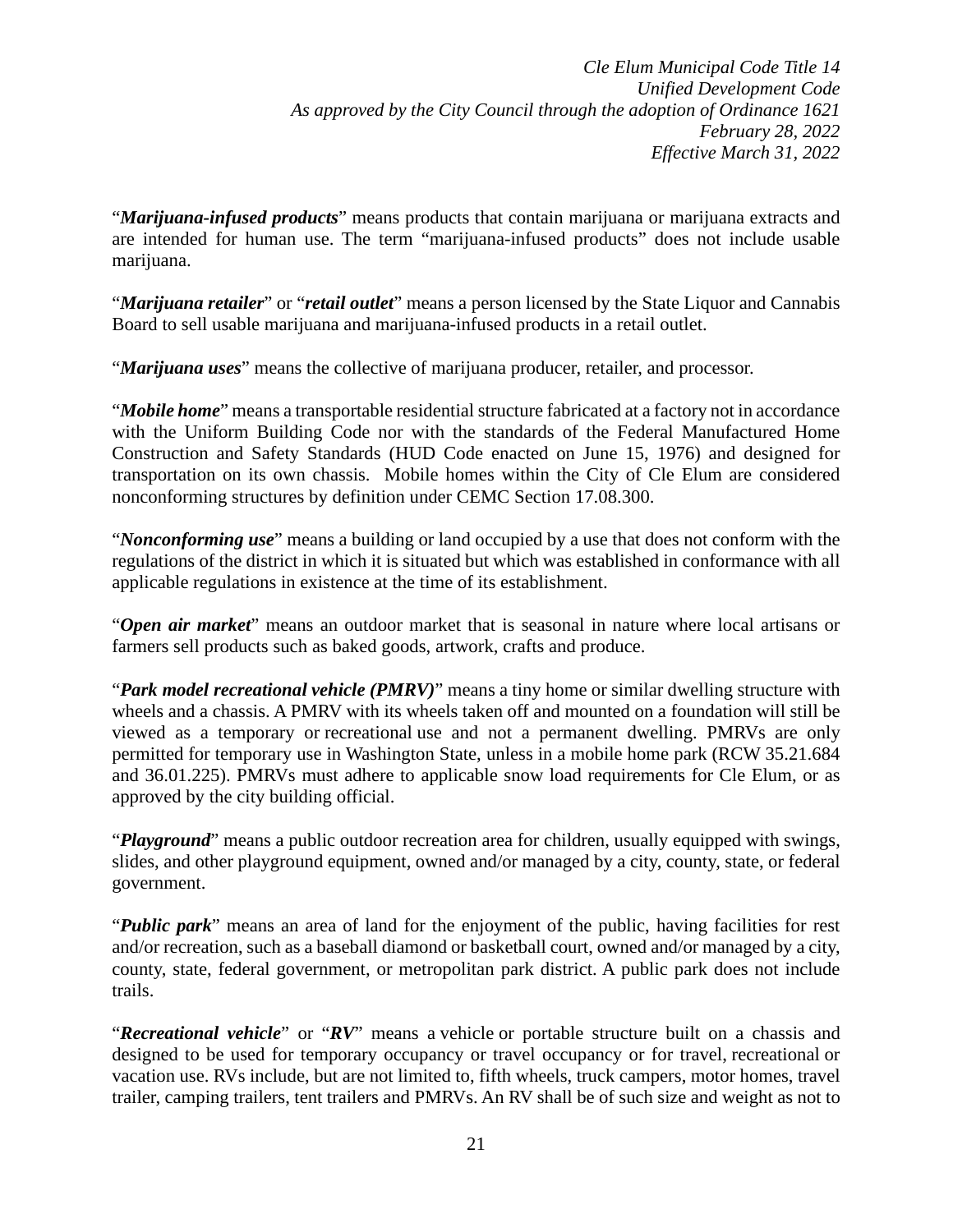require a special highway movement permit and certified as approved as such by the Department of Labor and Industries by the attachment of their official "Green" seal.

"*Recreational vehicle park*" or "*RV park*" means a tract or parcel of land upon which two or more recreational vehicle sites are located, principally used for occupancy by predominantly RVs as temporary living quarters for recreation or vacation purposes with a maximum allowable stay per vehicle of one hundred eighty days: or as conditioned within the conditional use permit, annexation agreement, and/or development agreement as appropriate.

"*Recreational vehicle site*" or "*RV site*" means a plot of ground within an RV park intended for temporary location of an RV as a dwelling unit for recreation or vacation purposes with sewage facilities approved by the appropriate jurisdiction.

"*Redevelopment*" means the act or process of changing an area of a town by replacing old buildings, roads, etc. with new ones; or renovating or improving buildings or areas.

"*Retirement residence*" means a building or group of buildings which provides residential facilities for more than five residents sixty-two years of age or more, except for spouses of such residents for whom there is no minimum age requirement. A retirement residence may provide a range of type of living units and may also provide food service, general health care supervision, medication services, housekeeping services, personal services, recreation facilities, and transportation services for its residents. Individual living units (suites) may include kitchens. Retirement residences may also include a skilled nursing facility provided that the number of nursing beds shall not exceed twenty-five percent of the total number of suites. Facilities with more than twenty-five percent of the suites having nursing beds shall be considered a convalescent/nursing center. Suites within a retirement residence shall contain an average of two beds or less.

"*Sanitary station*" or "*sanitary dumping station*" means a facility used for removing and disposing of wastes from RV sewage holding tanks.

"*Setback*" means the minimum horizontal distance between a structure and a specified line such as a lot, easement, or buffer line that is required to remain free of structures.

"*Short-term rentals*" or "*vacation rentals*" means the rental of any existing residential building such as a single-family home, apartment, or condominium that is rented for less than thirty days at a time.

"*Stacking space*" means the space specifically designated as a waiting area for vehicles whose occupants will be patronizing a drive-in business. Such space is considered to be located directly alongside a drive-in window, facility or entrance used by patrons and in lanes leading up to the service window.

"*Story*" means that portion of a building included between the surface of any floor and the surface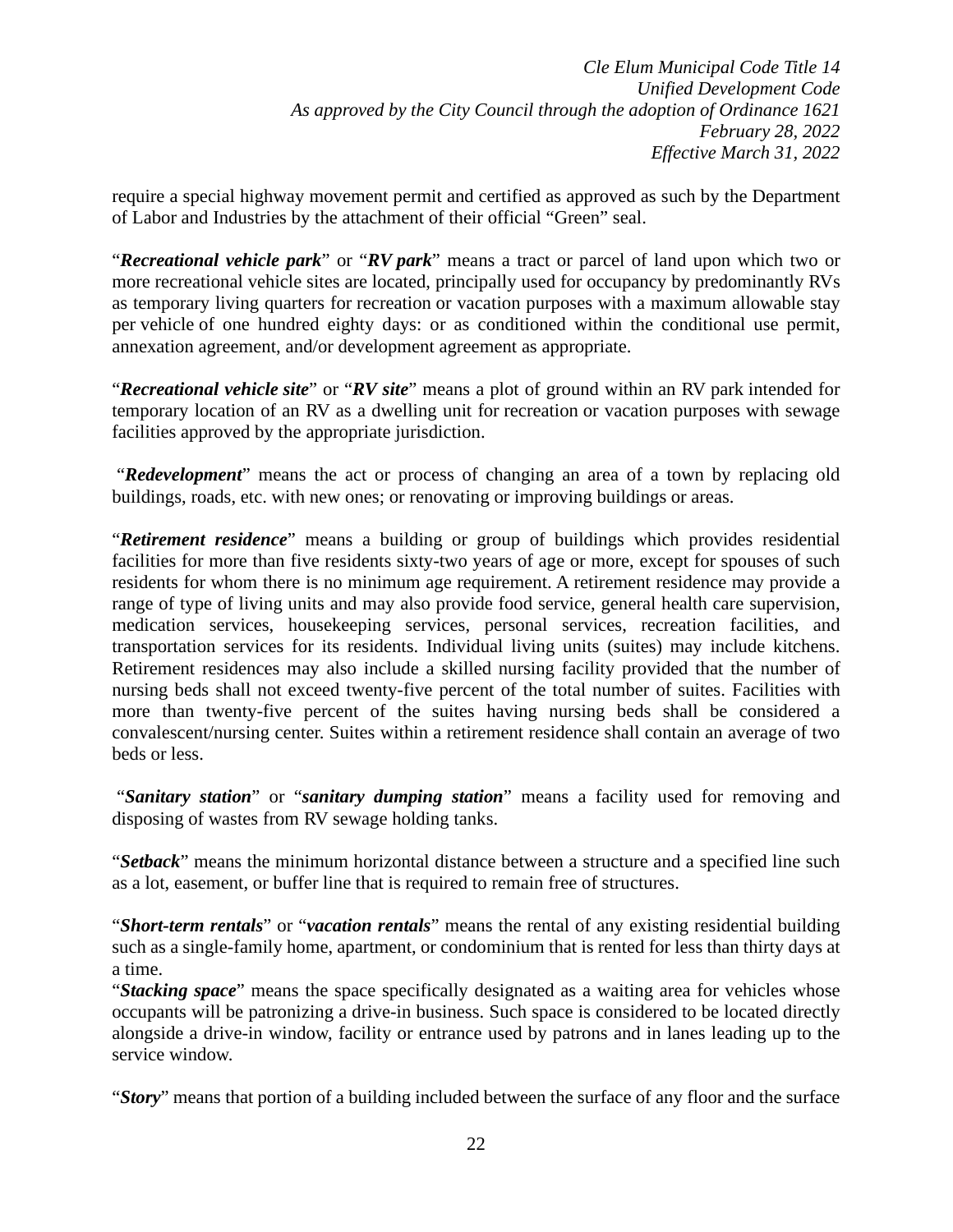of the floor next above it, or if there is no floor above it, then the space between such floor and the ceiling next above it. If the finished floor level directly above a basement, cellar or unused underfloor space is more than six feet above grade for more than fifty percent of the total perimeter or is more than twelve feet above grade at any point, such basement, cellar, or unused underfloor space shall be considered as a story.

"*Street*" means a public or private thoroughfare which affords principal means of access to abutting property.

"*Street frontage*" means that portion of a city block that faces a public street.

"*Structure*" means anything permanently constructed in or on the ground, or over the water, excluding fences less than six feet in height, decks less than eighteen inches above grade, paved areas, and structural or nonstructural fill.

"*Tree*" means a plant listed as a tree in the most recent edition of Sunset Western Garden Book and Hortus Third.

"*Use*" means an activity or function carried out on an area of land, or in a building or structure located thereon. Any use subordinate or incidental to the primary use on a site is considered an accessory use.

"*Variance*" means a modification to numerical standards of this title when authorized by the planning commission after finding that the literal application of the provisions of this title would cause undue and unnecessary hardship in view of certain facts and conditions applying to a specific parcel of property.

"*Visual screen*" means landscape plantings which function as a full visual barrier within three years of time of planting.

"*Front yard*" means an open unoccupied space in the same lot with a building, between the front line of the building (exclusive of steps) and the front property line, including the full width of the lot to its side property line.

"*Rear yard*" means an open unoccupied space on the same lot with a building between the rear line of the building (exclusive of steps, porches, and accessory buildings) and the rear line of the lot, including the full width of the lot to its side lines.

"*Side yard*" means an open unoccupied space on the same lot with a building between the sidewall of the building and the side lot line of the same lot, extending from front yard to rear yard.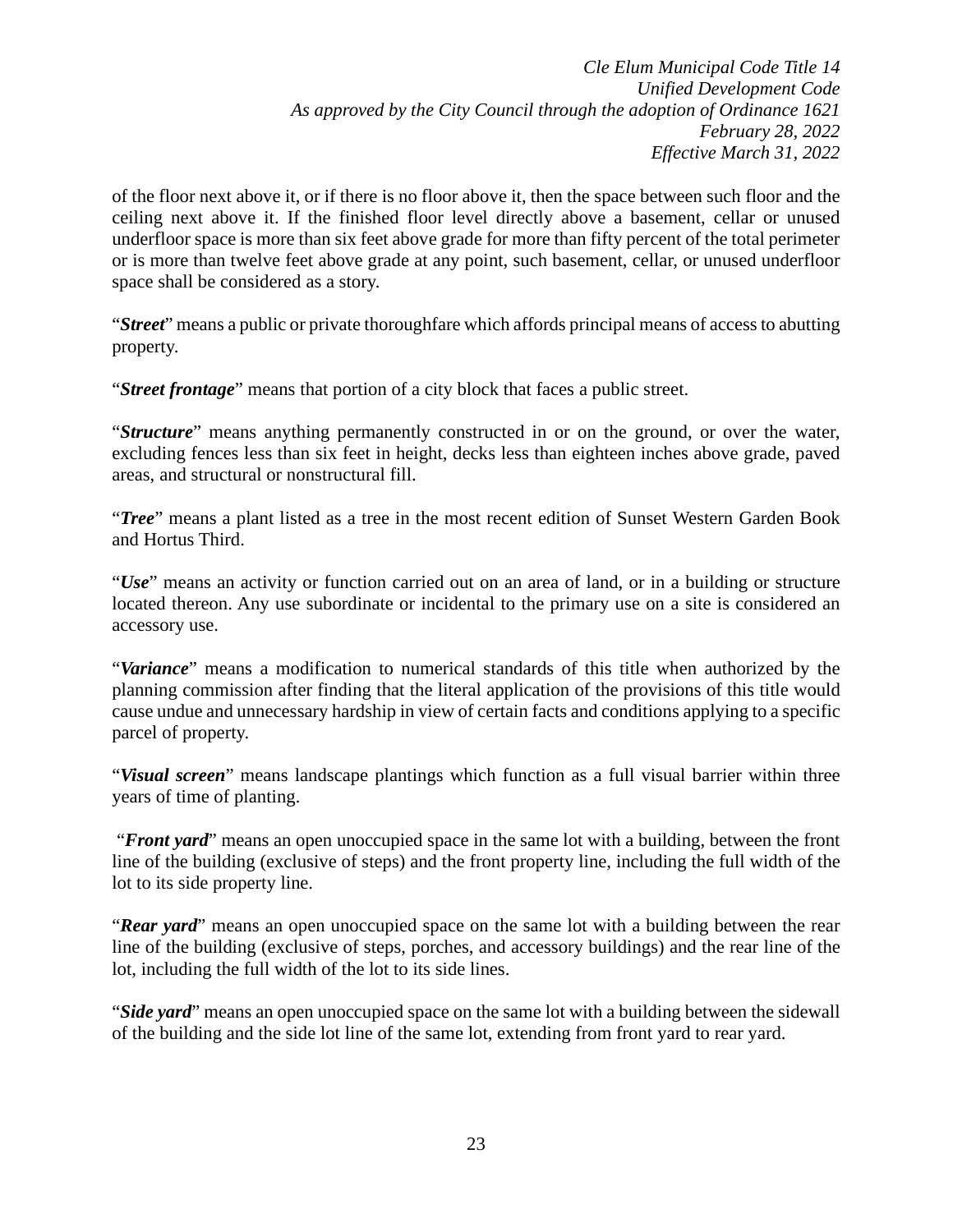## **Chapter 14.30 Land Use Application Processing Procedures**

### **Sections:**

| 14.30.010 | Introduction.                          |
|-----------|----------------------------------------|
| 14.30.020 | <b>Project Review Classifications.</b> |
| 14.30.030 | <b>Pre-application Conference.</b>     |
| 14.30.040 | <b>Permit Classification Table.</b>    |
| 14.30.050 | <b>Procedures for Type 1 Review.</b>   |
| 14.30.060 | <b>Procedures for Type 2 Review.</b>   |
| 14.30.070 | <b>Procedures for Type 3 Review.</b>   |
| 14.30.080 | <b>Procedures for Type 4 Review.</b>   |
| 14.30.090 | <b>Procedures for Type 5 Review.</b>   |
| 14.30.100 | <b>Determination of Completeness.</b>  |
| 14.30.110 | <b>Notice of Application.</b>          |
| 14.30.120 | <b>SEPA Threshold Determination.</b>   |
| 14.30.130 | <b>Determination of Consistency.</b>   |
| 14.30.140 | <b>Site and Design Review.</b>         |
| 14.30.150 | Decision-Making.                       |
| 14.30.160 | ${Open}$                               |
| 14.30.170 | <b>Conditional Use Permit.</b>         |
| 14.30.180 | <b>Special Use Permit.</b>             |
| 14.30.190 | Variances.                             |
| 14.30.200 | <b>Street Vacation.</b>                |
| 14.30.210 | $\{Open\}$                             |
| 14.30.220 | <b>Notice of Decision.</b>             |
| 14.30.230 | Appeals.                               |
| 14.30.240 | <b>Public Notice Requirements.</b>     |
| 14.30.250 | <b>Amendments; and</b>                 |

**14.30.260 Performance.** 

**14.30.010 Introduction.** This Chapter provides for effective and efficient review of land use and development applications with consistent procedures for similar projects and combines procedural and substantive environmental reviews with the review of project permit applications under other applicable requirements. This Chapter also provides framework within which the consistency of project permit applications with the City Comprehensive Plan and Municipal Code can be determined.

**14.30.020 Project Review Classifications.** Five classes of review are established for the purposes of administering this Title. The permits included in each class, the public notice requirements, hearing body, decision maker, and appellate body are summarized in Table 14.30.040.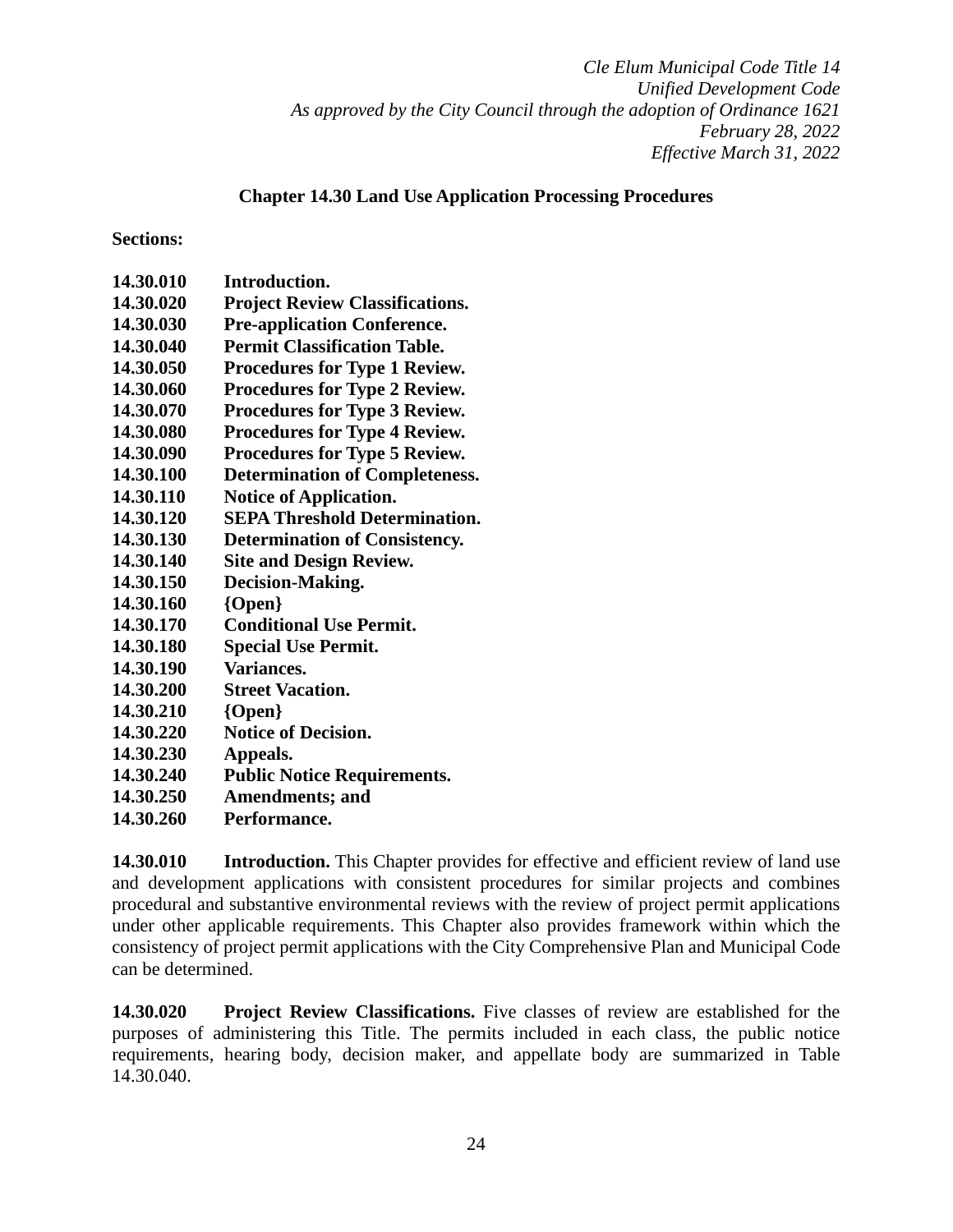- A. The Mayor and City Administrator, or their designee, is authorized to determine the classification of review for any permit or approval not identified on the following table.
- B. It is the goal of the City to consolidate the permit processing for projects or development activities that require two or more permits or approvals. The Mayor and City Administrator, or their designee, shall determine the appropriate means of consolidating the processing of all permits and approvals and shall assign the highest-class review classification of the individual permits being sought to the consolidated permit application (with Type 5 being the highest followed by Type 4, 3, 2, and 1). This consolidation, sometimes referred to as a "master" application, may include integrating public hearings, establishing unified comment periods, and/or concurrent reviews. The Mayor and City Administrator, or their designee, is authorized to make modifications to the procedural requirements of this Title in order to effectively consolidate project reviews.
	- 1. Except for the appeal of a SEPA Determination of Significance as provided in RCW 43.21C.075, no more than one open record public hearing and no more than one closed record appeal may occur on a single permit application or master application.
	- 2. A public meeting(s) and/or a workshop may be held prior to an open record hearing. A public meeting may include but is not limited to a scoping meeting for the preparation of a draft environmental impact statement (DEIS) or presentation of a final environmental impact statement (FEIS), an informational meeting, and/or a neighborhood meeting. The proceedings at a public meeting may be recorded and any report or recommendation created at such public meeting may be included in the project permit application file.
- C. It is a goal of the City to process and issue a decision on land use and development applications within 120 days from the date that an application is deemed complete and ready for processing, provided that.
	- 1. The following shall not be included in the count of the number of days to process an application:
		- a. The time required by the Applicant to adequately respond to written requests from the City for additional information; and
		- b. The time required to prepare environmental documents; and
		- c. Voluntary agreements to extend the review process.
	- 2. If the City anticipates that it will not be able to meet this goal, it shall provide the Applicant with a written estimate of the revised date of issuance of the final decision.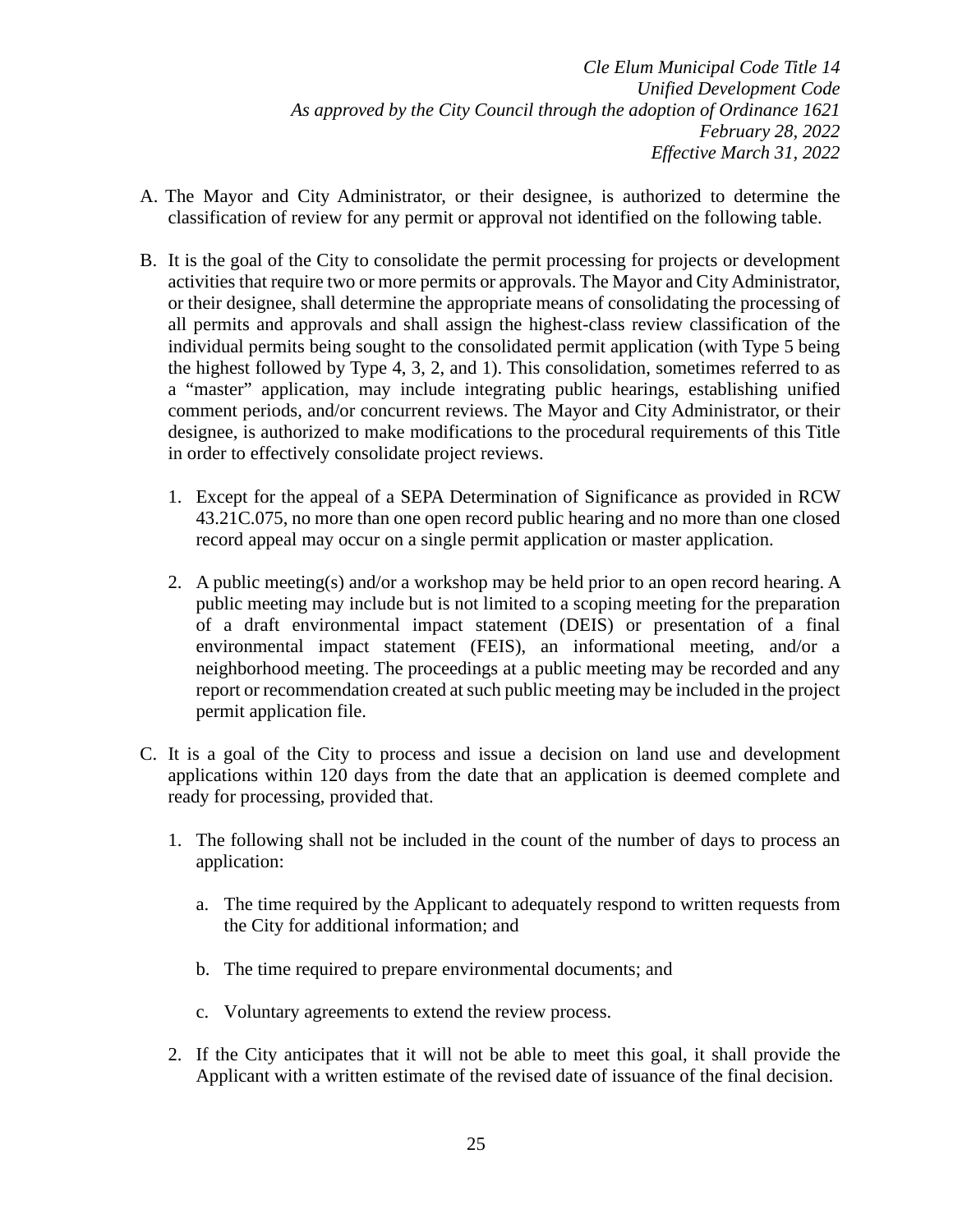3. Since applications for projects in the Planned Mixed-Use zoning district tend to involve larger scale, or more complex development proposals, the 120-day processing goal shall not apply.

**14.30.030 Pre-application Conference.** Prior to formal submittal of a Type 2, 3, or 4 permit applications, all Applicants shall, unless waived by the City, schedule and participate in a preapplication conference with City staff and representatives of appropriate public agencies.

- A. Such conferences are intended as an informal discussion and review of possible applications to assist the Applicant in identifying applicable regulations, standards, application materials, and review processes that may be required.
	- 1. The date, time, and place of such conferences shall be at the mutual agreement of the participants.
	- 2. A pre-application conference does not vest a proposed project permit application.
	- 3. The costs incurred by the City in preparation for, participating in, and following up on a pre-application meeting shall be recovered in accordance with the cost recovery provisions in this Title.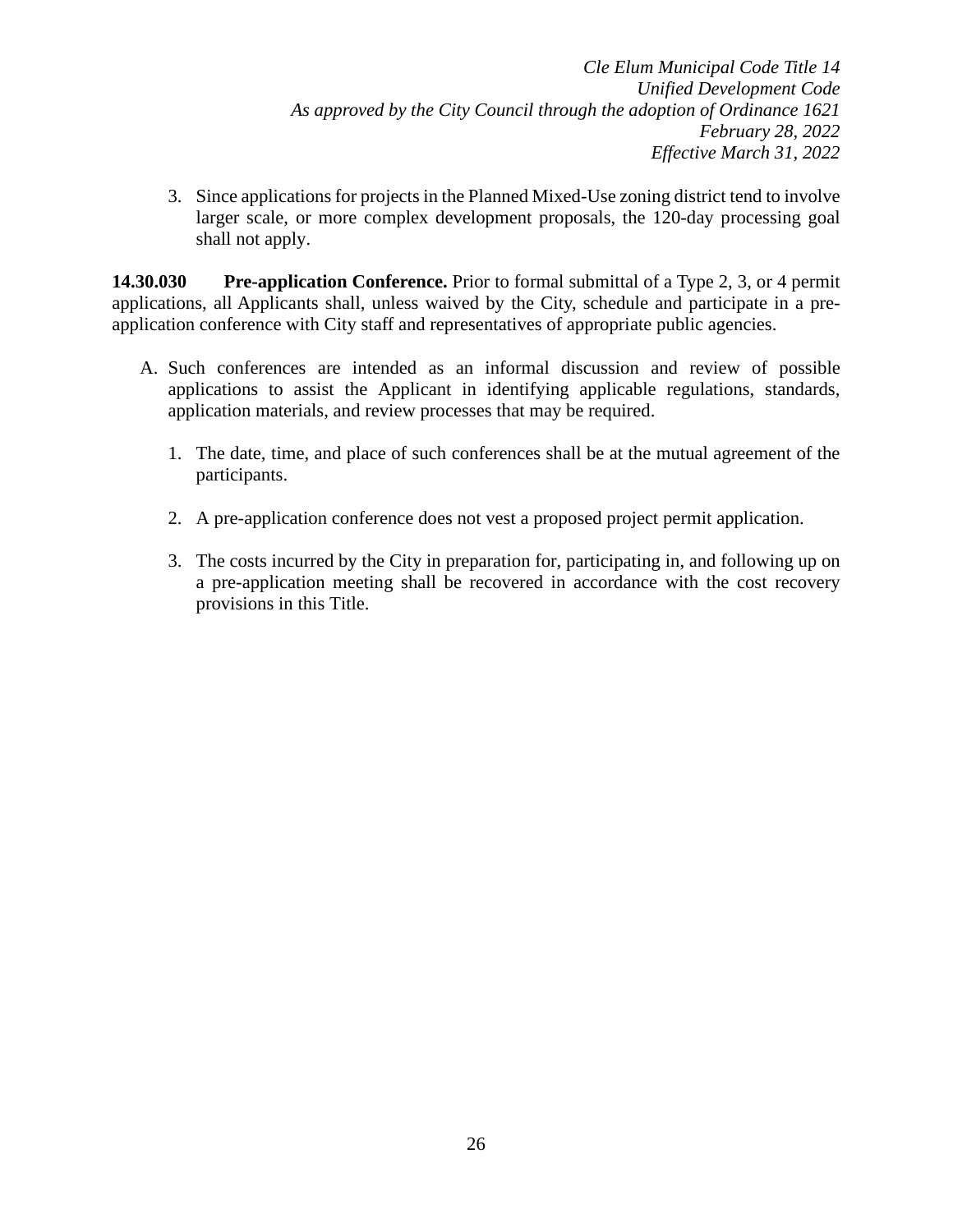# **14.30.040 Permit Classification Table.**

|                                | <b>Types of Permit /Approval /</b>                                                                                                                                                                                                                                                                                                                                                                                                                                                                                                                                              |               | <b>Public</b> Public                                    | <b>Decision</b>                             | <b>Appellate</b>    |
|--------------------------------|---------------------------------------------------------------------------------------------------------------------------------------------------------------------------------------------------------------------------------------------------------------------------------------------------------------------------------------------------------------------------------------------------------------------------------------------------------------------------------------------------------------------------------------------------------------------------------|---------------|---------------------------------------------------------|---------------------------------------------|---------------------|
|                                | <b>Action</b>                                                                                                                                                                                                                                                                                                                                                                                                                                                                                                                                                                   | <b>Notice</b> | <b>Hearing</b>                                          | <b>Maker</b>                                | <b>Body</b>         |
| <b>Type 1</b><br><b>Review</b> | • Administrative Interpretation<br>• Boundary Line Adjustment<br>• Building Permit<br>• Certificate of Occupancy<br>• Certificate of Appropriateness<br>$($ and waiver $)$ $(1)$<br>• Certificate of Zoning<br>Compliance<br>• Clearing and Grading Permit<br>• Critical Area Authorization<br>• Home Occupation Permit<br>• Landscaping Plan Approval<br>• SEPA Determination<br>(no public notice required)<br>$\bullet$ Sign Permit<br>• Special Property Tax<br>Valuation (1)<br>• Special Use Permit<br>• Stormwater Plan Approval<br>• Type 1 Permit, Modification<br>(2) | None          | None                                                    | City Staff as<br>designated by<br>the Mayor | Hearing<br>Examiner |
| Type 2<br><b>Review</b>        | • Critical Area Permit<br>• Floodplain Development<br>Permit<br>• SEPA Determination (public<br>notice required)<br>• Shoreline Authorization (3)<br>• Shoreline Substantial<br>Development Permit (3)<br>• Subdivision, Short (9 or fewer<br>lots)<br>• Type 2 Permit, Modification<br>• Type 3/4 Permit, Minor<br>Modification<br>• Variance with Type 1/2 Permit                                                                                                                                                                                                             | Yes           | None, but<br>written<br>comments<br>may be<br>submitted | City Staff as<br>designated by<br>the Mayor | Hearing<br>Examiner |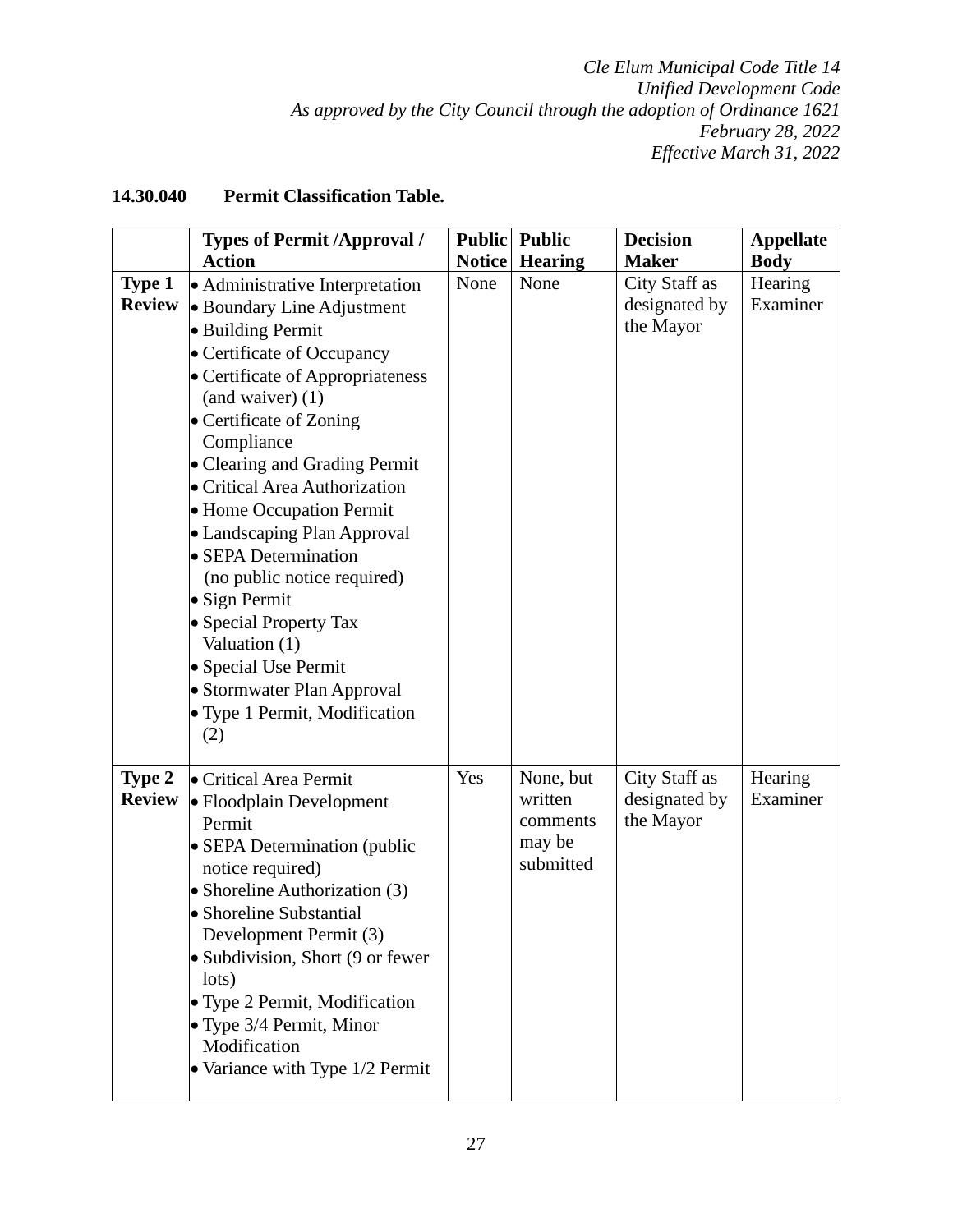|               | <b>Types of Permit /Approval /</b><br><b>Action</b> |     | <b>Public</b> Public | <b>Decision</b><br><b>Maker</b> | <b>Appellate</b> |
|---------------|-----------------------------------------------------|-----|----------------------|---------------------------------|------------------|
|               |                                                     |     | Notice Hearing       |                                 | <b>Body</b>      |
| Type 3        | • Binding Site Plan                                 | Yes | Yes, before          | Hearings                        | Superior         |
| <b>Review</b> | • Conditional Use Permit                            |     | the Hearings         | Examiner                        | Court            |
|               | • Reasonable Use Exception                          |     | Examiner             |                                 |                  |
|               | • Rezone, Site-Specific                             |     |                      |                                 |                  |
|               | • Shoreline Conditional Use                         |     |                      |                                 |                  |
|               | Permit (3)                                          |     |                      |                                 |                  |
|               | • Shoreline Variance (3)                            |     |                      |                                 |                  |
|               | • Type 3 Permit, Major                              |     |                      |                                 |                  |
|               | Modification                                        |     |                      |                                 |                  |
|               | • Variance with Type 3 Permit                       |     |                      |                                 |                  |
|               |                                                     |     |                      |                                 |                  |
| Type 4        | • Development Agreement                             | Yes | Yes, before          | City Council                    | Superior         |
| <b>Review</b> | • Planned Action Designation                        |     | the Hearings         |                                 | Court            |
|               | • Planned Mixed-Use                                 |     | Examiner             |                                 |                  |
|               | Development, Approval and                           |     |                      |                                 |                  |
|               | Major Modification                                  |     |                      |                                 |                  |
|               | • Right-of Way Vacation                             |     |                      |                                 |                  |
|               | • Subdivision, $(10 + \text{lots})$ ,               |     |                      |                                 |                  |
|               | Preliminary/Final                                   |     |                      |                                 |                  |
|               |                                                     |     |                      |                                 |                  |
| Type 5        | • Comprehensive Plan                                | Yes | Yes, before          | <b>City Council</b>             | Superior         |
| <b>Review</b> | Amendment                                           |     | the Planning         |                                 | Court $(4)$      |
|               | • Future Land Use Map                               |     | Commission           |                                 |                  |
|               | Amendment                                           |     |                      |                                 |                  |
|               | • Rezone, General                                   |     |                      |                                 |                  |
|               | • Shoreline Master Program                          |     |                      |                                 |                  |
|               | Amendment (2)                                       |     |                      |                                 |                  |
|               | • Zoning Code/Development                           |     |                      |                                 |                  |
|               | <b>Regulation Amendment (5)</b>                     |     |                      |                                 |                  |
|               |                                                     |     |                      |                                 |                  |

## **Permit Classification Table Footnotes:**

- (1) Decisions on applications for Certificates of Appropriateness, Waivers of Certificates of Appropriateness, and Special Property Tax Valuations shall be made by the Historic Preservation Commission.
- (2) If the proposed modification results in a SEPA action that requires public notice, it shall be processed as a Type 2 permit.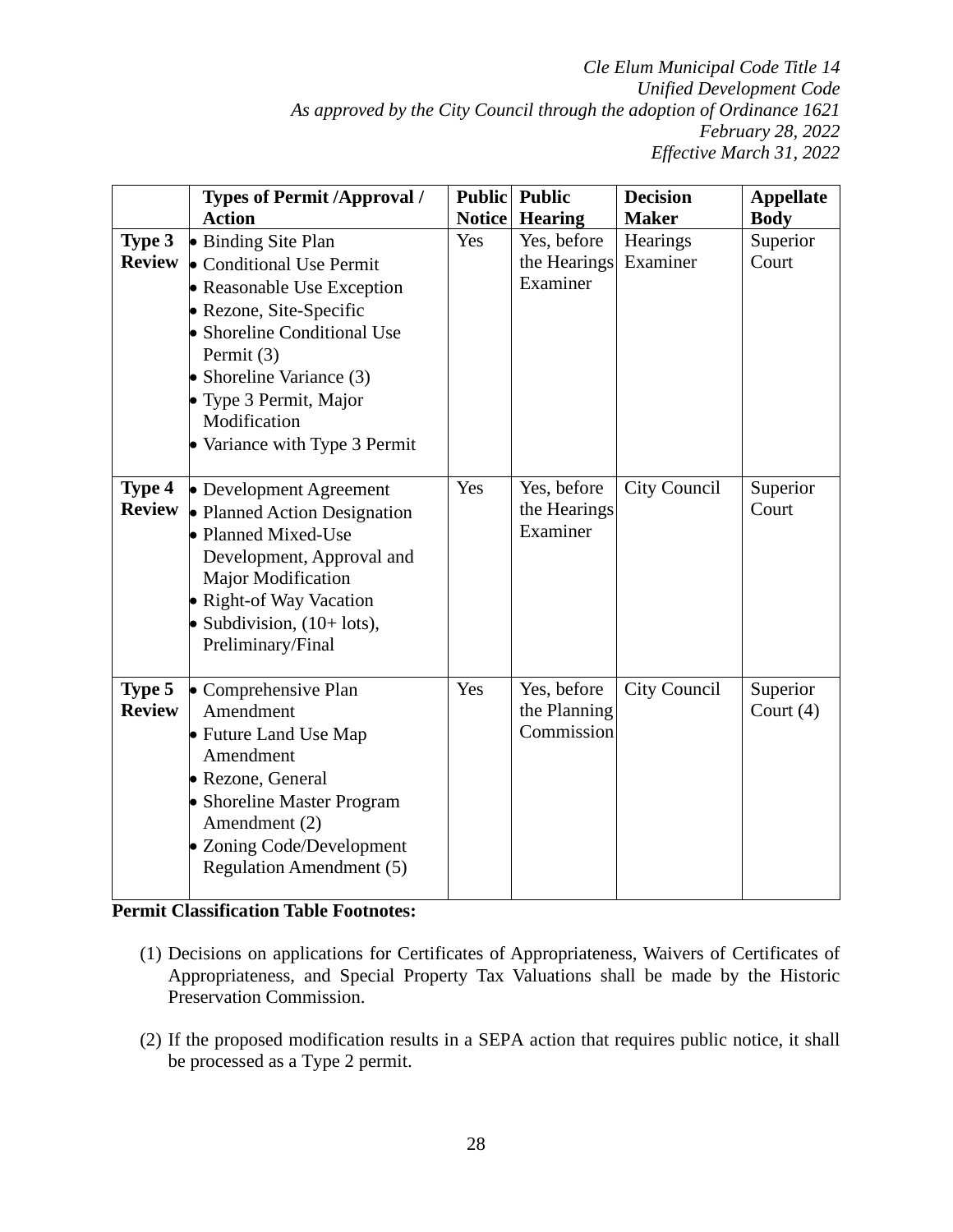- (3) Decisions to implement the City of Cle Elum Shoreline Master Program shall be made in accordance with the following:
	- a. Shoreline conditional use permits, and shoreline variances must also be approved by the Department of Ecology.
	- b. Appeals of Shoreline Authorizations and Shoreline Substantial Development Permits shall be heard by the State Shoreline Hearings Board in accordance with the provisions of RCW 90.58 and the Cle Elum Shoreline master program.
	- c. Amendments to the City's Shoreline Master Program are subject to review and approval by the Washington State Department of Ecology.
- (4) Appeals of decisions authorized through the Growth Management Act, which may include amendments to the Cle Elum Comprehensive Plan, Future Land Use Map, Zoning Code, and the Official Zoning Map, may be appealed to the Washington State Growth Management Hearings Board, and in some instances, directly to Kittitas County Superior Court. Please refer to RCW Chapter 36.70A, B, and C for more details.
- (5) The required public hearing shall be conducted by the Planning Commission, provided that the City Council may, at its discretion, conduct the hearing or assign the hearing to the City Hearing Examiner. This may include, but is not limited to, matters pertaining to the administration of the International Codes and to the administration of this Title.

**14.30.050 Procedures for Type 1 Review.** Applications subject to a Type 1 review involve administrative action without public notice or an open record public hearing.

- A. Applications for Type 1 permits shall be processed by the City in accordance with the following general procedures unless the Applicant is otherwise notified in writing:
	- 1. Determination of Completeness.
	- 2. Determination of Consistency.
		- a. Review for consistency with the Cle Elum Comprehensive Plan; and
		- b. Review for compliance with the Cle Elum Municipal Code; and
		- c. Site plan and design review, as appropriate.
	- 3. Consultation with the Confederated Tribes and Bands of the Yakama Nation, the Confederated Tribes of the Colville Reservation, and the Snoqualmie Tribe, as appropriate.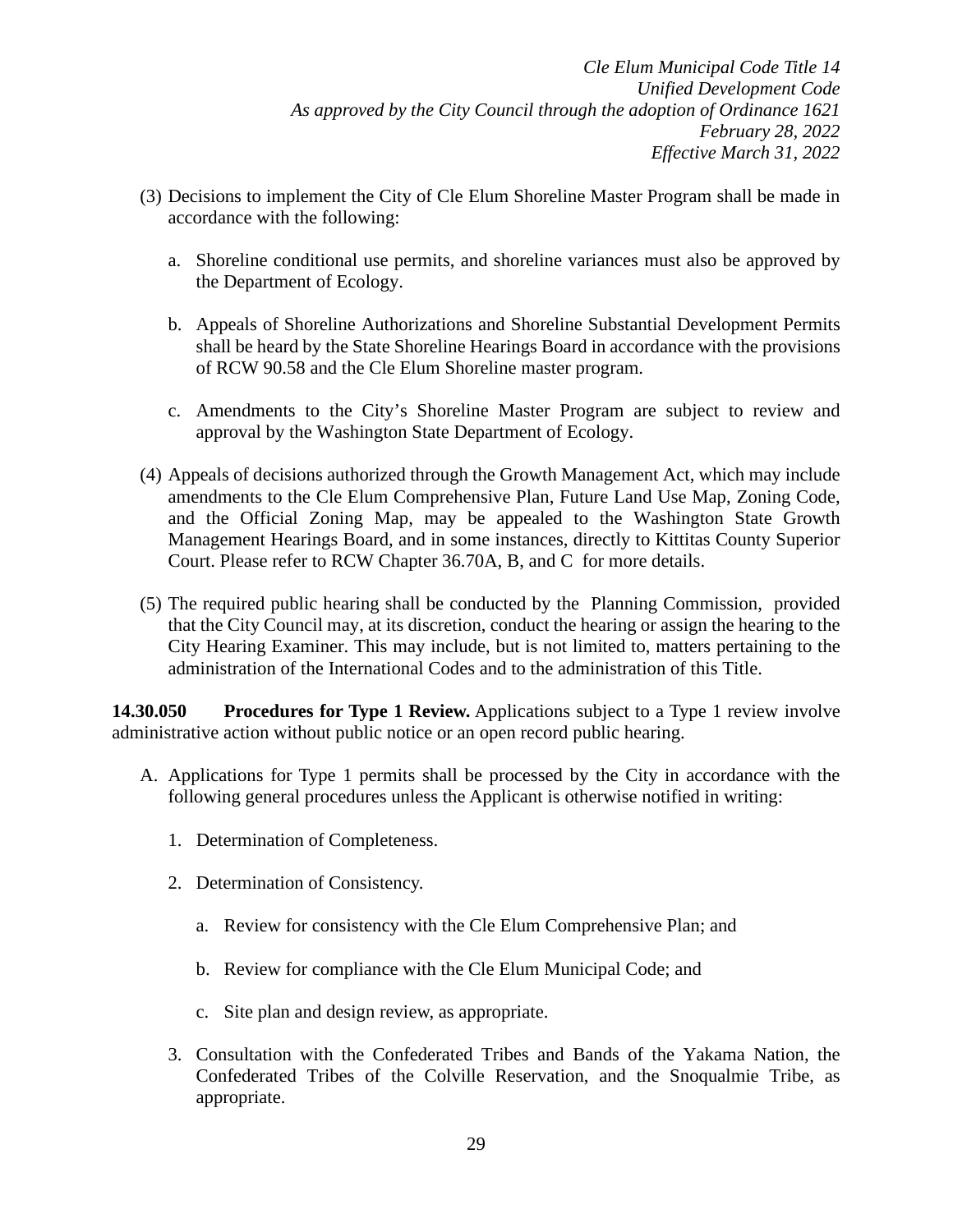- 4. SEPA actions that do not require public notice. (If public notice is required the application shall be processed through a Type 2 review.)
- 5. Notification to the Applicant of approval or denial of the application.
- B. A decision on a Type 1 application shall be effective upon issuance unless an appeal is filed in a timely manner in accordance with the provisions of this Title.

**14.30.060 Procedures for Type 2 Review.** Applications subject to a Type 2 review involve administrative action, typically by the City Planner, following distribution of a Notice of Application and the opportunity to submit written comments.

- A. Applications for Type 2 permits shall be processed by the City in accordance with the following general procedures unless the Applicant is otherwise notified in writing:
	- 1. Pre-application conference.
	- 2. Determination of Completeness.
	- 3. Notice of Application.
	- 4. Determination of Consistency:
		- a. Review for consistency with the Cle Elum Comprehensive Plan.
		- b. Review for compliance with the Cle Elum Municipal Code; and
		- c. Site plan and design review, as appropriate.
	- 5. Consultation with the Confederated Tribes and Bands of the Yakama Nation, the Confederated Tribes of the Colville Reservation, and the Snoqualmie Tribe, as appropriate.
	- 6. SEPA actions requiring public notice including Threshold Determination, if required.
	- 7. Review of public comments.
	- 8. Notice of Decision.
- B. A decision on a Type 2 application shall be effective at the conclusion of a 15-day notice period unless an appeal is filed in a timely manner in accordance with the provisions of this Title.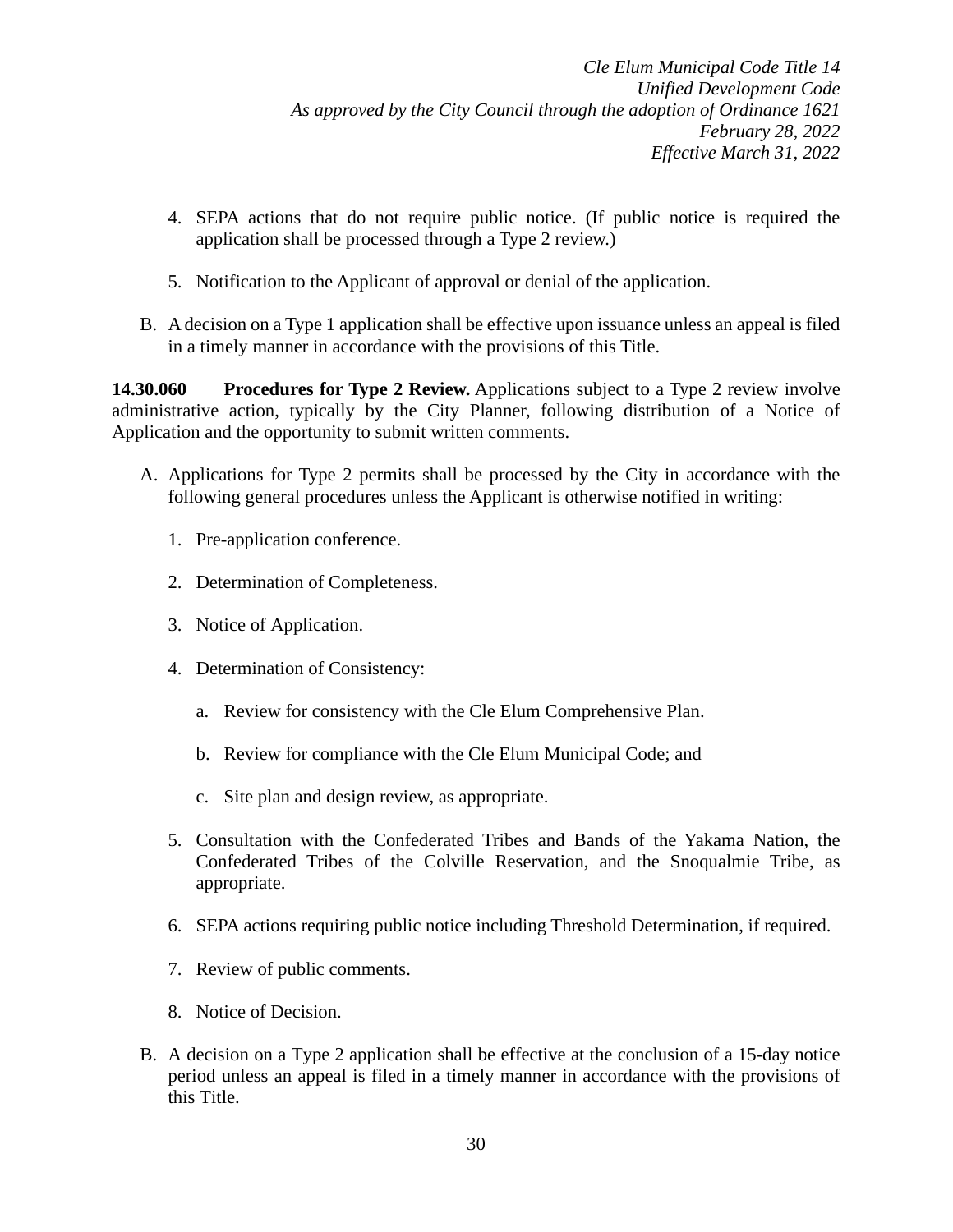**14.30.070 Procedures for Type 3 Review.** The City Hearings Examiner shall conduct an open record public hearing prior to making a decision on a Type 3 application.

- A. Applications for Type 3 permits shall be processed by the City in accordance with the following general procedures, unless the Applicant is otherwise notified in writing:
	- 1. Pre-application conference.
	- 3. Determination of Completeness.
	- 4. Notice of Application.
	- 5. Preliminary staff Determination of Consistency including:
		- a. Review for consistency with the Cle Elum Comprehensive Plan; and
		- b. Review for compliance with the Cle Elum Municipal Code; and
		- c. Site plan and design review, as appropriate.
	- 6. Consultation with the Confederated Tribes and Bands of the Yakama Nation, the Confederated Tribes of the Colville Reservation, and the Snoqualmie Tribe, as appropriate.
	- 7. SEPA Threshold Determination.
	- 8. Preparation of a City staff report containing preliminary determination of consistency and recommendations, including potential mitigating measures. This report shall be available for public review fifteen days prior to the open record public hearing.
	- 9. An open record public hearing shall be conducted by the Hearings Examiner, in accordance with adopted administrative procedures. This may include:
		- a. A presentation by City staff including submittal of staff report and application materials for record, as well as any written comments received prior to the hearing.
		- b. Presentation by the Applicant and the submittal of any additional information for the record.
		- c. Public comments and the submittal of any additional information for the record.
		- d. Questions from the Hearings Examiner.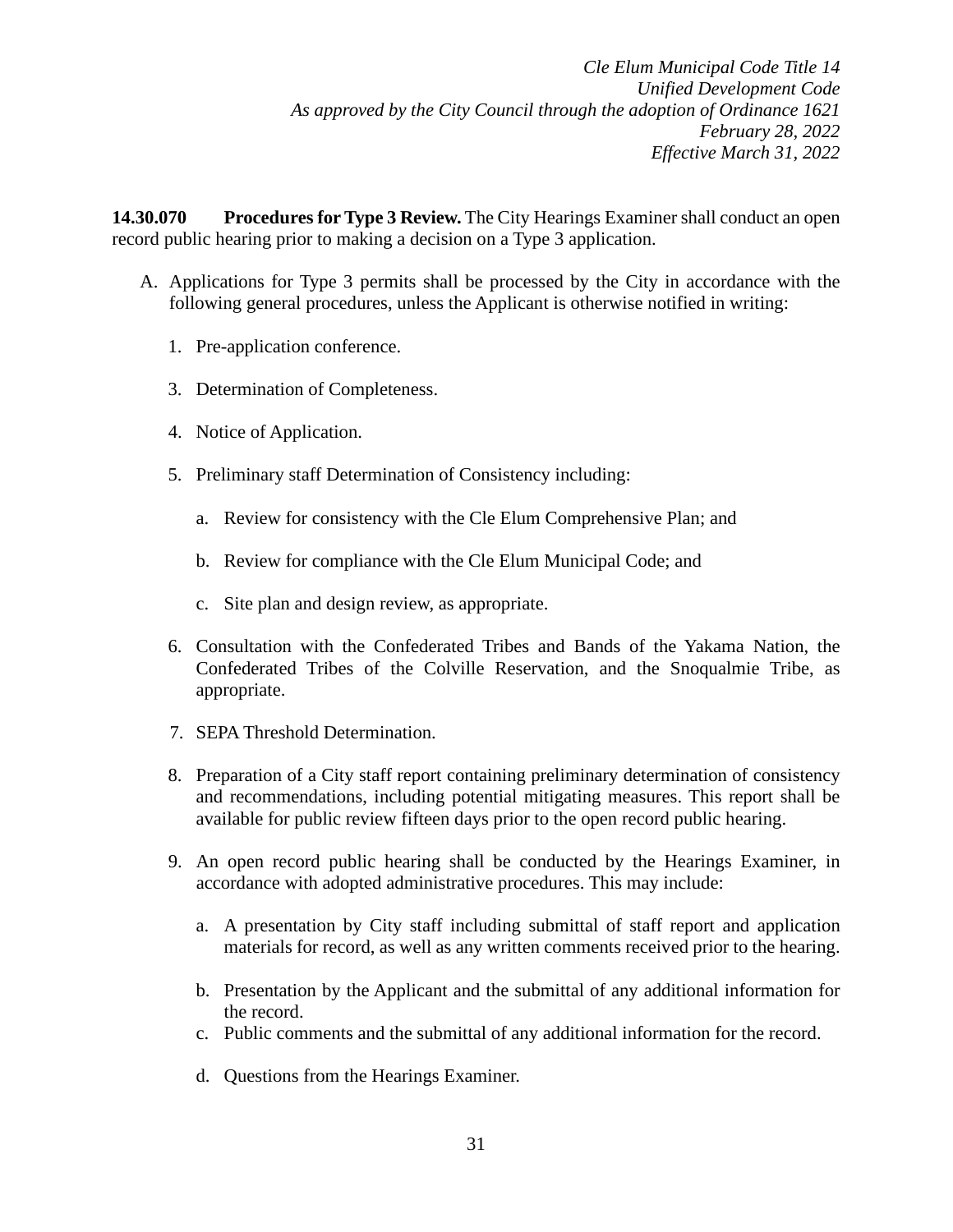- e. Rebuttal, response, or clarifying statements by City staff and the Applicant.
- 10. Hearings Examiner review of the record, preparation of findings and conclusions, and the issuance of a Notice of Decision in accordance with adopted administrative procedures. This shall include a decision to approve, deny, or approve subject to conditions, the application(s) based on findings that:
	- a. The proposal is or is not consistent with the provisions of the Cle Elum Comprehensive Plan and Municipal Code.
	- b. The proposal is or is not in the public interest.
	- c. Potential adverse environmental impacts have or have not been adequately considered.
	- d. The proposal does or does not lower the level of service standards established in Comprehensive Plan and/or the City's concurrency standards have been met.
	- e. Adequate provisions have or have not been made to protect the public health, safety, and welfare. Such provisions may include, but are not limited to, open space, drainage ways, streets and other public ways, transit stops, water supply, sanitary wastes, parks and recreation facilities, playgrounds, sites for schools and school grounds, and pedestrian and bicycle ways.
	- f. That mitigating measures and dedications are or are not reasonably related and proportional to the impacts created by the proposal.
- B. A decision on a Type 3 application shall be effective at the conclusion of a 15-day notice period unless an appeal is filed in a timely manner in accordance with the provisions of this Title.

**14.30.080 Procedures for Type 4 Review.** Decisions on all Type 4 permit applications shall be made by the City Council following an open record public hearing.

- A. Applications for Type 4 permits shall be processed by the City in accordance with the following procedures, unless the Applicant is otherwise notified in writing:
	- 1. Pre-application conference.
	- 2. Determination of Completeness.
	- 3. Notice of Application.
	- 4. Preliminary staff Determination of Consistency including: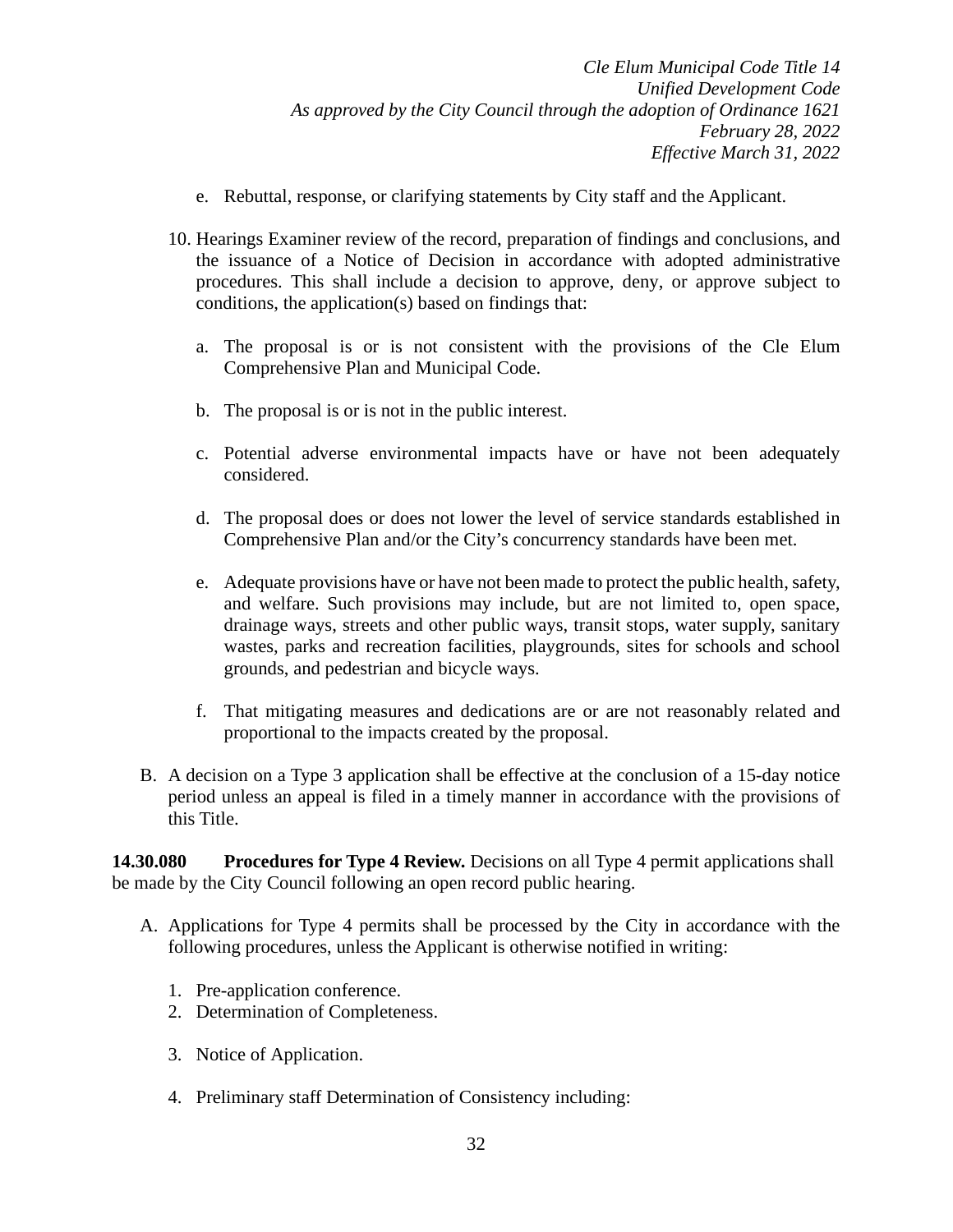- a. Review for consistency with the Cle Elum Comprehensive Plan; and
- b. Review for compliance with the Cle Elum Municipal Code.
- 5. Consultation with the Confederated Tribes and Bands of the Yakama Nation, the Confederated Tribes of the Colville Reservation, and the Snoqualmie Tribe, as appropriate.
- 6. SEPA Threshold Determination.
- 7. Distribution of the proposed amendments to state and local agencies, as appropriate, for review and comment.
- 8. Preparation of a City staff report containing preliminary determination of consistency and recommendations, including potential mitigating measures. This report shall be forwarded to the designated hearing body and available for public review fifteen days prior to the open record public hearing.
- 9. An open record public hearing shall be conducted by the designated hearing body, in accordance with established procedures. This may include:
	- a. A presentation by City staff including submittal of staff report and application materials for record, as well as any written comments received prior to the hearing.
	- b. Presentation by the Applicant and the submittal of any additional information for the record.
	- c. Public comments and the submittal of any additional information for the record.
	- d. Questions from the hearing body.
	- e. Rebuttal, response or clarifying statements by City staff and the Applicant.
- 10. A review of the complete record by the hearing body and the preparation of a recommendation to the City Council, as applicable.
- 11. The recommendation of the hearing body along with a complete copy of the record shall be provided to the City Council for review prior to their decision, as applicable.
- 12. City Council review and action.
- 13. Issuance of a Notice of Decision.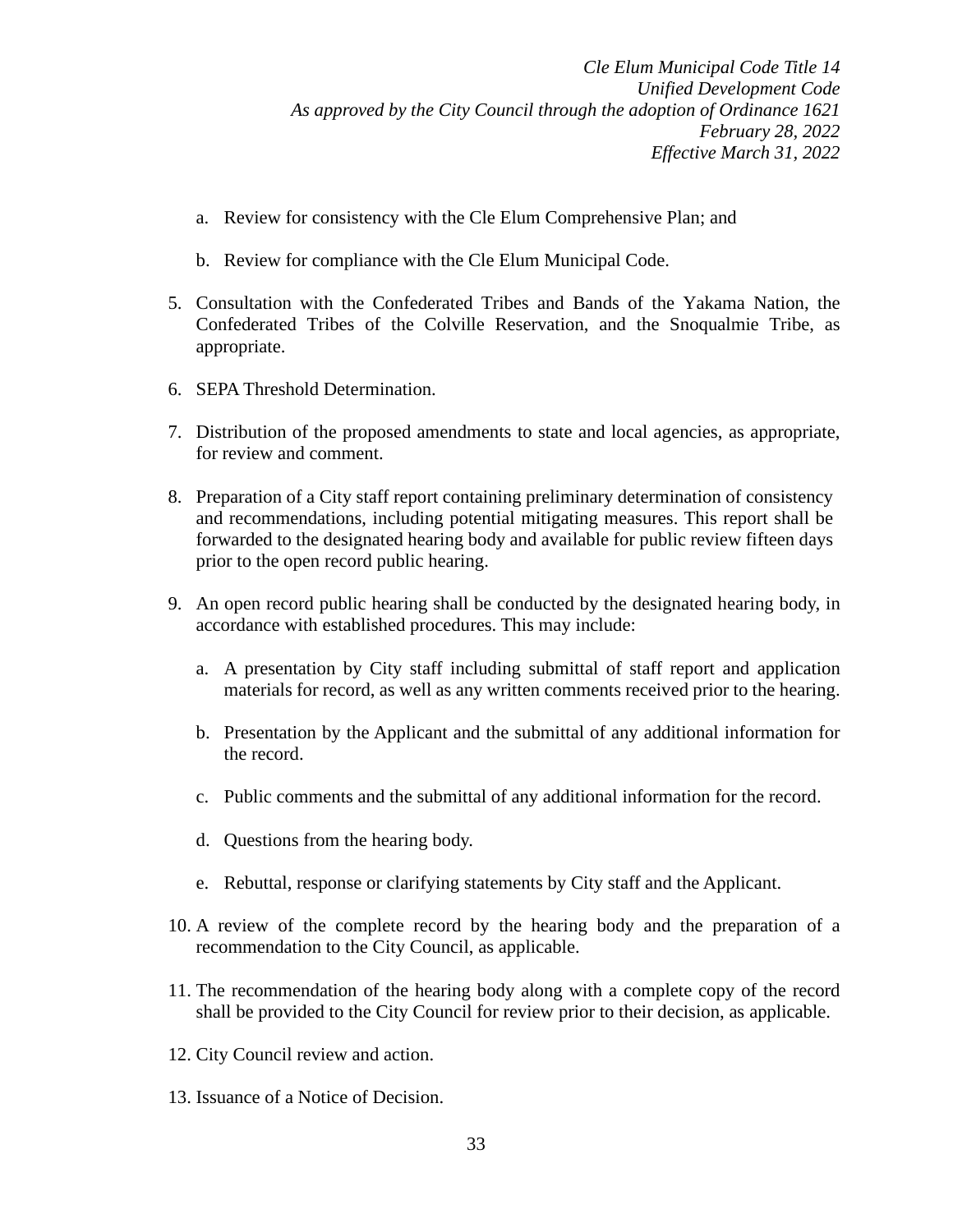C. A decision on a Type 4 application shall be effective upon approval unless otherwise provided, and/or unless an appeal is filed in a timely manner in accordance with the provisions of this Title.

**14.30.090 Procedures for Type 5 Review.** Decisions on all Type 5 permit applications shall be made by the City Council following an open record public hearing.

- A. Proposed amendments to the Comprehensive Plan including, but not limited to the Goals and Policies, Level of Service Standards, and the Future Land Use Map shall be considered by the City Council no more frequently than once a year, provided that:
	- 1. The following amendments are not subject to this limitation:
		- a. The initial adoption of a sub-area plan.
		- b. The adoption or amendment of the Shoreline Master Program.
		- c. Amendments to the capital facilities element concurrent with the adoption of the City's budget.
		- d. An emergency exists.
		- e. Amendments necessary to resolve an appeal of the Comprehensive Plan filed with the Growth Management Hearings Board or with the courts.
	- 2. The City will establish an annual process to solicit proposed Comprehensive Plan amendments from the public in accordance with the provisions of a public participation plan.
	- 3. Proposed amendments to the Comprehensive Plan may be initiated by the City at any time.
- B. Applications to amend Title 12, 14, 15, 16, 17, or 18 of the Cle Elum Municipal Code and/or a general, non-site-specific amendment to the Official Zoning Map, also known as a general rezone, may be submitted, or initiated at any time, provided that:
	- 1. Site specific rezone applications that require an amendment to the Comprehensive Plan or Future Land Use Map, shall be processed in conjunction with those amendments, and shall be subject to the annual limitations for processing proposed amendments to the Comprehensive Plan.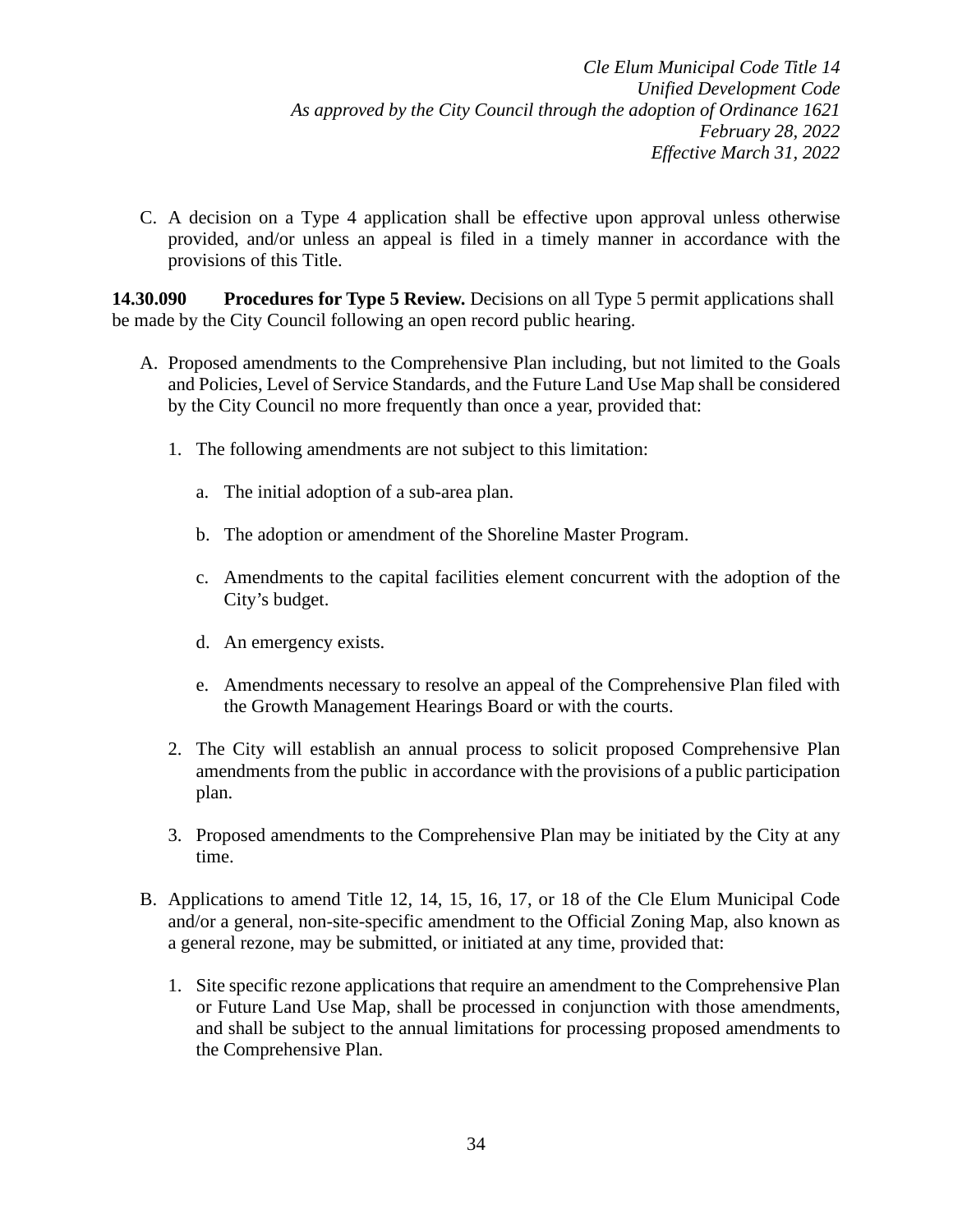- 2. Amendments to Title 14 may be held by the City for processing in conjunction with the annual review of Comprehensive Plan amendments.
- 3. Any diagrams or illustrations contained in Title 14 are provided as a resource to the reader and may be changed by City staff without formally amending the code.
- C. Applications subject to a Type 5 review shall be submitted in a format prescribed by the City.
	- 1. The City staff shall determine if the application is complete and ready for processing and shall provide the Planning Commission with a preliminary report that describes the proposed amendment(s) and identifies the steps for processing the application. This report shall highlight the opportunities for public review and comment, required environmental reviews, and such steps that may be required to comply with applicable state laws and regulations, including but not limited to:
		- a. The Washington State Growth Management Act (GMA).
		- b. The Washington State Shorelines Management Act (SMA).
		- c. The Washington State Environmental Policy Act (SEPA).
	- 2. Following a review of the application materials, the City staff shall conduct the required environmental review, make a SEPA Threshold Determination, and shall prepare and present a Staff Report to the Planning Commission highlighting items for discussion and recommended actions, as appropriate.
		- a. The SEPA comment period may be integrated with other required public reviews, such as the public review process required by the Growth Management Act.
	- 3. The Planning Commission shall review the Staff Report, environmental documents, written comments from the public as well as from local, state, and federal agencies, and testimony presented at the required public hearing, and shall make a recommendation to the City Council to approve, approve subject to conditions, or deny the proposed amendments. The recommendation of the Planning Commission shall be based on the official record of their proceedings and deliberations and shall include written findings addressing the following:
		- a. The need for the proposed amendment.
		- b. Whether the proposed amendment is in the public interest.
		- c. Consistency with the Cle Elum Comprehensive Plan and related documents.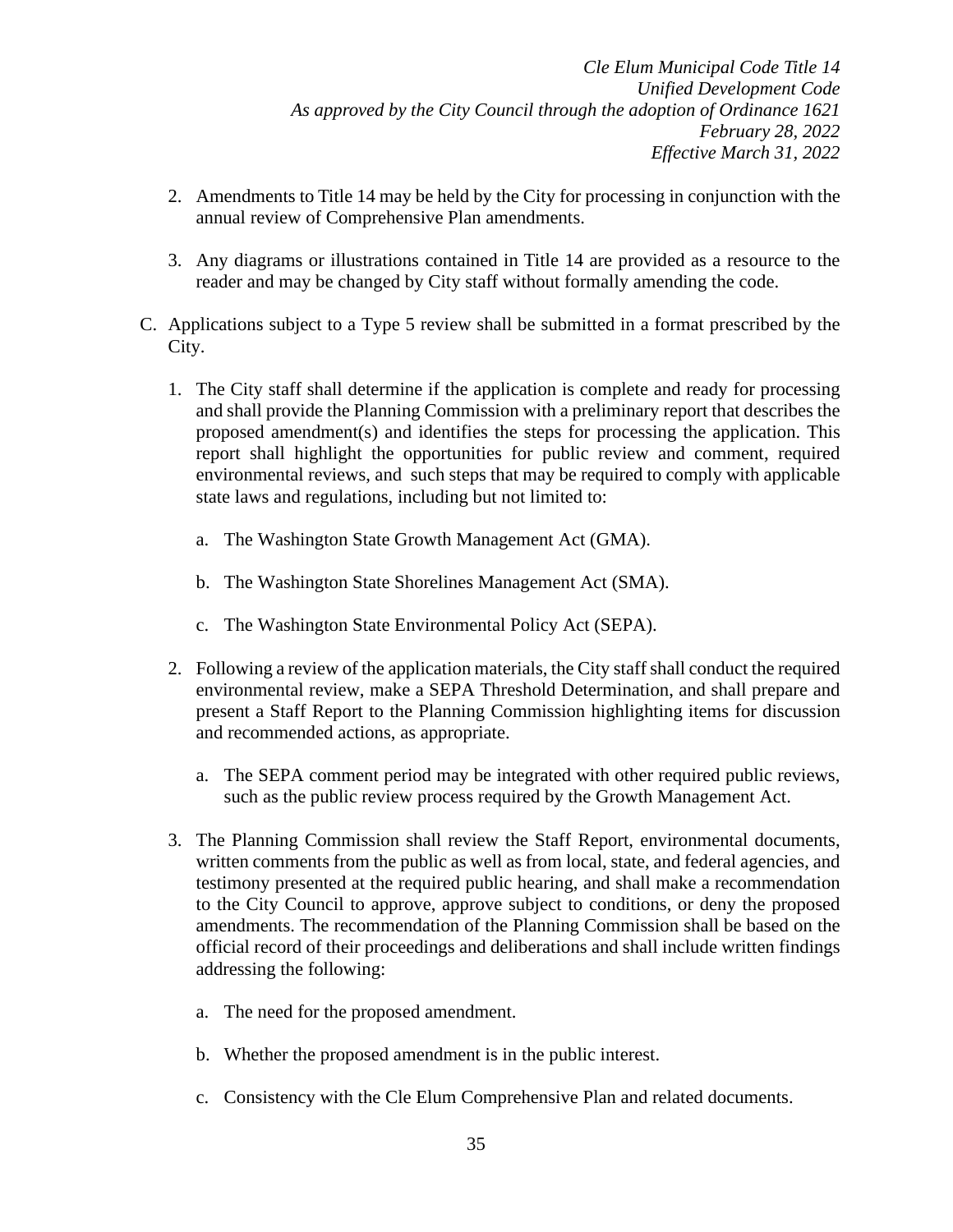- d. Consistency with the Cle Elum Future Land Use Map.
- e. Compliance with the provisions of the Cle Elum Municipal Code; and
- f. Compliance with the provisions of the Laws of Washington State including, but not limited to, the Washington State Growth Management Act and the Washington State Environmental Policy Act.
- D. The City Council shall take action to approve, approve subject to conditions, or deny the application(s) based on a review of the record provided by the Planning Commission, provided that the City Council may also remand proposed amendments to the Planning Commission for further research, review, and deliberations.
- E. Nothing in this Chapter shall preclude the City Council from adopting Moratoria or Interim Zoning Controls in accordance with the provisions of RCW 36.70A. 390 or as subsequently amended.

# **14.30.100 Determination of Completeness.**

- A. All applications shall be submitted on such forms and shall provide such information as may be prescribed by the City, provided that:
	- 1. All applications shall be signed by the property owner or show owner consent of the application by the agent acting on the owner's behalf.
	- 2. Applicable fees and deposits shall be submitted at the time of application unless otherwise specified. All pre-development review fees or pre-application review fees shall be paid before the City will issue a determination of completeness.
	- 3. The Applicant shall be responsible for the preparation of all application materials including all special studies and reports, this may include, but is not limited to the following, which shall be prepared by a qualified professional:
		- a. Environmental checklist.
		- b. Critical area reports.
		- c. Survey and site plan.
		- d. Landscaping plans.
		- e. Stormwater modeling.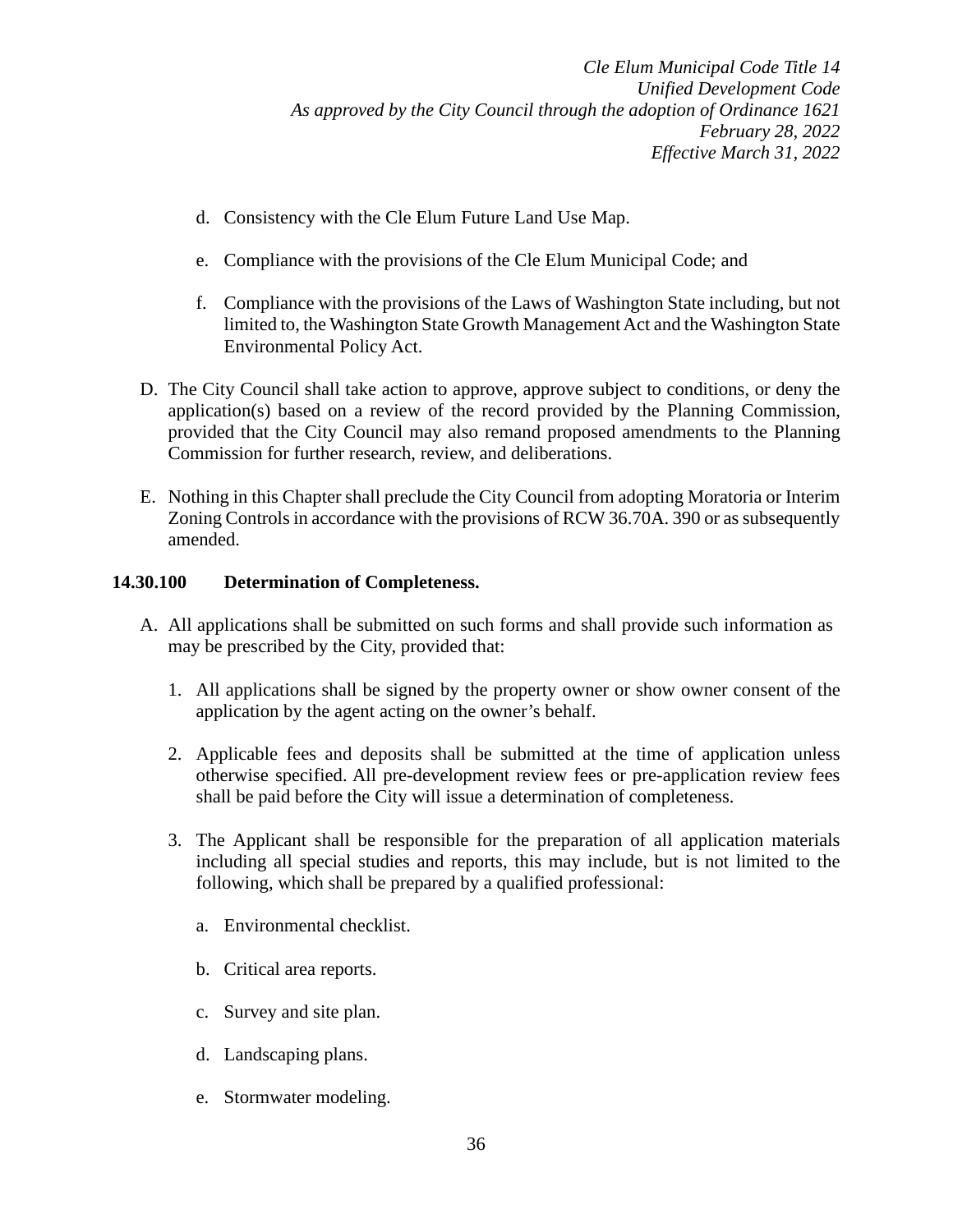- f. Fire flow calculations.
- g. Transportation studies and traffic impact analysis; and
- h. Preliminary civil plans.
- B. Upon acceptance of an application, the City will review all materials to determine if the application is complete and ready for processing. Within twenty-eight days of receipt, unless otherwise provided in a Development Agreement or approved sub-area plan, the City shall mail or provide the Applicant in person written notification that either:
	- 1. The City has determined the application to be complete, establishing the date that the application is ready for processing. This notification may also include:
		- a. A description of the process to review the application(s) and projected timeframes.
		- b. To the extent known by the City, other agencies that may also have jurisdiction over the application and/or other permits or approvals that may be required.
		- c. Additional information that may be required to complete the review of the application; and
		- d. A preliminary determination of consistency.

.

- 2. The City has determined the application to be incomplete and what is necessary to make the application complete, as well as the timeframes for submitting additional information.
	- a. Upon receipt of the additional information within the required timeframes, the City shall notify the Applicant within 14 days if the application is complete, or that additional information is required.
	- b. The Applicant may request a time extension to submit the requested information. The City may grant or deny the request or grant a time extension different than requested. All time extensions must be made in writing.
	- c. If the Applicant fails to respond or to submit the requested information in the established time frames, the City shall notify the Applicant in writing that the application has lapsed and become void.
- 3. If a determination is not made within the required timeframe, the application shall be automatically deemed to be complete.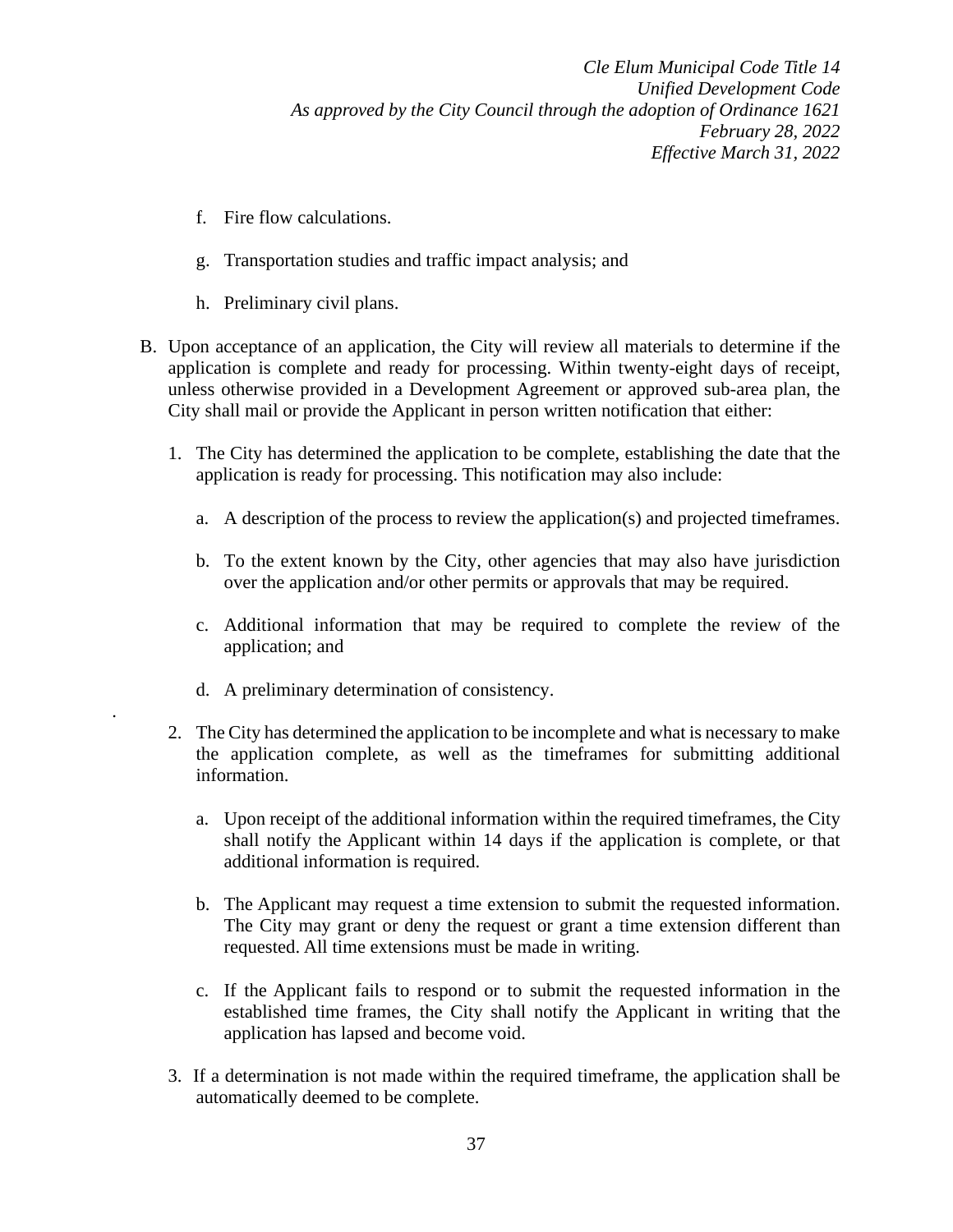4. A permit application is complete for purposes of this section when it meets the procedural submission requirements of the City and is sufficient for continued processing even though additional information may be required, or project modifications may be undertaken subsequently. The determination of completeness shall not preclude the City from requesting additional information or studies either at the time of notice of completeness or subsequently if new or additional information is required or substantial changes in the proposed action occur, as determined by the department.

**14.30.110 Notice of Application.** Within 14 days of the issuance of a Determination of a Completeness, the City shall issue a Notice of Application for all Type 2, 3, and 4 permit applications, in accordance with the provisions of CEMC 14.30.230 Public Notice requirements.

- A. Notices of Application shall include:
	- 1. The date of application, the date that the application was determined to be complete and ready for processing, and date of the notice of application.
	- 2. Identification of the public comment period, which shall not be less than fourteen nor more than thirty days.
	- 3. A description of the proposed project action.
	- 4. Identification of the permits and approvals that may be required and future opportunities for public review and comment.
	- 5. A list of existing environmental documents that evaluate all or part of the proposal, as well as any additional studies that will be required.
	- 6. A statement of the preliminary determination, if one has been made at the time of notice, of those development regulations that will be used for project mitigation and for the required Determination of Consistency.
	- 7. A preliminary determination of the project's consistency with the comprehensive plan, development regulations, development agreements, and any required mitigation, if one has been made at the time of notice. *If a statement of preliminary determination is not available, an explanation shall be provided at the time of the preliminary determination of consistency.*
- B. If the City elects to utilize the Optional DNS process (WAC 197-11-355), the Notice of Application shall also include a statement that: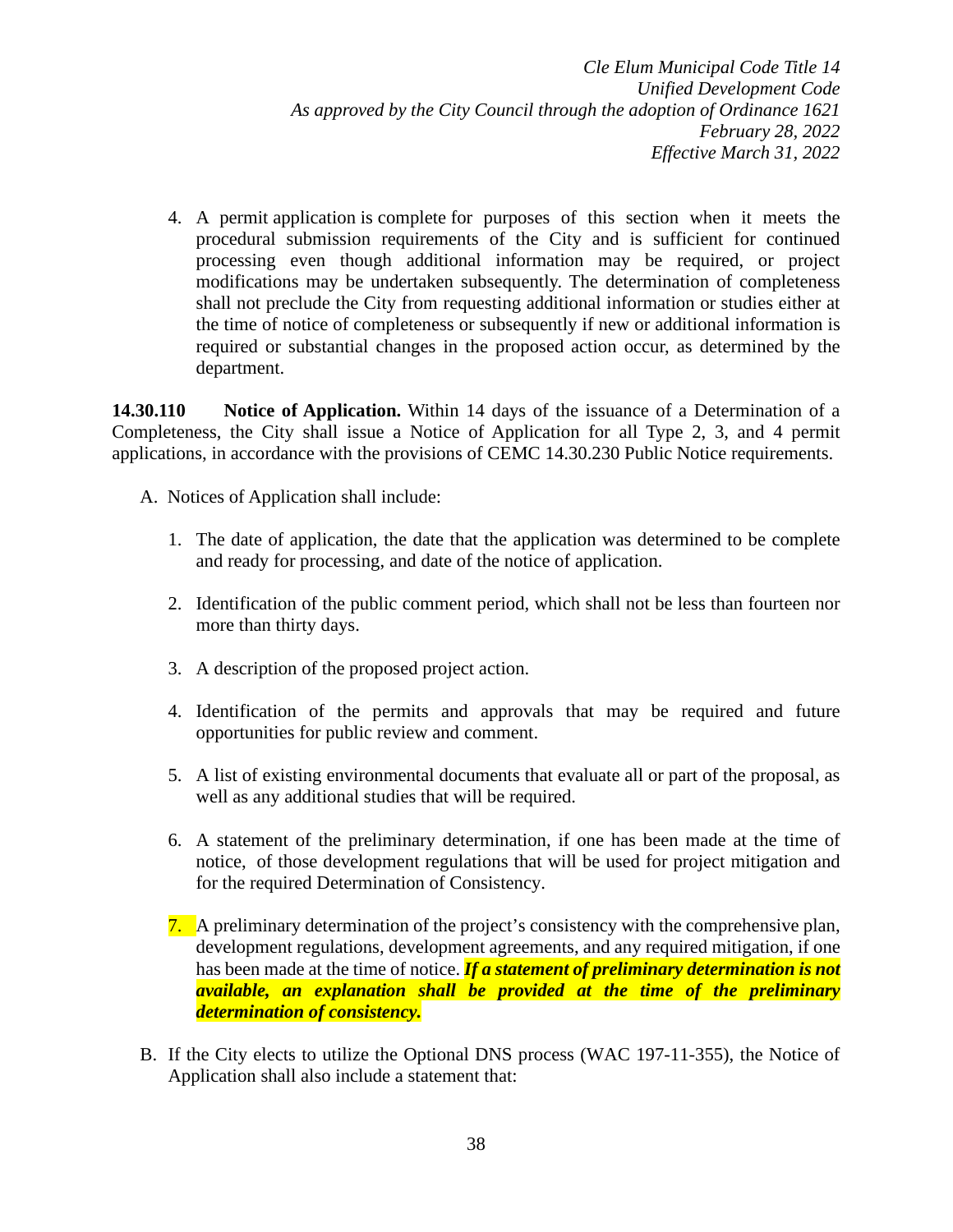- 1. The optional DNS process is being used.
- 2. The City expects to issue a DNS for the proposal.
- 3. This may be the only opportunity to comment on the environmental impacts of the proposed project.
- C. A preliminary SEPA Threshold Determination or Preliminary SEPA action may be included with Notice of Application if such preliminary actions have been made at the time the Notice of Application is issued. A preliminary SEPA Threshold Determination, or preliminary SEPA action, does not substitute, or in any way circumvent, the process for making a final SEPA Threshold Determination or in taking a SEPA action. Preliminary SEPA determinations are intended to encourage early public comment on project applications.

**14.30.120 SEPA Threshold Determinations.** SEPA Threshold Determinations shall result in a Determination of Non-significance (DNS), or a Determination of Significance (DS), provided that the City may also issue a Mitigated Determination of Non-Significance (MDNS) based on conditions required by the City, or on changes to or clarifications of, the proposal made by the Applicant.

- A. After submission of an environmental checklist and prior to a Threshold Determination, the City shall notify the Applicant if it is considering issuing a DS. The Applicant may then clarify or change features of the proposal to mitigate the impacts which make the DS likely. If a proposal continues to have a probable significant adverse environmental impact, even with the mitigating measures, an environmental impact statement (EIS) shall be prepared.
- B. If a pre-decision open record public hearing is required, the SEPA Threshold Determination must be issued at least 15 days before the hearing.
- C. If the City is reasonably certain that there are no significant impacts associated with a proposed action it may utilize the optional DNS process in accordance with the provisions of WAC 197-11-355 and include the DNS determination in the Notice of Application.
- D. If a SEPA Threshold Determination was not made in conjunction with a Notice of Application, and no probable significant adverse impacts are anticipated, a Determination of Non-Significance shall be issued, and a 14-day comment period may be required.
	- 1. A 14-day comment period shall be required if:
		- a. There is another agency with jurisdiction (license, permit, or other approval to issue).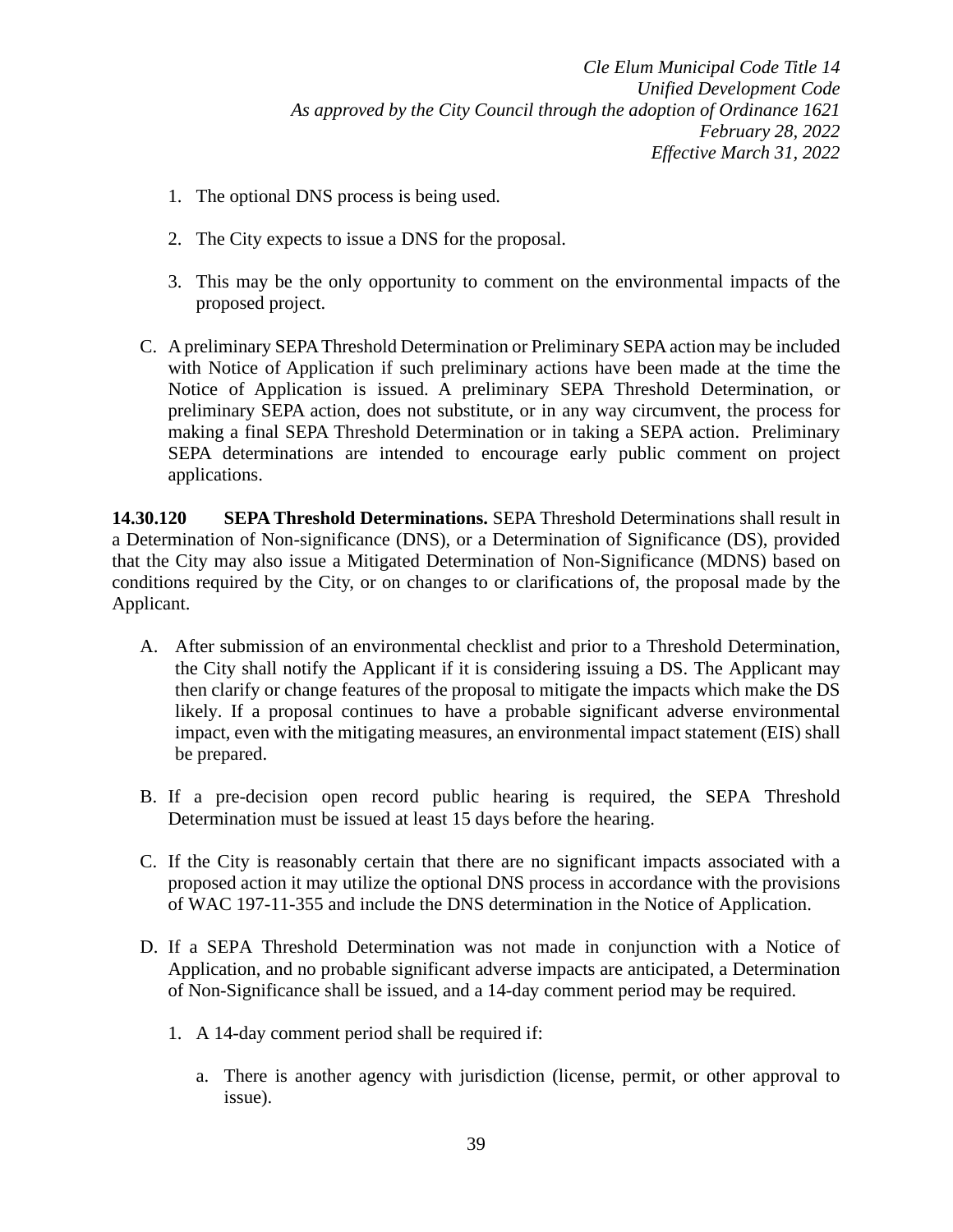- b. The proposal includes demolition of a structure not exempted under WAC 197- 11- 800(2)(f) or 197-11-880.
- c. The proposal requires a non-exempt clearing and grading permit.
- d. The proposal is changed, or mitigation measures have been added under WAC 197- 11-350 that reduce significant impacts to a nonsignificant level (mitigated DNS).
- e. The DNS follows the withdrawal of a determination of significance (DS) for the proposal. (This applies even if the DNS and the withdrawal are issued together.)
- f. The proposal is a GMA action.
- 2. If a 14-day comment period is not required, the City shall place the DNS in the project file for future reference.
- E. If the City makes a SEPA Determination of Significance concurrently with the Notice of Application, the Notice of Application shall be combined with the Determination of Significance and Scoping Notice.
- F. Whenever the City makes a Threshold Determination, it shall seek to include the public notice for the SEPA action with the Notice of Application or Notice of Decision for any associated land use application(s) or permits, provided that:
	- 1. If no public notice is required for the permit or approval, the City shall give notice of the DNS (if required), or DS, by publishing a notice in the City's Newspaper of Record.
	- 2. Whenever the City issues a DS, all public notices shall state the scoping procedure for the required EIS; and
	- 3. Whenever the City issues a draft EIS (DEIS), or Supplemental EIS (SEIS), notice of the availability of those documents shall be given by at least two of the following methods:
		- a. Indicating the availability of the DEIS or SEIS in any public notice required for an associated land use application or permit.
		- b. Posting the property, for site-specific proposals.
		- c. Posting on the City's website.
		- d. Publishing notice in the City's Newspaper of Record; and/or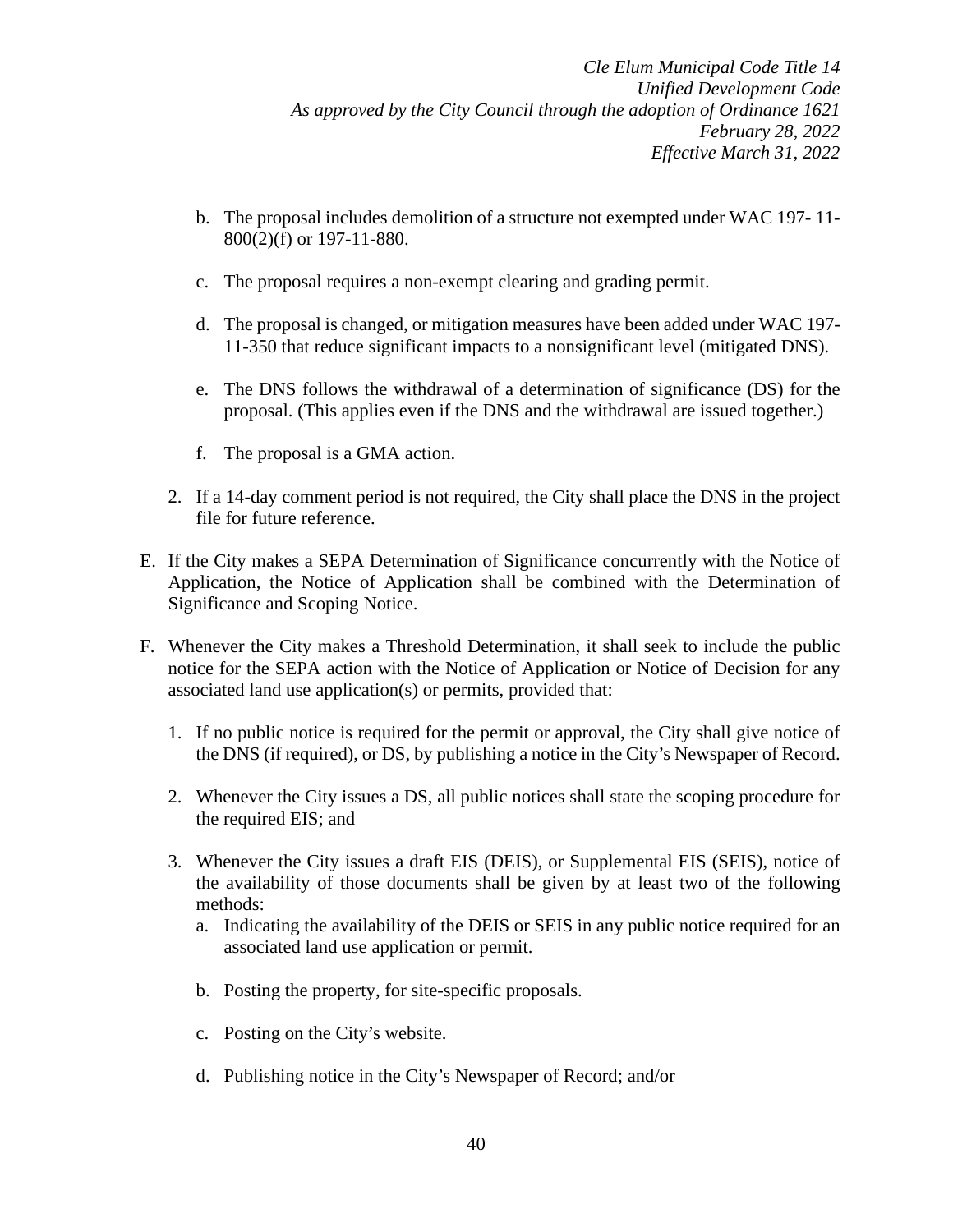- e. Notifying the news media.
- A. SEPA Threshold Determinations and the corresponding SEPA Checklist shall be distributed to:
	- 1. The Washington State Department of Ecology SEPA Register at [separegister@ecy.wa.gov.](mailto:separegister@ecy.wa.gov)
	- 2. All agencies with jurisdiction.
	- 3. The Confederated Tribes and Bands of the Yakama Nation, the Confederated Tribes of the Colville Reservation, and the Snoqualmie Tribe, and any other Tribes that may be affected by the proposed action.
	- 4. All local agencies or political subdivisions whose public services would be affected by the proposal.
- B. Mitigation measures incorporated in a MDNS, or an EIS shall be included as conditions of approval of the permit decision and may be enforced in the same manner as any term or condition of the permit or enforced in any manner specifically prescribed by the City.
- C. Nothing in this Section shall limit the authority of the City in its review or mitigation of a project to adopt or otherwise rely on environmental analyses and requirements under other laws, as provided by Chapter 43.21C RCW the State Environmental Policy Act.

**14.30.130 Determination of Consistency.** As part of all project and application reviews, the City shall determine if a proposed project or development activity is consistent with the Goals, Policies, and Objectives of the Cle Elum Comprehensive Plan and the provisions of the Cle Elum Municipal Code.

- A. The Determination of Consistency shall include a review to verify that the proposed action will not cause levels of service to fall below the level of service standards established in the Cle Elum Comprehensive Plan.
	- 1. This shall include locally adopted regulations, procedures, and methods for determining concurrency in accordance with the provisions of WAC 365-196-840.
	- 2. In the case of transportation, proposed developments that would cause the level of service on a locally owned transportation facility to decline below the adopted standards shall not be approved unless improvements or strategies to accommodate the impacts of development are made concurrent with the development.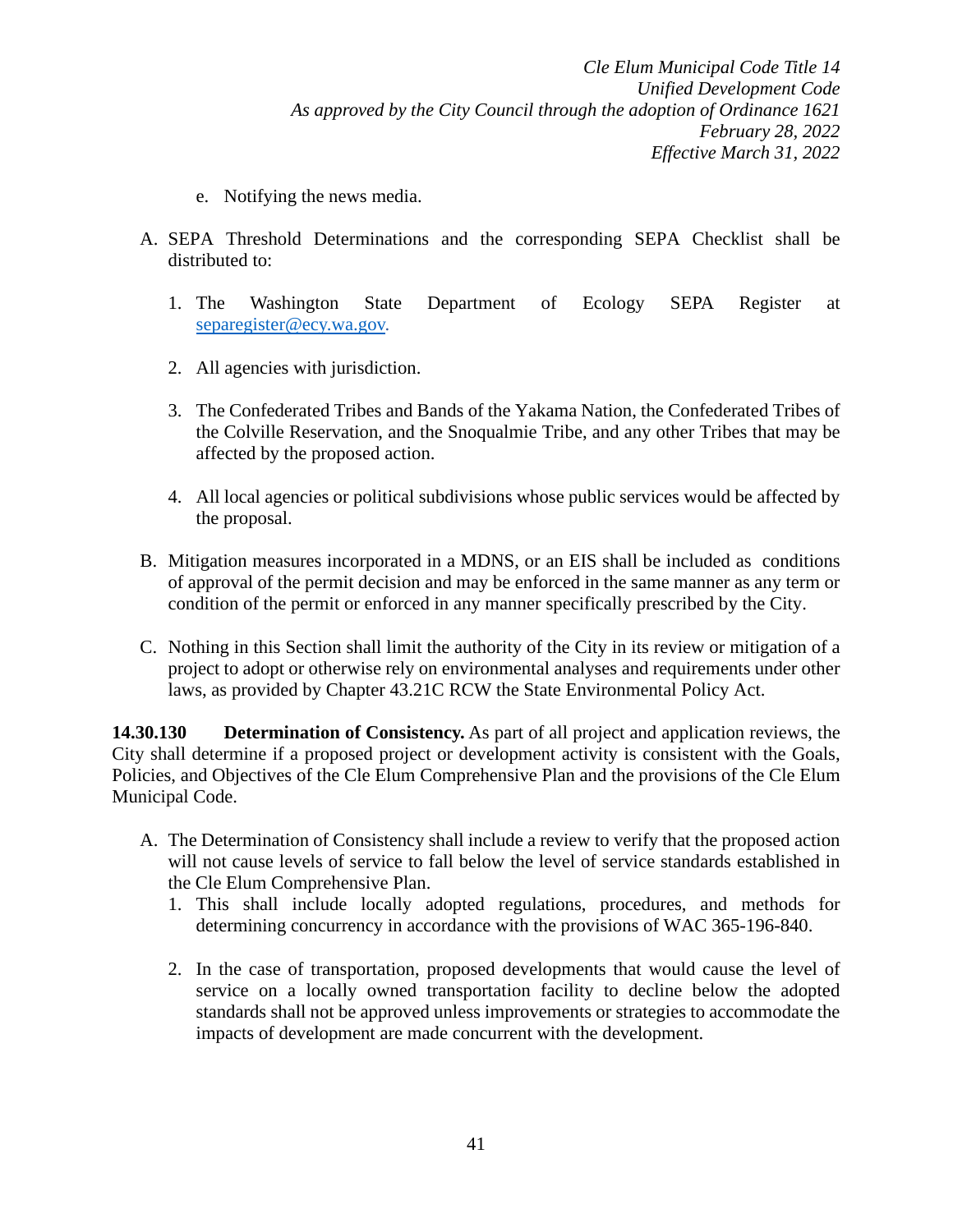- a. These strategies may include increased public transportation service, ride sharing programs, demand management, pro-rated financial contributions toward future improvements, and other transportation systems management strategies.
- b. "Concurrent with development" means that improvements or strategies are in place at the time of development, or that a financial commitment is in place to complete the improvements or strategies within six years.
- B. The City may require that any outstanding code enforcement actions be addressed, or unpaid fees, fines, or taxes paid before a final Determination of Consistency is made.
- C. The City shall be allowed to exercise substantial discretion as it relates to non-technical issues in its attempt to advance the best interests of the community

**14.30.140 Site and Design Review.** The purpose of a site and design review is to is to determine whether new development activities will or will not have an adverse effect on the public health, safety, and welfare of residents of Cle Elum, and that new development activities are compatible with existing patterns of development and the provisions of the Cle Elum Comprehensive Plan.

- A. Site and design review is required for all proposed development activities unless determined to be exempt by the City. This may include, but is not limited to:
	- 1. New construction.
	- 2. Modifications to existing structures that increase the size of the building or the intensity of the use.
	- 3. Changes of use, or modifications to an existing use that increases the intensity of the use.
	- 4. Changes to the layout of a site. This may include but is not limited to changes to parking areas, changes in vehicular circulation, the addition of drive-through facilities, accessory buildings, outdoor storage areas, and/or temporary uses.
	- 5. The following uses are exempt from the requirements of this Section:
		- a. Construction of a single-family residence or duplex.
		- b. Interior remodels with no increase in gross floor area.
		- c. Sign permits.
		- d. Routine repair and maintenance.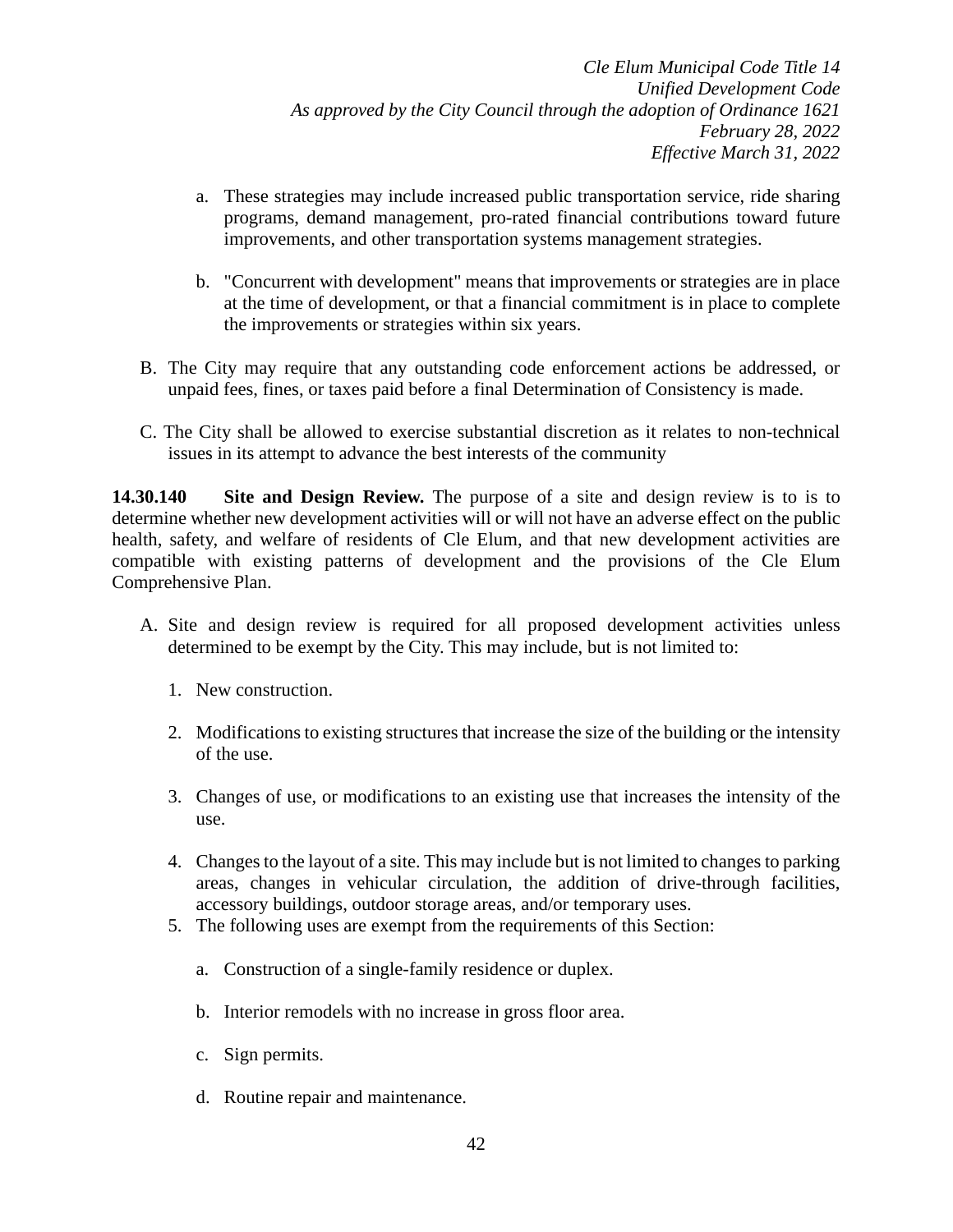- e. Development activities that do not involve material changes to a site, new uses, or increases in the intensification of a use.
- f. Development activities subject to site and design review of a similar nature such as a subdivision, short plat, or a master planned development in the PMU district.
- 6. The site and design review shall include the whole site including subsequent phases of development, as well as nearby infrastructure.
- 7. A site and design review approval does not replace other required permits such as a conditional use permit or a shoreline substantial development permit. A site and design review may be combined and reviewed concurrently with other permits and approvals, as determined by the City.
- D. A site and design review application, prepared by a qualified professional, shall be submitted in a format prescribed by the City, and should include, but is not limited to, the following:
	- 1. An accurate scaled drawing(s) depicting:
		- a. The location and dimension of the lot(s).
		- b. Existing topography and natural features.
		- c. The nature, location, dimensions of critical areas, shorelines, and their associated buffers, if any, on or adjacent to the site.
		- d. The footprint of existing and proposed structures, proposed building heights, proposed building setbacks, and the proposed uses.
		- e. The location of existing and proposed utilities including but not limited to water, hydrants, irrigation, sanitary sewer, electrical, light poles, and cable.
		- f. Existing and proposed easements.
		- g. The location of existing and proposed roads, driveways, parking facilities, loading areas, curbs, sidewalks, pedestrian facilities, bike lanes and facilities, and signage.
		- h. Existing and proposed walls, fences, and landscaping.
		- i. Existing and proposed open space, parks, plazas, public spaces, and public art.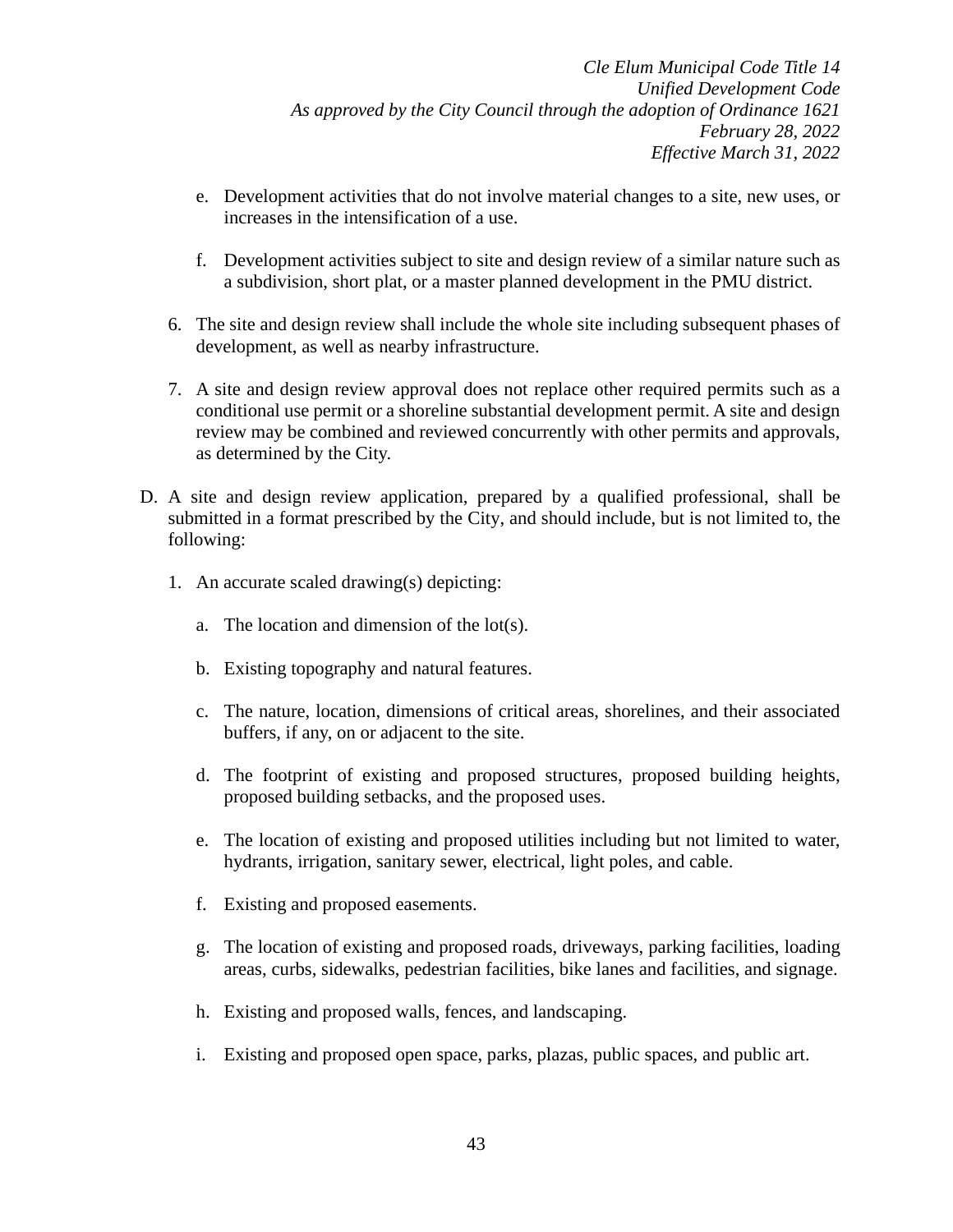- j. Proposed grading and drainage facilities.
- k. Other items as may be required by the City in writing.
- 2. Technical reports prepared by a qualified professional. This may include, but is not limited to:
	- a. Critical area reports.
	- b. Landscaping plans.
	- c. Geo-technical reports.
	- d. Preliminary stormwater report.
	- e. Traffic impact analysis; and
	- f. Parking studies.
	- g. Any additional information deemed necessary by the City.
- C. The City may approve a proposed site plan or building design in whole or in part, with or without conditions, based on a finding that:
	- 1. The project is consistent with the Cle Elum Comprehensive Plan and meets the requirements and intent of the Cle Elum Municipal Code, including the type of land use and the intensity/density of the proposed development.
	- 2. The physical location, size, and placement of the development on the site and the location of the proposed uses within the project avoid or minimize impacts to any critical resource or flood plain area to the greatest extent possible or are compatible with the character and intended development pattern of the surrounding properties.
	- 3. The project makes adequate provisions for water supply, storm drainage, sanitary sewage disposal, emergency services, and environmental protection to ensure that the proposed project would not be detrimental to public health, welfare, and safety.
	- 4. Public access and circulation including non-motorized access and emergency vehicle access, as appropriate, are adequate to and on the site.
	- 5. Adequate setbacks and buffering have been provided. Any reduction to setbacks or buffer widths is the minimum necessary to allow for reasonable economic use of the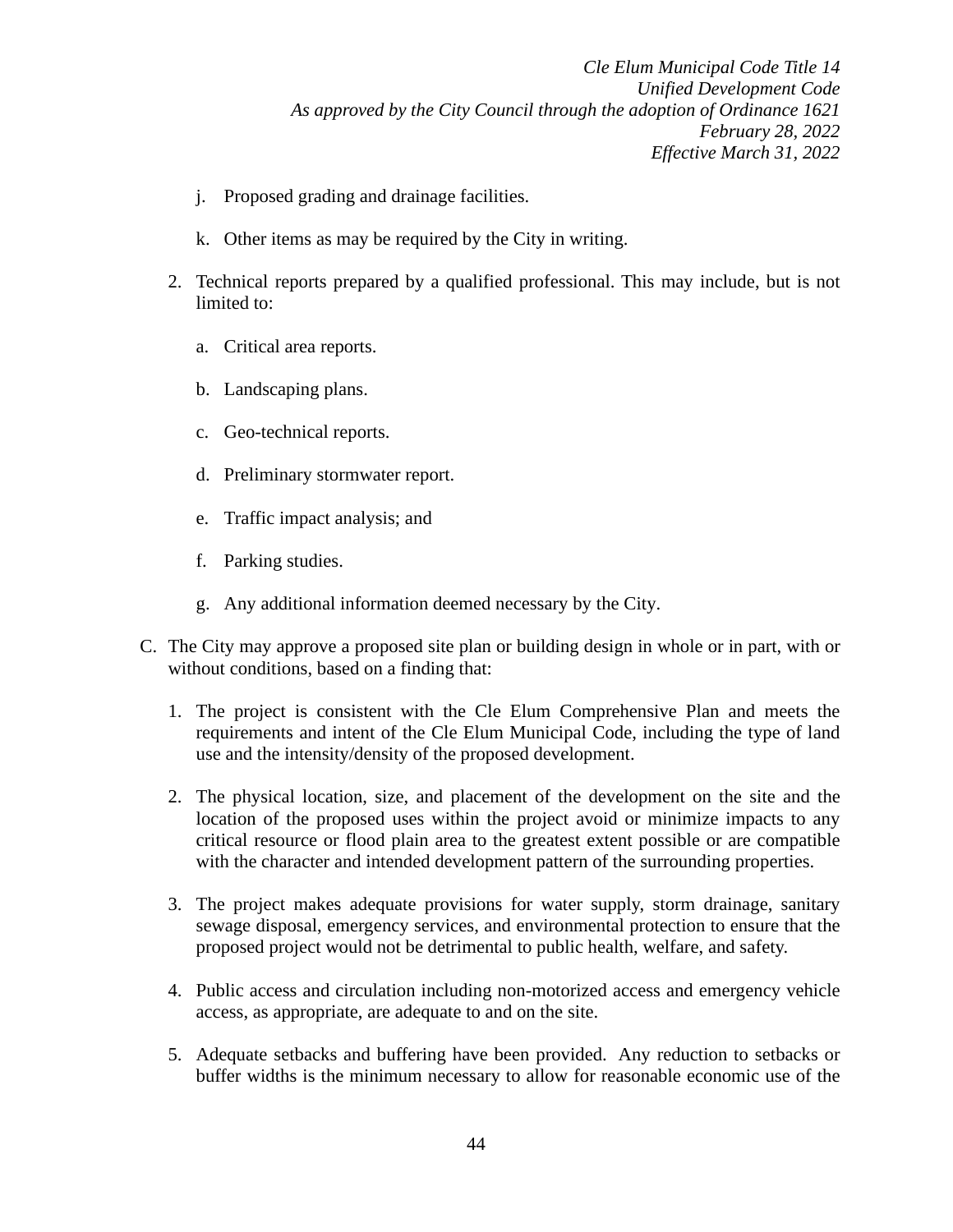lot and does not adversely impact the functional value of the critical resource area or adjoining land uses.

- 6. The physical location, size, and placement of proposed structures on the site and the location of proposed uses within the project are compatible with and relate harmoniously to the surrounding area.
- 7. The project adequately mitigates impacts identified through the SEPA review process, if required.
- 8. The project would not be detrimental to the public interest, health, safety, or general welfare.
- D. A site and design approval shall be valid for five years after the effective date and shall lapse at that time unless a building permit or other associated permits, as determined by the City, has been issued. The City, at its sole discretion, may extend the site and design approval if it finds that the conditions and facts on which the approval is based have not significantly changed.

## **14.30.150 Decision-Making.**

- A. Applications determined to be complete shall be processed in accordance with the procedures in this Chapter, provided that:
	- 1. The City may request additional information from the Applicant at any time and may suspend the processing of an application(s) pending the receipt of requested information.
		- a. Such requests shall be made in writing and shall identify the additional information required, the reason for the information, and the timeframes for submitting the additional information.
		- b. If the Applicant does not respond to the request for additional information within sixty days, the application may be terminated.
- B. The City may approve, approve subject to conditions, or deny an application based on the information included in the record.
	- 1. In approving an application, the City may impose such conditions and safeguards as may be required to comply with the provisions of this Title and to protect the health, safety, and welfare. These conditions and safeguards may include, but are not limited to, the following: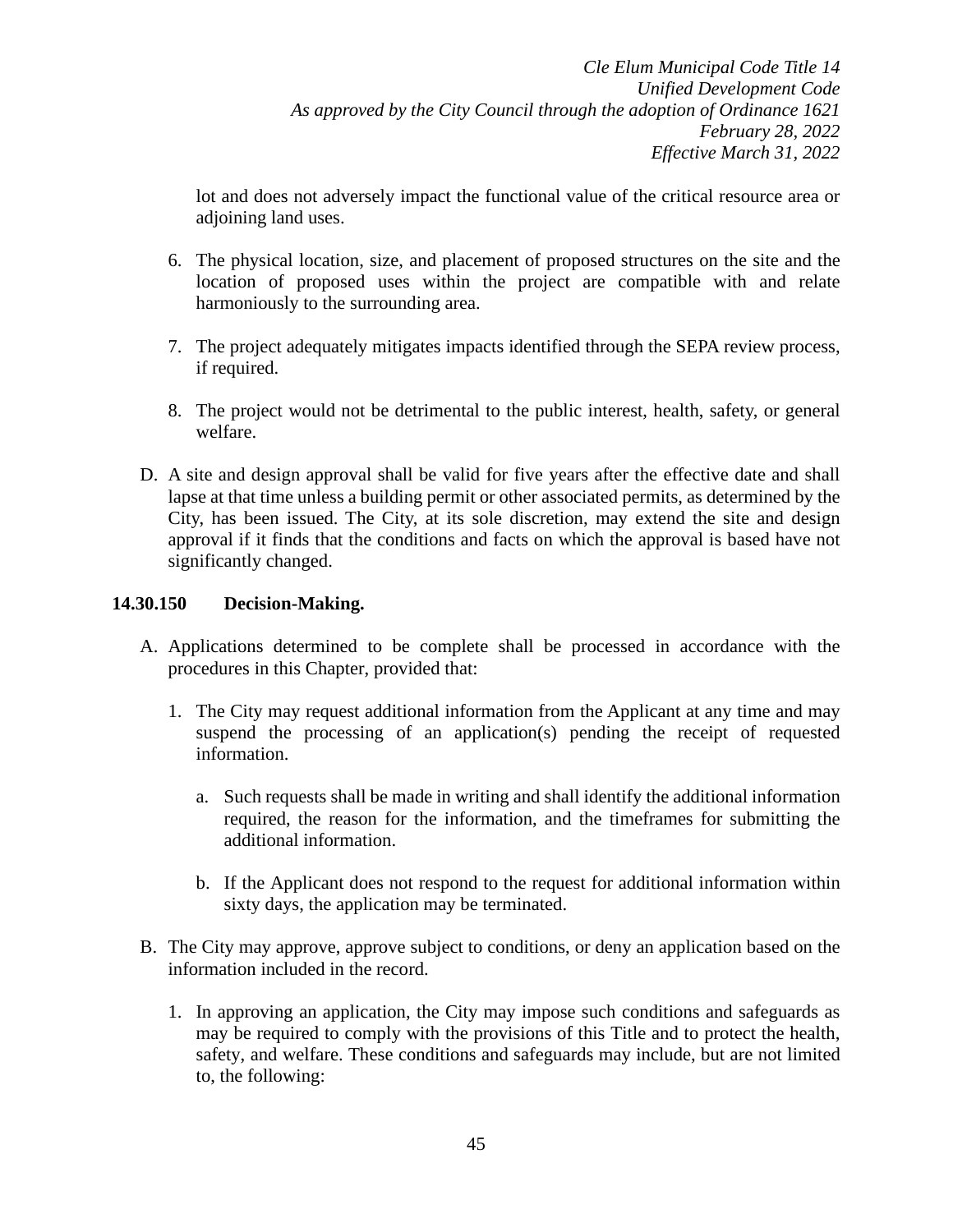- a. Measures identified during the environmental review process.
- b. Measures necessary to comply with the provisions of the Cle Elum Comprehensive Plan.
- c. Measures necessary to comply with provisions of the Cle Elum Municipal Code; and/or
- d. Measures necessary to ensure compatibility of the proposed development activity with neighboring land uses, and consistency with the intent and character of the zoning district. This may include, but is not limited to:
	- (1) Increasing the required lot size, setback, or yard dimensions.
	- (2) Limiting the height of buildings or structures.
	- (3) Controlling the number and location of vehicular access points.
	- (4) Requiring the dedication of additional rights-of-way for future public street improvements identified in an adopted transportation plan.
	- (5) Requiring the designation of public use and utility easements and the recording of same.
	- (6) Increasing or decreasing the number of required off-street parking and/or loading spaces as well as designating the location, screening, drainage, surfacing or other improvement of a parking area.
	- (7) Frontage improvements or infrastructure improvements.
	- (8) Limiting the number, size, height, shape, location, and lighting of signs.
	- (9) Requiring view-obscuring fencing, landscaping, or other facilities to protect adjacent or nearby properties.
	- (10) Requiring site reclamation upon discontinuance of use and/or expiration or revocation of the project permit.
	- (11) Limiting hours and size of operation.
	- (12) Controlling the siting of the use and/or structures on the property.
	- (13) Ongoing monitoring.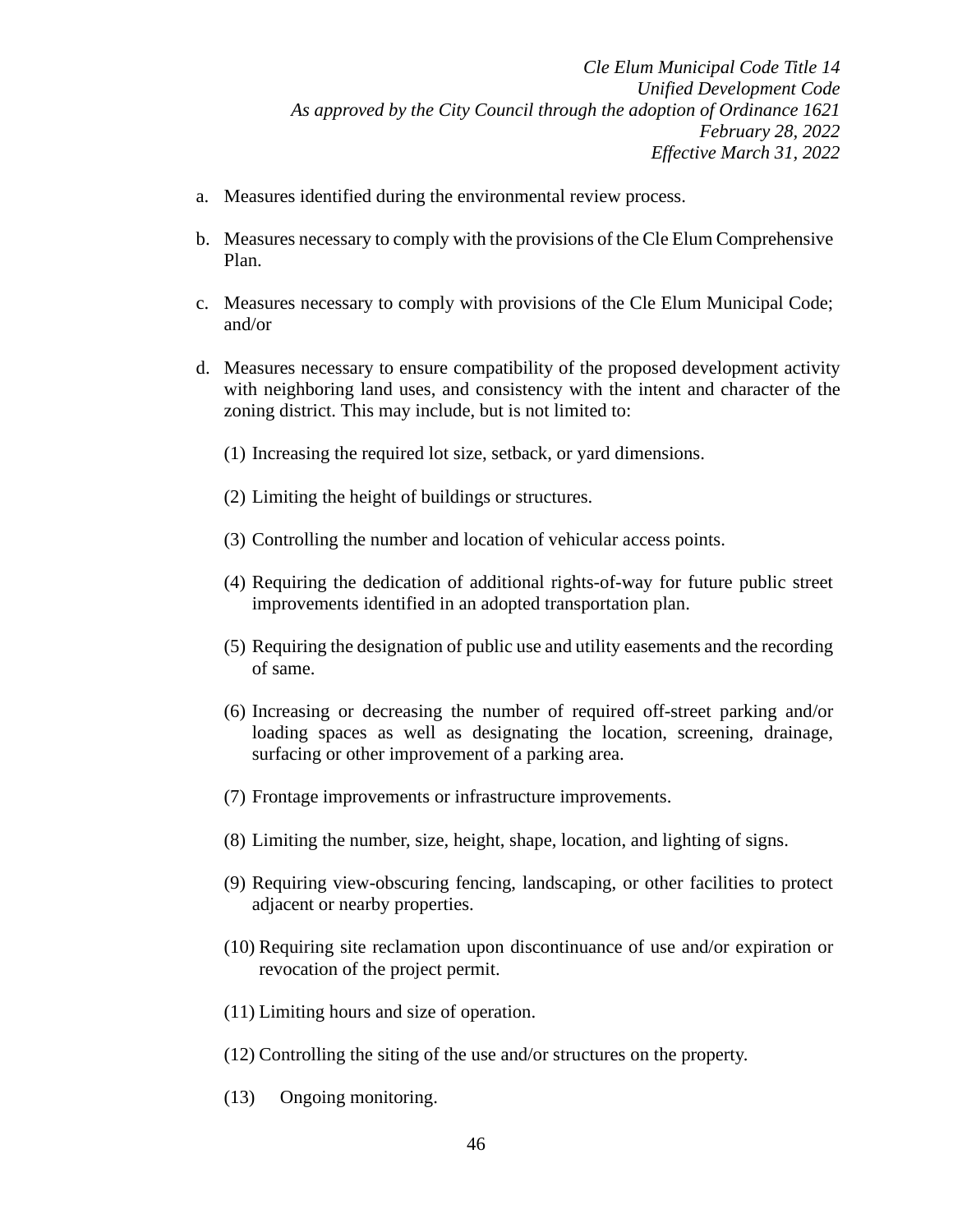- 2. The City may deny an application based on finding that the proposed action:
	- a. Would endanger the public health, safety, and welfare.
	- b. Would have a probable, significant, adverse impact on the environment that cannot be reasonably mitigated.
	- c. Is not consistent with the Goals and Policies of the Cle Elum Comprehensive Plan.
	- d. Does not comply with the provisions of the Cle Elum Municipal Code; or
	- d. Information required by the City in order to complete the processing was not provided in accordance with the provisions of this Title.

# **14.30.160** *{Open}*

**14.30.170 •• Conditional Use Permit.** Certain uses may only be permitted in a zoning district through the issuance of a Conditional Use Permit.

- A. The approval of a conditional use permit shall be based on a finding by the City that:
	- 1. The use will not endanger the public health, safety, or welfare.
	- 2. The location and character of the use if developed according to the plan as submitted and approved or conditionally approved will be compatible and in harmony with the area in which it is to be located.
	- 3. The proposed use is in general conformity with the City's Comprehensive Plan; and
	- 4. The use meets all required conditions and specifications set forth in the zone where it is proposed to be located unless a variance has been granted by the City.
- B. The City shall have the authority to require and approve specific plans and to increase the requirements set forth in the Municipal Code. Any reduction in the requirements of these Titles shall only be granted through the approval of a variance.
- C. If the potential adverse impacts of a proposed development activity cannot be adequately mitigated through conditions of approval, the City may deny the application for a Conditional Use Permit.

**14.30.180 Special Use Permit.** Certain uses may be permitted for a specific period of time in a zoning district through the issuance of a Special Use Permit. Limited duration activities on public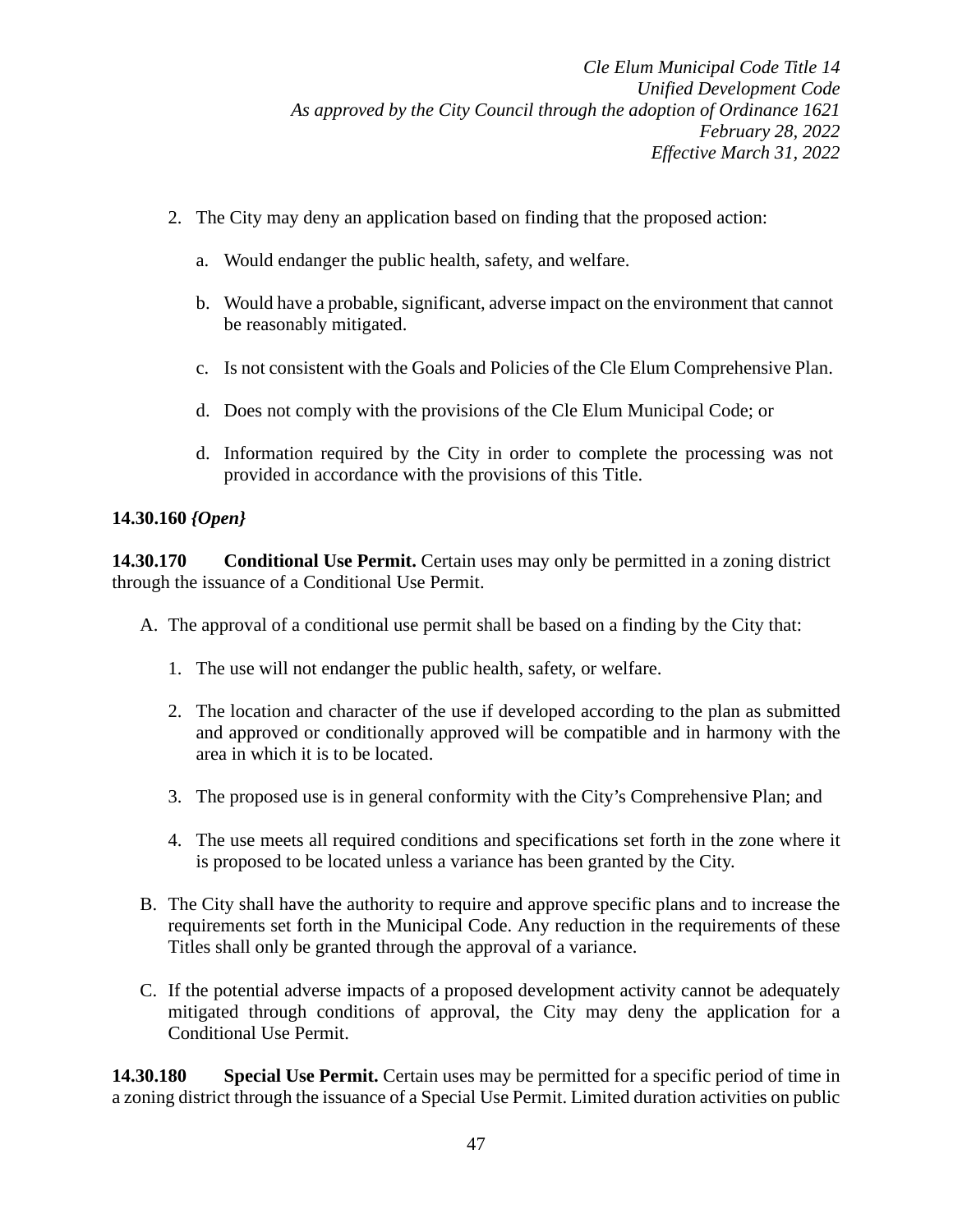property may also be permitted through a Special Event Permit or a Right-of-Way Use Permit.

- A. The City may approve, approve with conditions, or deny an application for a Special Use Permit subject to compliance with the following criteria:
	- 1. The Applicant has provided proof of the property owner's permission to use his/her property.
	- 2. The operation of the requested use at the location proposed and within the time period specified will not jeopardize, endanger, or otherwise constitute a threat to the public health, safety, or general welfare.
	- 3. The proposed site is adequate in size and shape with appropriate screening or landscaping to accommodate the temporary use without detriment to the use and enjoyment of other properties in the project vicinity.
	- 4. The project makes adequate provisions for access and circulation, water supply, storm drainage, sanitary sewage disposal, solid waste management, recycling, emergency services, adverse weather conditions, environmental protection, and the protection of the public health, safety, and welfare, as determined by the City; and
	- 5. Adequate temporary parking to accommodate vehicular traffic to be generated by the use will be available either on-site or at alternate locations acceptable to the City.

**14.30.190 Variances.** This Section shall govern the issuance of variances to reduce or modify certain provisions of this Title.

- A. A variance may be granted to the density, dimension, height, setback, and development standards, provided that all other provisions of the Municipal Code can be met.
- B. Under no circumstances shall the City grant a variance to allow a use not permissible under the terms of this Title in the zoning district involved, or any use expressly or by implication prohibited in the zoning district by the terms of this Title.
- C. Variances shall be processed in conjunction with associated permits and approvals. For example, a variance request submitted with a short plat application, will be processed in accordance with the Type 2 Review procedures, a variance request submitted with a subdivision application will be processed in accordance with the Type 3 procedures.
- D. Variances may be approved by the City based on a finding that such variance will not be contrary to the public interest and the Comprehensive Plan or where literal enforcement of the provisions of this Title would result in undue hardship. A variance shall not be granted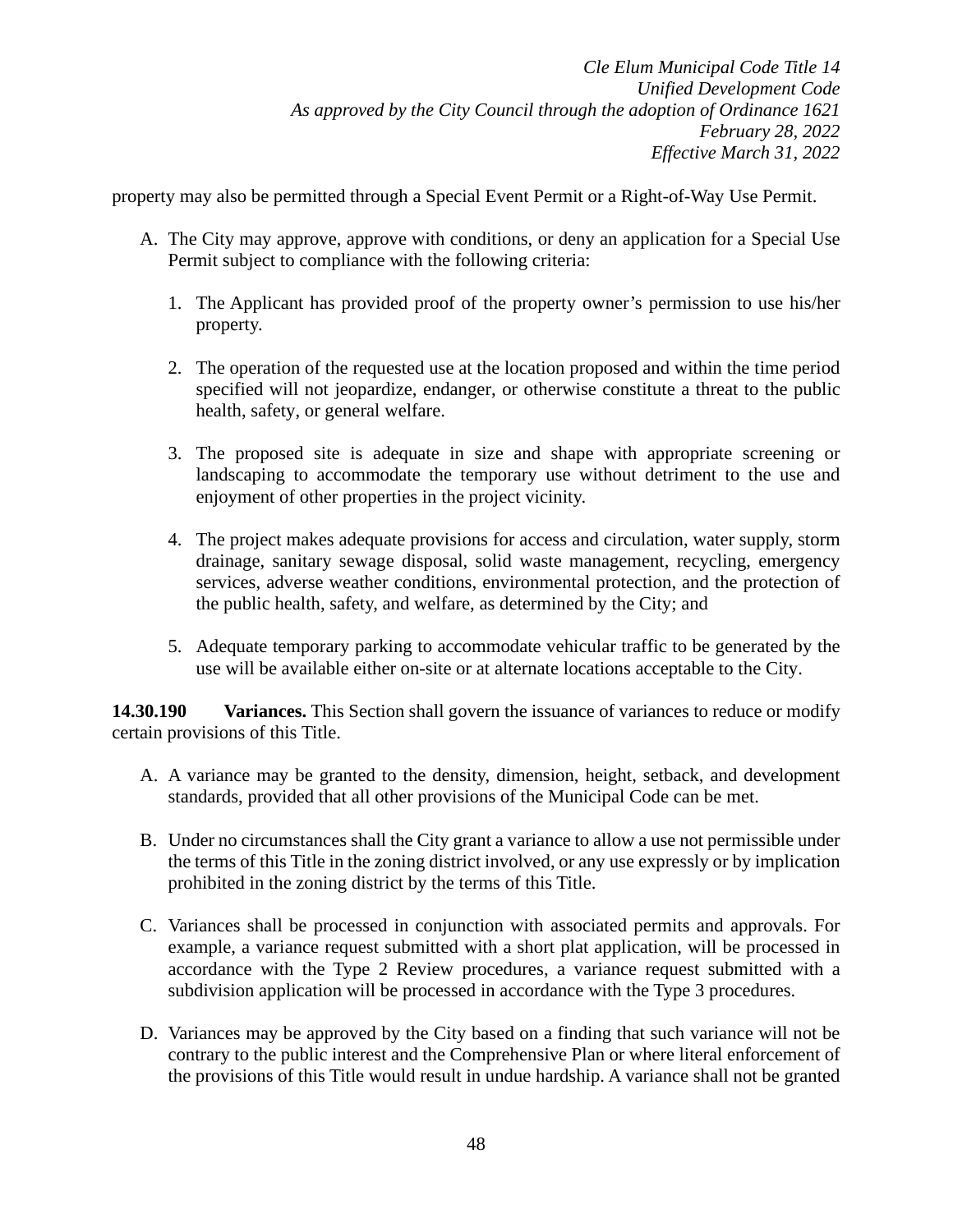unless the City further finds that the Applicant has demonstrated all of the following:

- 1. That special circumstances applicable to the subject property, including size, shape, topography, location, or surroundings, do exist; and
- 2. That because of such special circumstances, strict application of this Title would deprive the subject property of rights and privileges enjoyed by other properties in the vicinity under identical zoning district classification; and
- 3. That the granting of the variance will not be materially detrimental to the public health, safety, and welfare or injurious to the property or improvements in the vicinity and zoning district classification in which the property is situated; and
- 4. That the special circumstances do not result from the actions of the Applicant; and
- 5. That the granting of a variance will be in harmony with the general purpose and intent of this Title, the specific zoning district, and the City Comprehensive Plan.

**14.30.200 Street Vacation.** This Section shall establish the procedures for processing requests to vacate City-owned streets and alleys in accordance with the provisions of RCW 35.79 Streets – Vacation.

- A. The owners of property abutting a street or alley may submit a petition to the City Clerk requesting that some or all of a street or alley be vacated. In addition, the City Council may initiate a vacation proposal.
	- 1. Petitions must be signed by the owners of more than two-thirds of the property abutting upon the part of such street or alley sought to be vacated.
- B. The City Council shall set by resolution, the date and time for a public hearing on the proposed vacation.
	- 1. This hearing shall occur no more than sixty days and no less than twenty days after the date of the passage of such resolution.
- C. This Notice of Public Hearing shall:
	- 1. Be posted in three of the most public places in the city and in at least one conspicuous place on the street or alley sought to be vacated.
	- 2. Be mailed at least fifteen days before the date of the hearing to the owners of all lots, tracts, or parcels of land abutting the street or alley proposed to be vacated.
- D. If fifty percent of the abutting property owners file a written objection to the proposed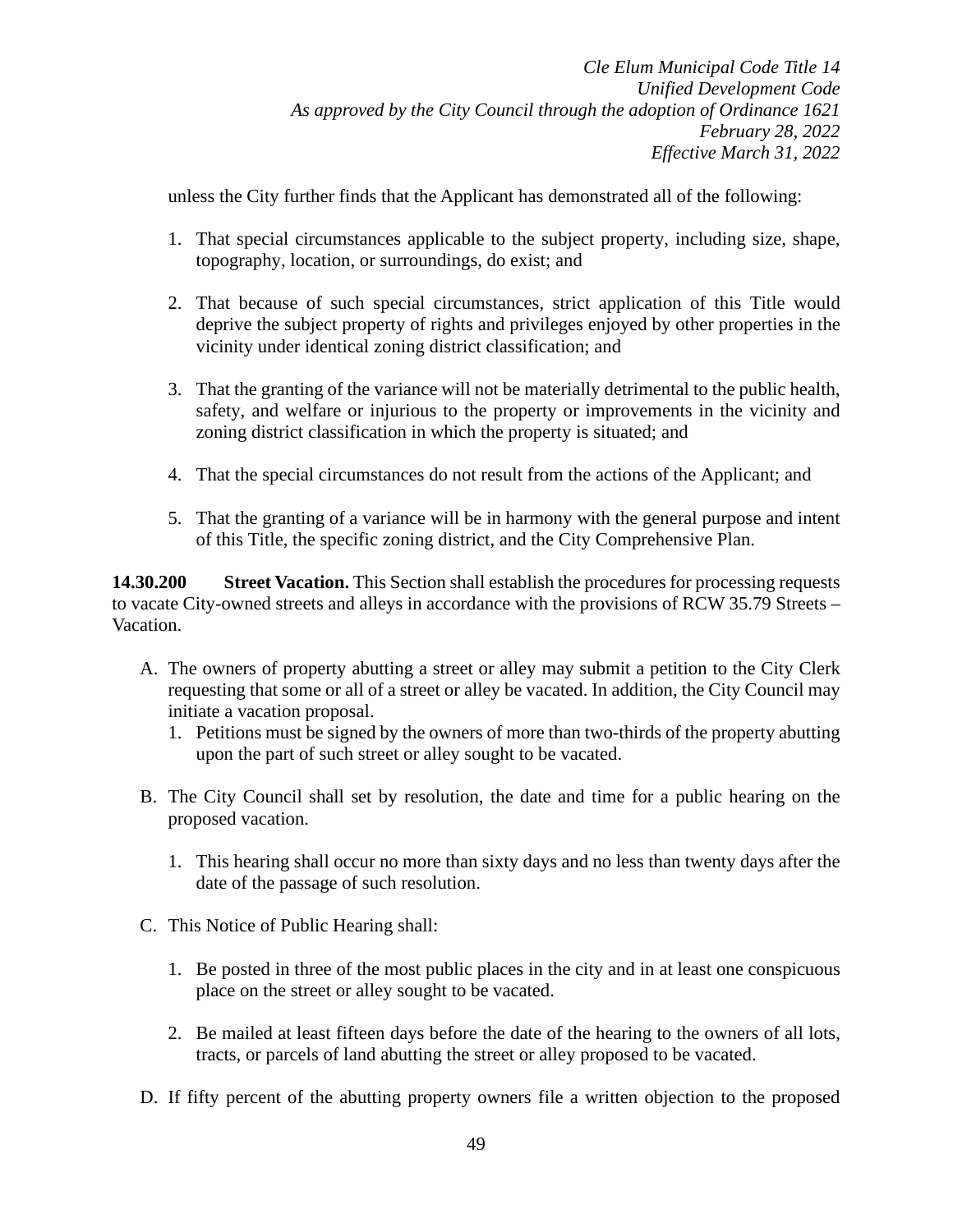vacation with the City Clerk prior to the time of hearing, the City shall be prohibited from proceeding with the proposed vacation.

- E. The required public hearing shall be conducted before the City Council and shall include:
	- 1. The presentation of a staff report that describes the proposed vacation and that addresses such considerations as:
		- a. The need for the proposed vacation.
		- b. The current use of the street or alley.
		- c. Easements within the right-of-way.
		- d. Whether the proposed vacation is consistent with the Goals and Policies of the Comprehensive Plan.
		- e. Whether the street or alley abuts a body of water (See RCW 35.79.035).
		- f. The impact of the proposed vacation on neighboring properties.
		- g. Potential environmental impacts.
		- h. Potential impacts on the public health, safety, and welfare.
		- i. The public benefit of the proposed vacation.
		- j. The recommended methodology for determining the value of the street or alley to be vacated.
	- 2. An opportunity for the proponent of the proposed vacation to speak.
	- 3. An opportunity for interested parties to speak.
	- 4. Closing comments.
- F. Following the public hearing, the City Council shall determine whether to proceed with the vacation as proposed, to modify the proposal, or to deny the requested vacation.
- G. If the City Council decides to proceed with a vacation, the City Staff shall prepare an ordinance to vacate the street or alley, provided that:
	- 1. The owner(s) of the property abutting the street or alley to be vacated shall pay to the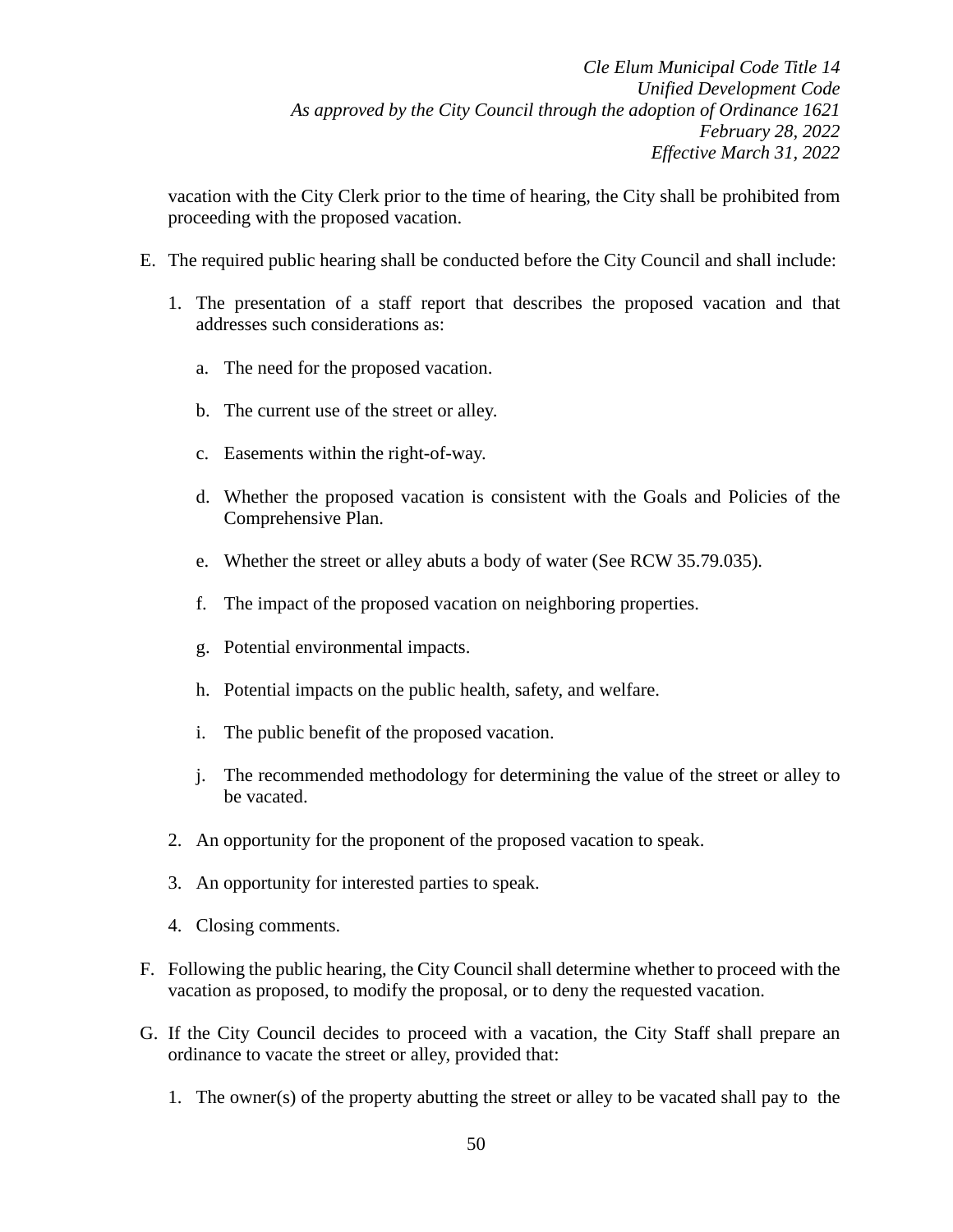City an amount not to exceed one-half of the full appraised or assessed value of the area to be vacated as determined by the City.

- a. If the street or alley has been part of a dedicated public right-of-way for twentyfive years or more, or if the subject property or portions thereof were acquired at public expense, the City may require the owners of the property abutting the street or alley to compensate the City in an amount that does not exceed the full appraised or assessed value of the area vacated.
- 2. The City may retain an easement or the right to exercise and grant easements in respect to the vacated land for the construction, repair, and maintenance of public utilities and services.
- 3. The vacation shall not go into effect until the required fees and charges have been paid and the City is reimbursed for all costs incurred in processing the proposed vacation.
- H. A certified copy of the ordinance shall be filed with the County Assessor and recorded with the County Auditor.
- I. One-half of the revenue received by the City as compensation for the area vacated must be dedicated to the acquisition, improvement, development, and related maintenance of public open space or transportation capital projects within the City.

## **14.30. 210 {Open}**

**14.30.220 Notice of Decision.** A Notice of Decision shall be issued for all Type 2, 3 and 4 permit applications. A Notice of Decision may not be issued until the expiration of the comment period on the Notice of Application.

- A. Notices of Decision shall include:
	- 1. A description of the decision or actions taken.
	- 2. Any mitigation or conditions of approval required under applicable development regulations or under SEPA.
	- 3. If a SEPA threshold determination has not been issued previously, the Notice of Decision shall state this determination.
	- 4. A description of applicable appeal procedures; and
	- 5. Notification that affected property owners may request a change in valuation for property tax purposes.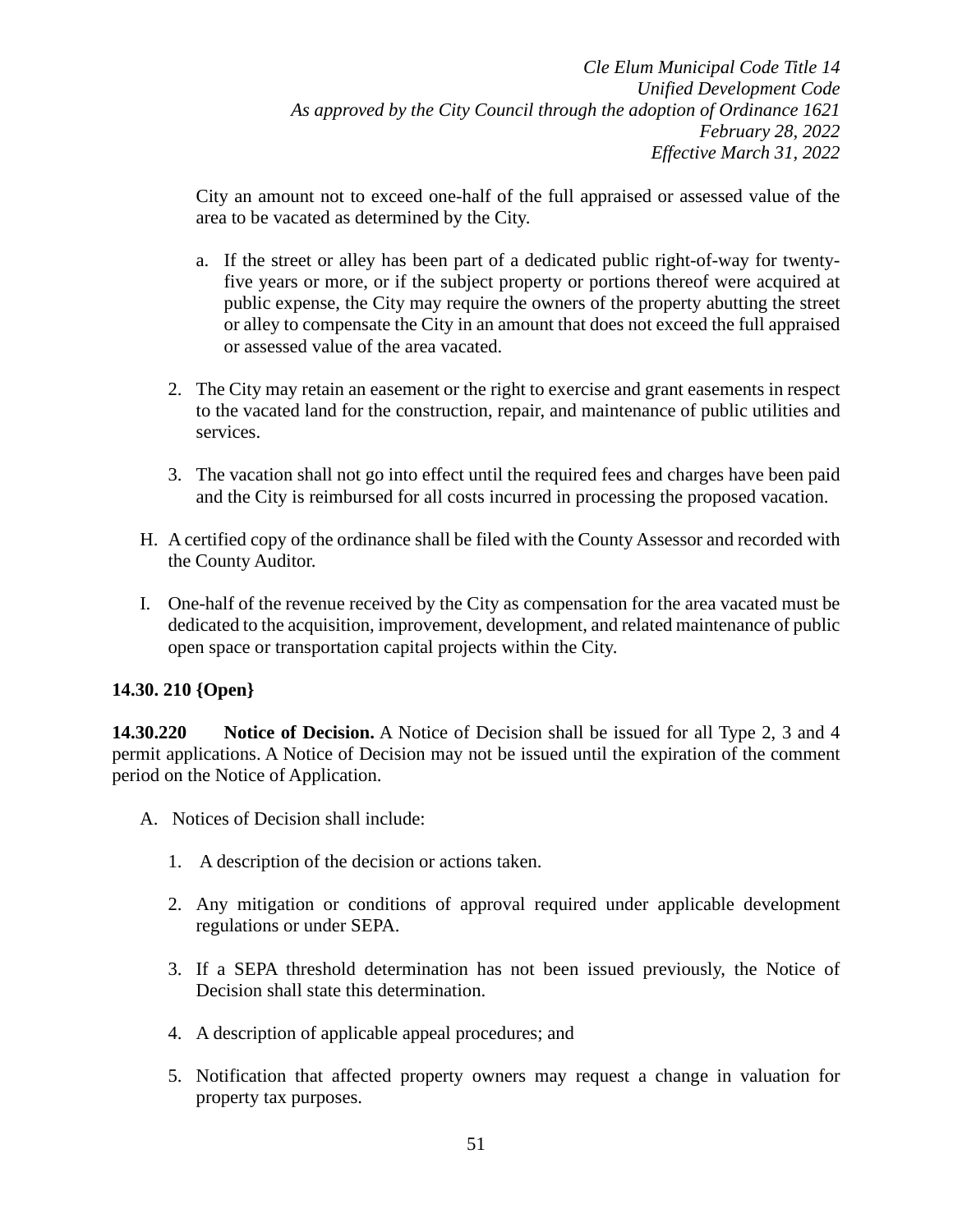### **14.30.230 Appeals.**

- A. Standing to initiate an appeal of Type 1, 2, 3 and 4 Reviews is limited to the Applicant, Project Sponsor, or owner of the property in which the project permit is proposed, parties of record, affected agencies or tribes, or any person aggrieved by the final decision and who will suffer direct and substantial impacts from approval or denial of the project. A person is aggrieved or adversely affected within the meaning of this Section, only when all of the following conditions are present:
	- 1. The land use decision has prejudiced or is likely to prejudice that person.
	- 2. That person's asserted interests are among those that the local jurisdiction was required to consider when it made the land use decision.
	- 3. A judgment in favor of that person would substantially eliminate or redress the prejudice to that person caused or likely to be caused by the land use decision; and
	- 4. The petitioner has exhausted his or her administrative remedies to the extent required by law.
- B. All appeals of interpretations or actions regarding Type 1 and 2 Reviews shall be filed in a format prescribed by the City along with the required fee, within 14 days of the date of the interpretation or action. If the deadline to file an appeal falls on a weekend or on a City Holiday, the deadline shall become the next business day. The City shall mail written notice to all parties of record to apprise them of all open and closed record public appeal Hearing and shall place a public notice in the City's Newspaper of Record at least fourteen days before the open record appeal hearing.
	- 1. The Notice of Appeal shall specify the claimed error(s) and issue(s) which the Appellate Body is asked to consider and shall specifically state all grounds for such appeal. Issues or grounds of appeal which are not so identified need not be considered by the Appellate Body.
	- 2. The Appellants and any Respondents to the Notice of Appeal shall have the opportunity to present oral and written arguments during open record appeal Hearing. For all closed record appeals, the record shall be limited to information presented during the preceding open record hearing. Oral argument shall be confined to the established record and to any alleged errors in the decision.
	- 3. Following an appeal hearing, the Appellate Body may affirm, reverse, or modify the decision of record and shall adopt its own written findings and conclusions in support of its decision; and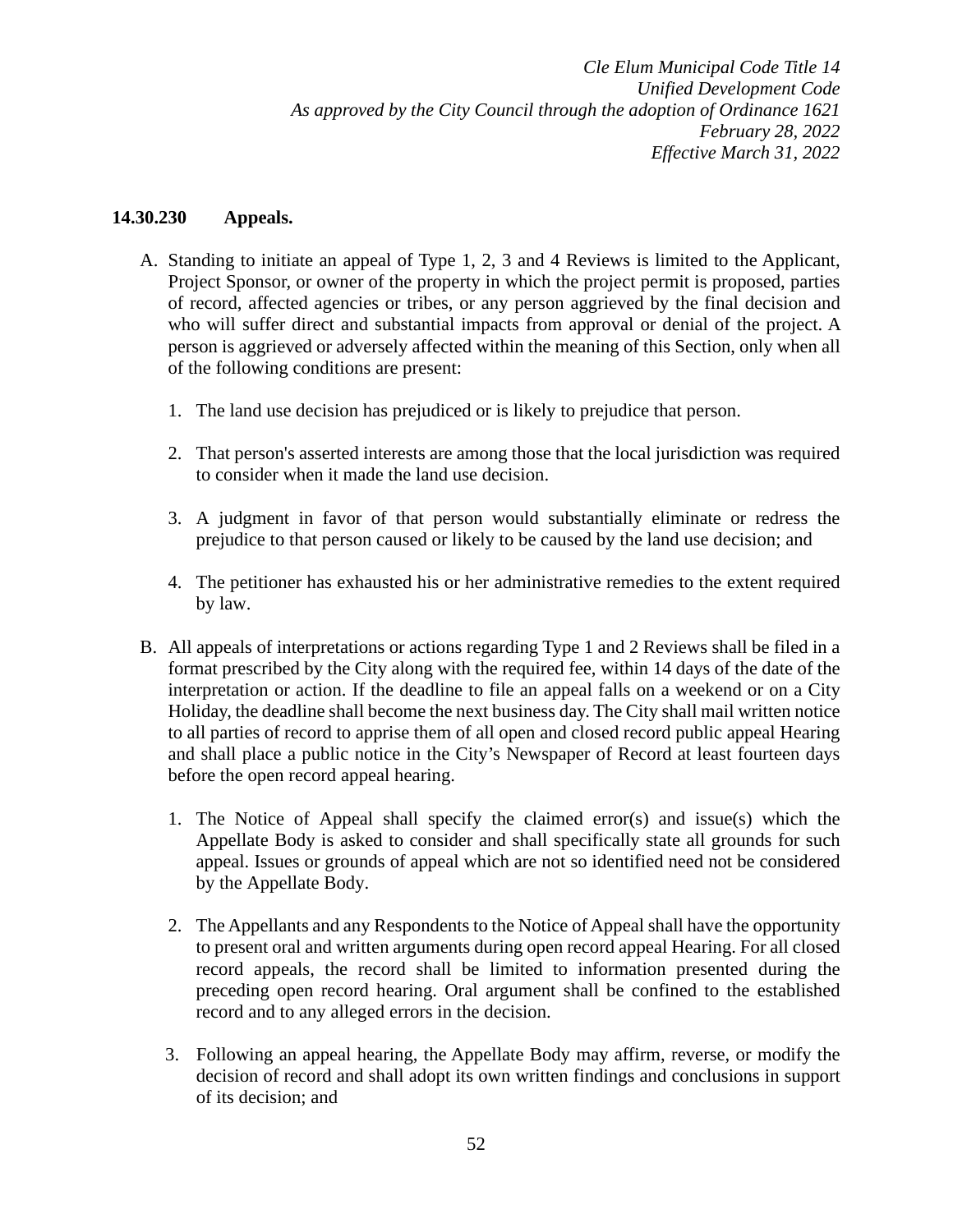- 4. The City may require an Applicant and/or the Appellant to reimburse the City for the cost of preparing materials to be used during open record public Hearing or closed record appeals, including but not limited to the cost of copying, taping, and/or transcribing a certified record of the proceedings.
- 5. Appeals of SEPA threshold Determinations or SEPA actions shall be combined with any appeals of associated applications or permits in accordance with the provisions of RCW 43.21C, WAC 197-11-800, and CEMC 14.40. If the final decision incorporates the SEPA threshold determination subject to a fourteen-day comment period, a joint twenty-one-calendar-day appeal period shall be provided on both the project decision and the SEPA threshold determination.
- C. All Type 3 and Type 4 land use decisions and the decisions of the Hearings Examiner on appeals of Type 1 and 2 permits, may be appealed by a party with standing by filing a land use petition in Washington State Superior Court, unless otherwise specified, in accordance with the provisions of Chapter 36.70C RCW. Such petition must be filed within twentyone days of issuance of the decision. This process shall be the exclusive means of judicial review except for local land use decisions reviewable by a quasi-judicial body created by state law, such as the Shorelines Hearing Board.

## **14.30.240 Public Notice Requirements.**

- A. These public notice requirements shall apply to the following unless otherwise specified:
	- 1. Notices of Application.
	- 2. Public hearing notices.
	- 3. Notices of Decisions; and
	- 4. Notices of Appeals.
- B. At least fifteen days prior to the date of any public hearing and/or any public comment periods all public notices shall be:
	- 1. Published in the general newspaper of record.
	- 2. Posted on the City website and at City Hall.
	- 3. Posted by the Applicant on a sign visible from each street frontage in accordance City specifications and installation requirements; and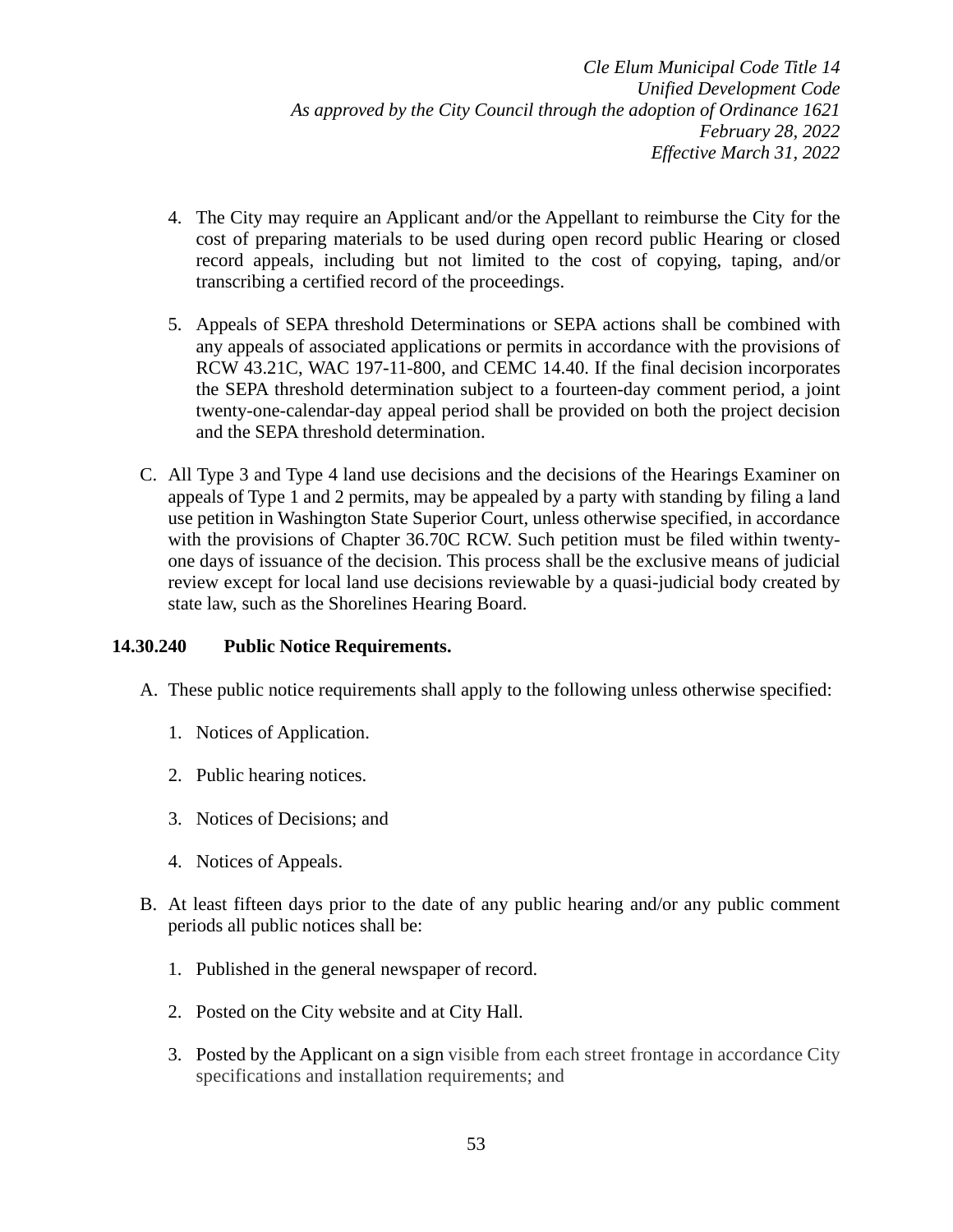- 4. Mailed or emailed to the:
	- a. Applicant.
	- b. Owners of all parcels within 300 feet of the boundaries of the parcel in question and any adjacent parcels under the ownership or control of the Project Sponsor.
	- c. Agencies with jurisdiction.
	- d. Parties who have provided oral or written testimony on the permit and requested to be on the mailing list.
	- e. Parties who have submitted written requests to receive notice; and
	- f. Parties of Record.

**14.30.250 Amendments.** The purpose of this Section is to establish the process for modifying project specific permits and approvals

- A. Project Specific Permits and Approvals Minor Modifications.
	- 1. Proposed modifications to project specific permits and approvals may be determined by the City to be minor modifications, and subject to the provisions of this Section, provided that the proposed amendments do not:
		- a. Alter the overall character of the project.
		- b. Increase the number of lots, dwelling units, or density.
		- c. Decrease the quality or amount of open space.
		- d. Significantly increase the demand for public utilities or services.
		- e. Result in the issuance of a Determination of Significance (DS), and/or require the preparation of an addendum or Supplemental EIS.
		- f. Introduce a new use that is prohibited in the zone or that may only be permitted through a conditional use permit.
	- 2. Applications for minor modifications shall be processed in accordance with the provisions of this CEMC 14.30.040 and may be approved, approved with conditions, or denied, provided that: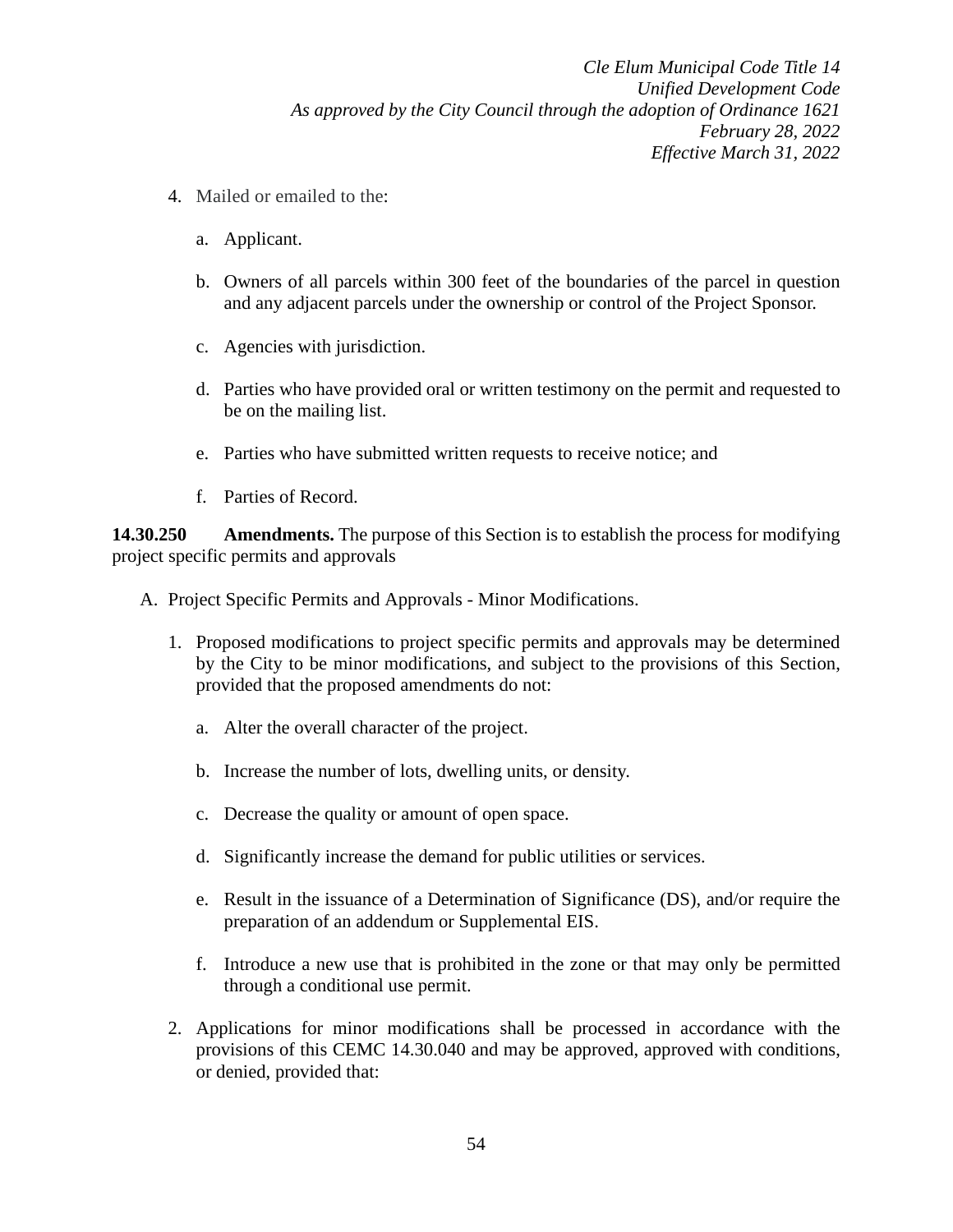- a. A proposed change to a condition of approval does not modify the intent of the original condition; and
- b. The perimeter boundaries of the original site shall not be extended by more than five percent of the original lot area; and
- c. The proposal does not add more than ten percent gross square footage of structures on the site; and
- d. The proposal does not increase the overall impervious surface on the site by more than ten percent; and
- e. Proposed changes to yard and height requirements are limited to ten percent of the required dimension.
- 2. Any additions or expansions approved through a minor modification that would cumulatively exceed the requirements of this Section shall be reviewed as a major modification.
- B. Project Specific Permits and Approvals Major Modifications.
	- 1. Proposed modifications to project specific permits and approvals that do not meet the criteria for a minor modification, as determined by the City, shall be considered a major modification and subject to the provisions of this Section.
	- 2. Major modifications shall be subject to processing in the same manner as the original permit or approval, as determined by the City.

### **14.30.260 Performance.**

- A. Any development activity authorized through a permit or approval issued in accordance with the provisions of this Title shall be completed within two years from the date of approval, unless otherwise specified by the City or state law.
	- 1. Failure to meet the time limit set shall void the permit or approval.
	- 2. The City, at its sole discretion, may authorize a time extension upon request, provided such extension request is filed in writing prior to the required completion date. Such extension request shall detail unique and special circumstances that prohibited the completion of the use authorized.
- B. If the City finds the conditions and safeguards made part of the terms under which the project permit was granted have not be complied with or are not being maintained, the City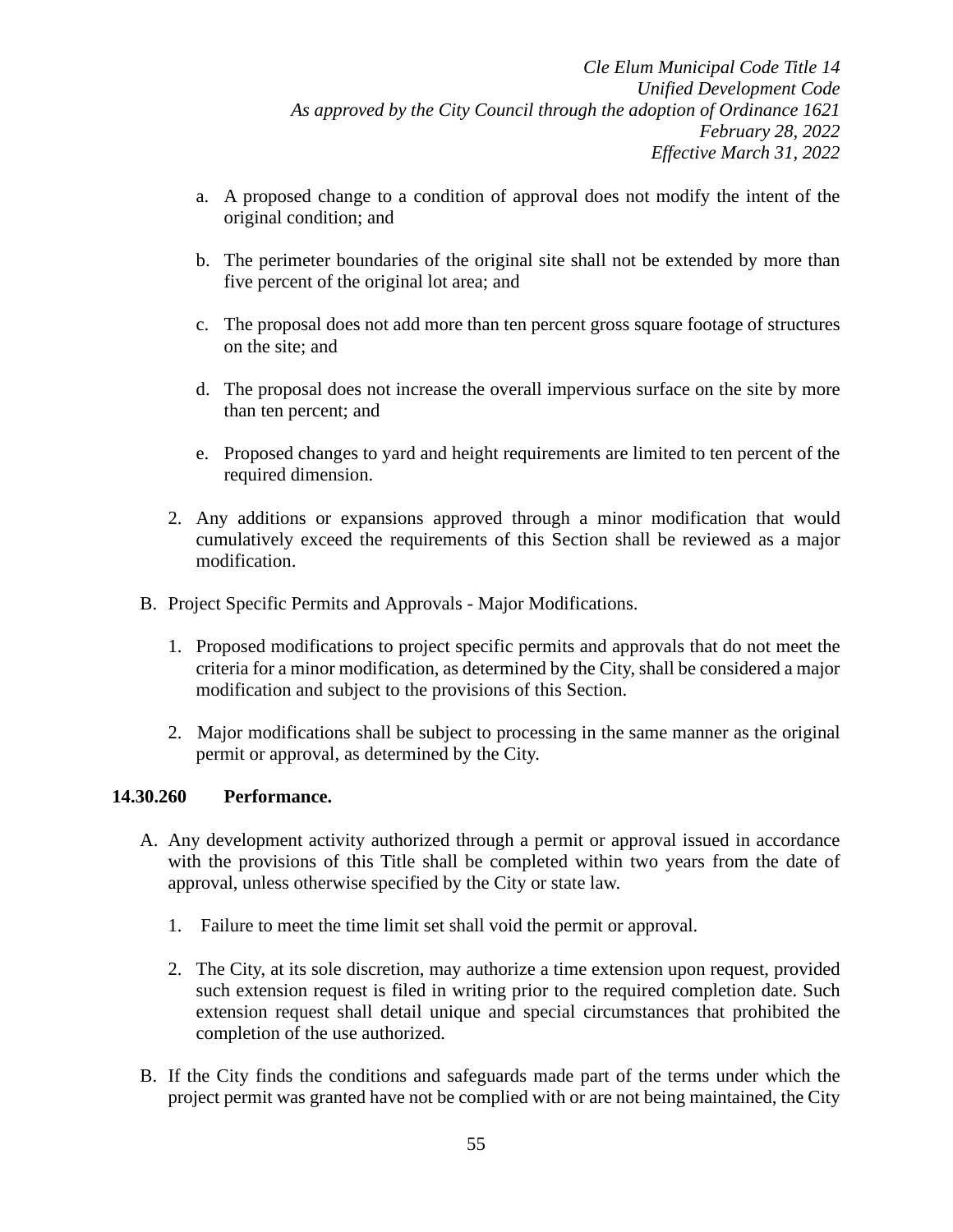shall prescribe a reasonable time for correction, and if corrections are not made within the time limit, the permit may be suspended or revoked.

- C. The City may revoke a project permit issued pursuant to this Title, based on a finding that:
	- 1. The application included any false information material to the project permit approval, or the permit was obtained by fraud.
	- 2. The conditions and safeguards required in the permit have not been complied with or are not now being maintained.
	- 3. The use for which a conditional use permit was granted has at any time ceased for oneyear or more; or
	- 4. The required fees were not paid, or documents were not recorded, in a timely manner.
- D. The suspension or revocation of a permit may be appealed to the City Hearings Examiner in order to show cause why such permit approval should not be suspended or revoked.
- E. An application for a permit previously revoked under this Section cannot be submitted until all remedial actions required of the Applicant/Project Sponsor/ Property Owner have been completed and all fines, penalties, and fees paid.
- F. Violation of such conditions and safeguards, when made part of the terms under which the project permit is granted, shall be considered a violation of this Title, and may result in suspension or revocation of the permit and/or enforcement actions in accordance with the provisions of the Cle Elum Municipal Code.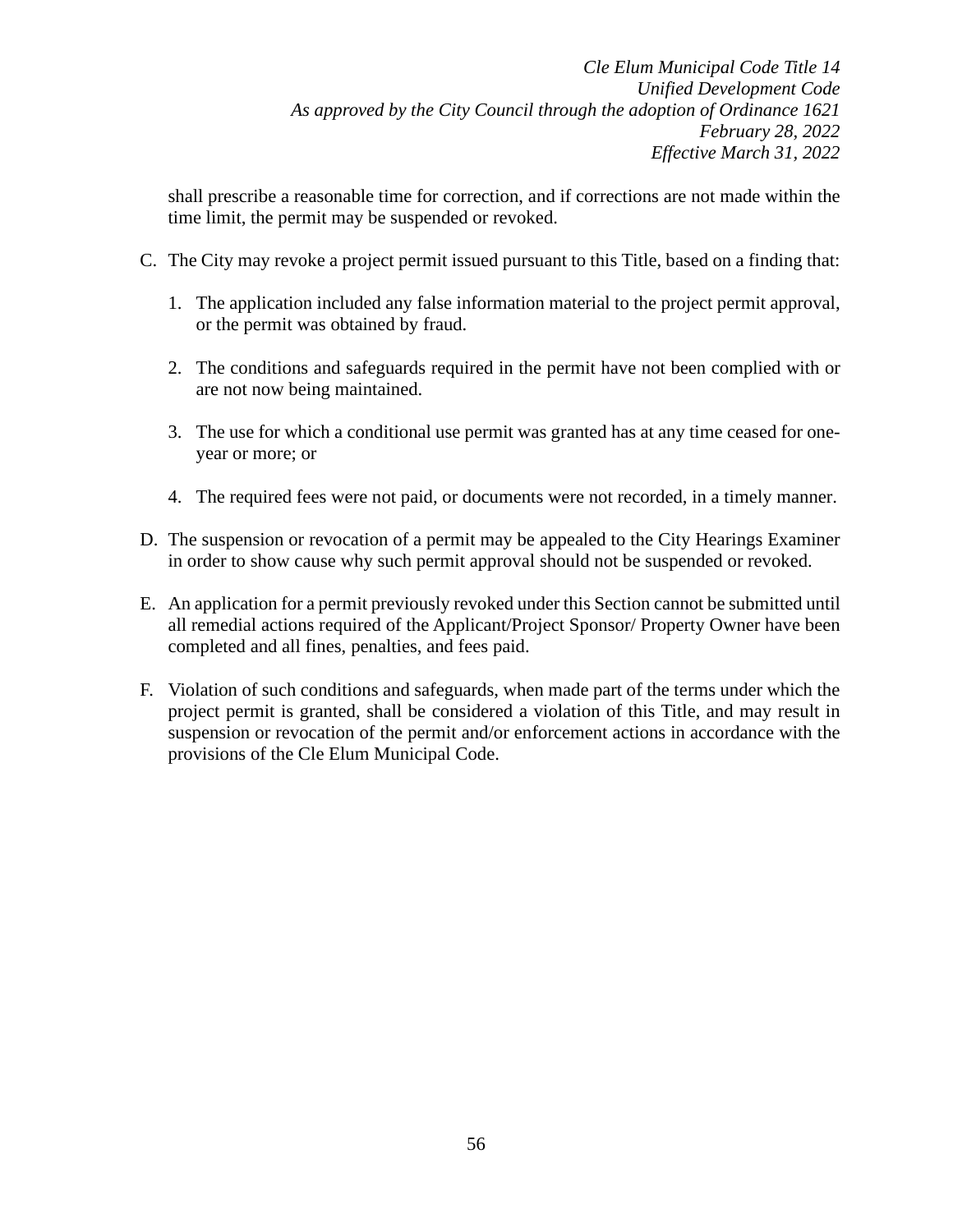### **Chapter 14.40 Environmental Review**

**Sections:**

| 14.40.010 | Introduction.                   |
|-----------|---------------------------------|
| 14.40.020 | <b>Substantive Authority.</b>   |
| 14.40.030 | <b>SEPA Administration.</b>     |
| 14.40.040 | <b>Categorical Exemptions.</b>  |
| 14.40.050 | <b>SEPA Checklist.</b>          |
| 14.40.060 | <b>Threshold Determination.</b> |
| 14.40.070 | <b>Preparation of EIS; and</b>  |
| 14.40.080 | Appeals.                        |

**14.40.010 Introduction.** The purpose of this Chapter is to highlight the environmental review requirements of the City in accordance with the provisions of the Washington State Environmental Policy Act (SEPA) and the National Environmental Policy Act (NEPA).

- A. The City recognizes that each person has a fundamental and inalienable right to a healthful environment, and that each person has a responsibility to contribute to the preservation and enhancement of the environment.
- B. The City shall use all practicable means, consistent with other essential considerations of state policy, to improve and coordinate plans, functions, programs, and resources to the end that the state and its citizens may:
	- 1. Fulfill the responsibilities of each generation as trustee of the environment for succeeding generations.
	- 2. Assure for all people safe, healthful, productive, and aesthetically and culturally pleasing surroundings.
	- 3. Attain the widest range of beneficial uses of the environment without risk to health, safety, or welfare or other undesirable and unintended consequences.
	- 4. Preserve important historic, cultural, and natural aspects of our national, state, or City heritage.
	- 5. Maintain, wherever possible, an environment which supports diversity and variety of individual choice.
	- 6. Achieve a balance between population and resource use which will permit high standards of living and a wide sharing of life's amenities; and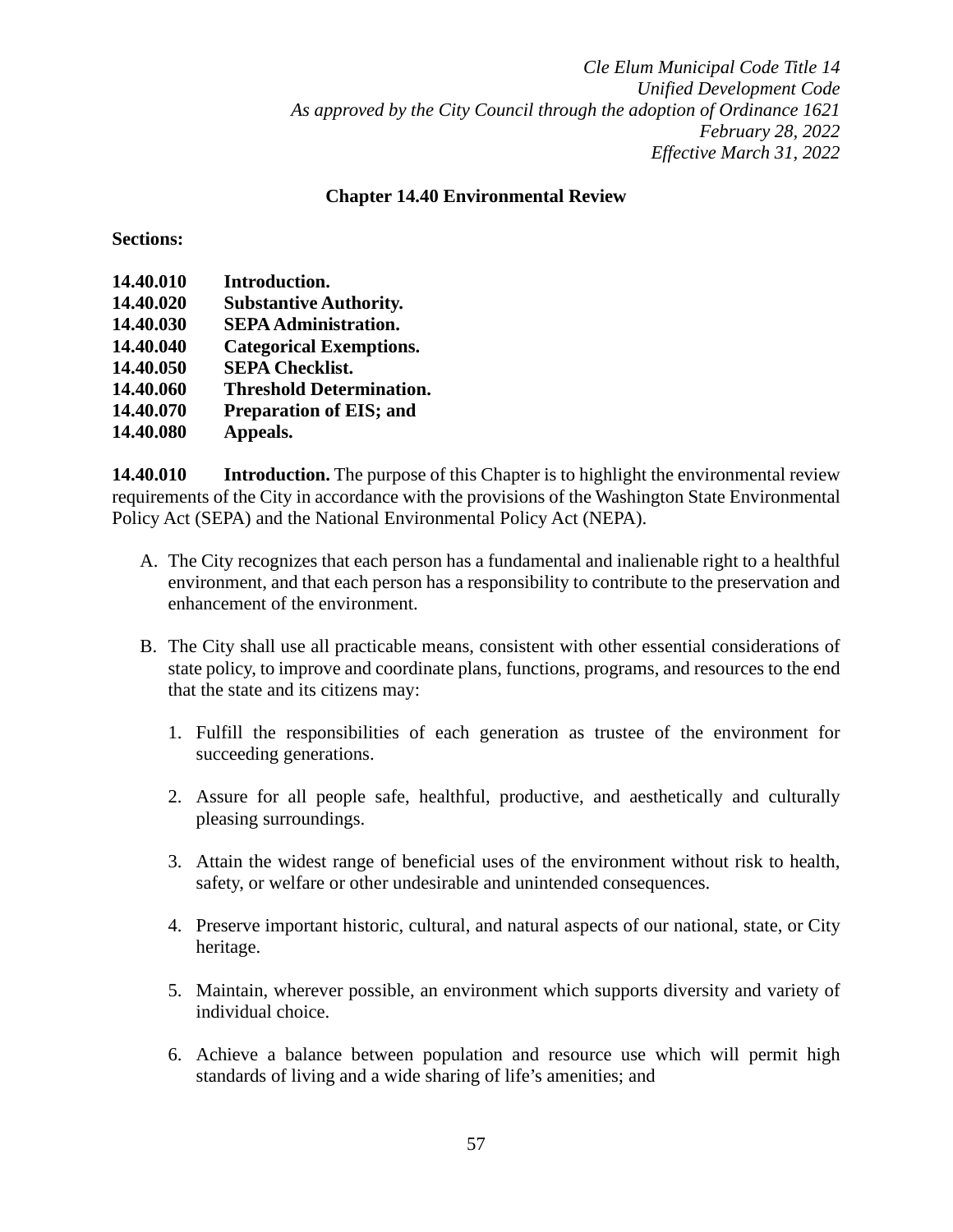- 7. Enhance the quality of renewable resources and approach the maximum attainable recycling of depletable resources.
- C. The City adopts the following policies to achieve the environmental goals of the Cle Elum community:
	- 1. Earth.
		- a. To encourage land development practices that result in a minimal disturbance to the city's vegetation and soils.
		- b. To encourage building and site planning practices that are consistent with the city's natural topographical features.
		- c. To insure prompt development, restoration, and effective erosion control of property after land clearing through the use of phased development, replanting, hydroseeding and other appropriate engineering techniques.
		- d. Prohibit development on steep slope areas when such development would create imminent danger of landslides.
	- 2. Air.
		- a. To work in cooperation with the air pollution control agency having jurisdiction over the proposal, to secure and maintain such levels of air quality as will protect human health and safety and to the greatest degree practicable, prevent injury to plant and animal life and to property, foster the comfort and convenience of inhabitants, promote the economic and social development of the city, and facilitate the enjoyment of the natural attractions of the city.
		- b. To reduce greenhouse gas emissions.
	- 3. Water.
		- a. To encourage development and construction procedures which conform to the Cle Elum Municipal Code as such may be amended or superseded, to minimize surface water and ground water runoff and diversion and to minimize erosion and reduce the risk of slides.
		- b. To encourage sound development guidelines and construction procedures which respect and preserve the city's watercourses; to minimize water quality degradation and control the sedimentation of creeks, streams, ponds, lakes, and other water bodies; to preserve and enhance the suitability of waters for contact recreation and fishing; to preserve and enhance the aesthetic quality of the waters.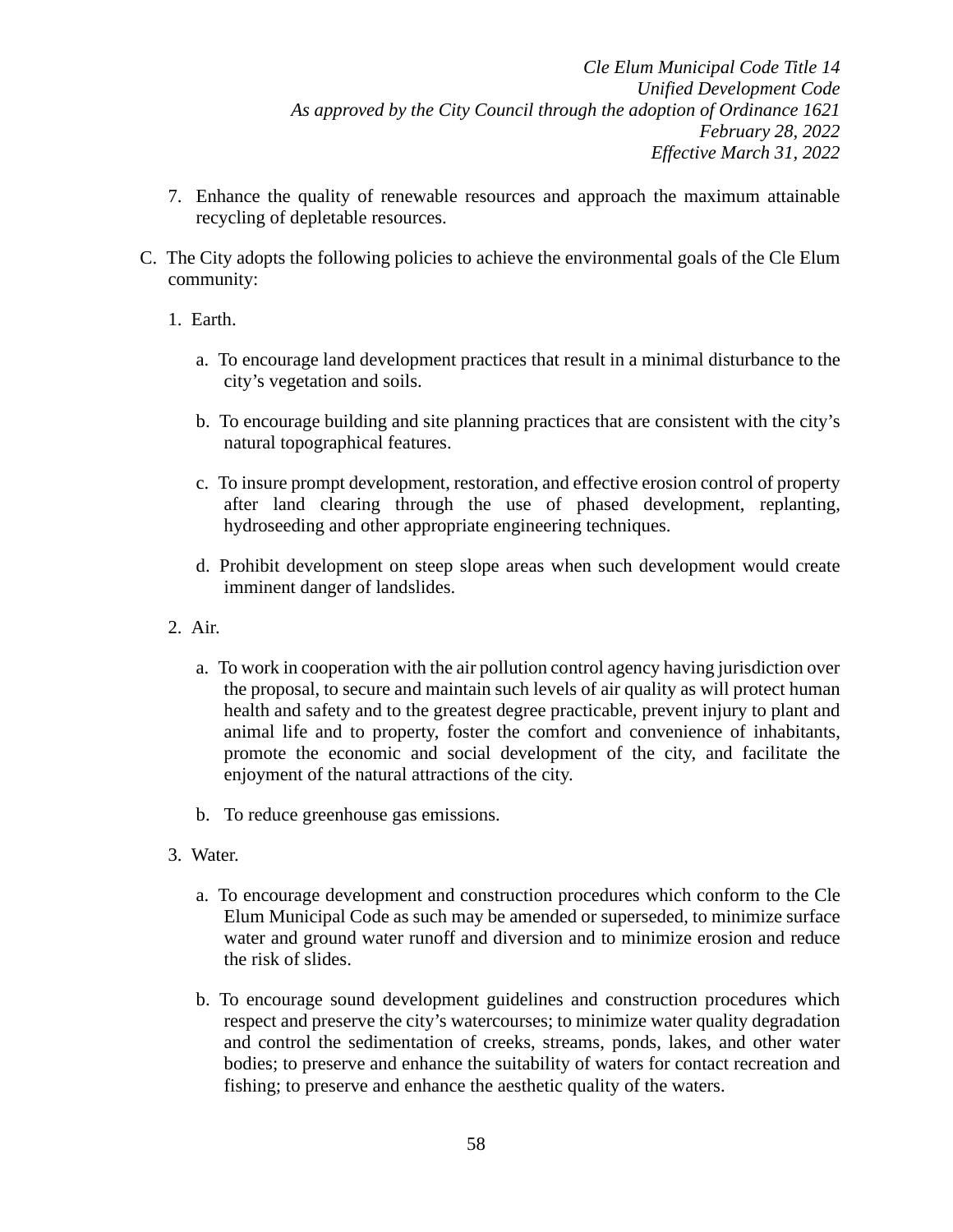- c. To maintain and protect ground water resources, to minimize adverse effects of alterations in ground water quantities, locations, and flow patterns.
- d. To provide a coordinated water supply plan with adjoining municipalities, special purpose districts, Kittitas County, private water purveyors, and landowners with water rights, provisions for interlocal agreements, joint/mutual assistance, and improvements to existing city facilities, and further joint public/private/regional water supply and treatment strategies and actions to comply with federal, state, and local water quality and drinking water standards.
- 4. Plants and Animals.
	- a. To protect the unique plants and animals within the city.
	- b. To preserve and enhance the city's physical and aesthetic character by preventing indiscriminate removal or destruction of trees and ground cover on undeveloped and partially developed property.
	- c. To encourage the retention of trees and other vegetation for visual buffers and soil retention.
	- d. To encourage building and site planning practices that are consistent with the city's vegetational features while at the same time recognizing that certain factors such as condition (e.g., disease, danger of falling, etc.), proximity to existing and proposed structures and improvements, interference with utility services, protection of scenic views, and the realization of a reasonable enjoyment of property may require the removal of certain trees and ground cover.
	- e. To preserve and protect fish and wildlife habitat.
- 5. Environmentally Sensitive Areas.
	- a. To preserve and protect critical areas and their buffers.
	- b. To encourage the enhancement of wetlands, shorelines, and wildlife habitat areas.
- 6. Energy and Natural Resources.
	- a. To encourage the wise use of nonrenewable natural resources.
	- b. To encourage efficient use of renewable resources.
	- c. To incorporate energy conservation features as feasible and practicable into all city projects and promote energy conservation throughout the community.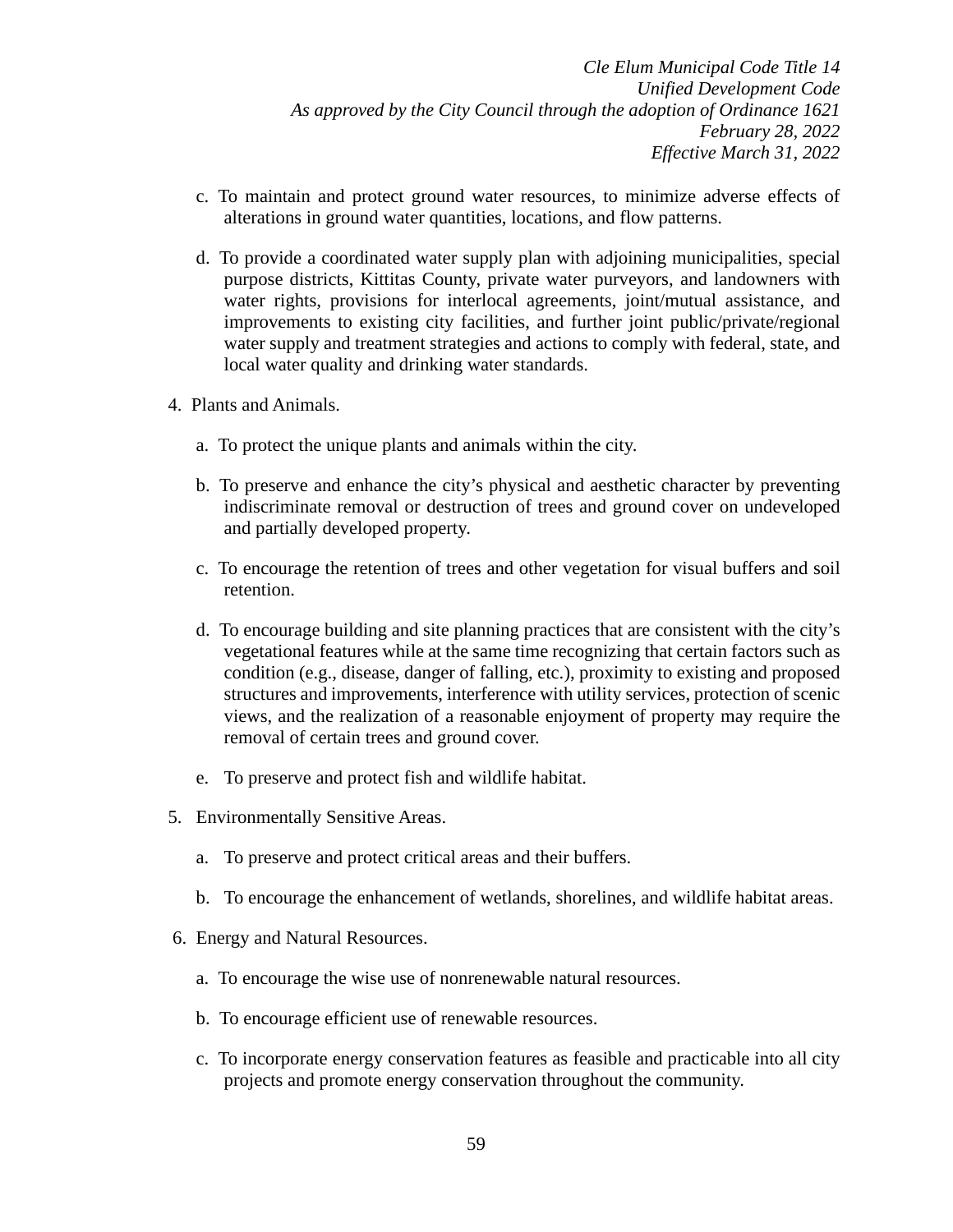- d. To encourage the use of Firewise principles.
- 7. Environmental Health.
	- a. To encourage development practices consistent with development standards of the city, Kittitas County and interlocal agreements as such may be amended or superseded. To minimize the exposure of citizens to the harmful physiological and psychological effects of excessive noise in a manner which promotes commerce; the use, value, and enjoyment of property; sleep and repose: and the quality of the environment, including fish and wildlife functions, values, features and habitat.
	- b. To require proposals involving the potential risk of an explosion or the release of hazardous substances to the environment to include specific measures which will ensure the public health, safety, and welfare.
	- c. To restrict or prohibit uses which will expose the public to unsanitary conditions or disease.
	- d. To restrict or prohibit uses which are dangerous to health, safety, or property in times of flood or cause excessive increases in flood heights or velocities.
	- e. To require that uses vulnerable to floods, including public facilities which serve such uses, shall be protected against flood damage at the time of initial construction.
	- f. To meet the minimum requirements of the National Flood Insurance Program and State of Washington Flood Control Program.
	- g. To require the clean-up of contaminated sites in accordance with state and federal standards.
	- h. To control noise emissions and avoid public nuisances.
- 8. Land and Shoreline Use.
	- a. To implement and further the city's comprehensive plans as may hereafter be amended, including the land use plan, transportation plan, utilities plan, open space, parks and recreation plan, and other plans consistent with ongoing city facility plan or utility-related projects and places,
	- b. To encourage orderly growth and development in the city and the Cle Elum Urban Growth Area by maximizing the efficiency of utilities and roads and other capital improvements.
	- c. To encourage the provision and maintenance of adequate housing for the residents of Cle Elum, for all income levels,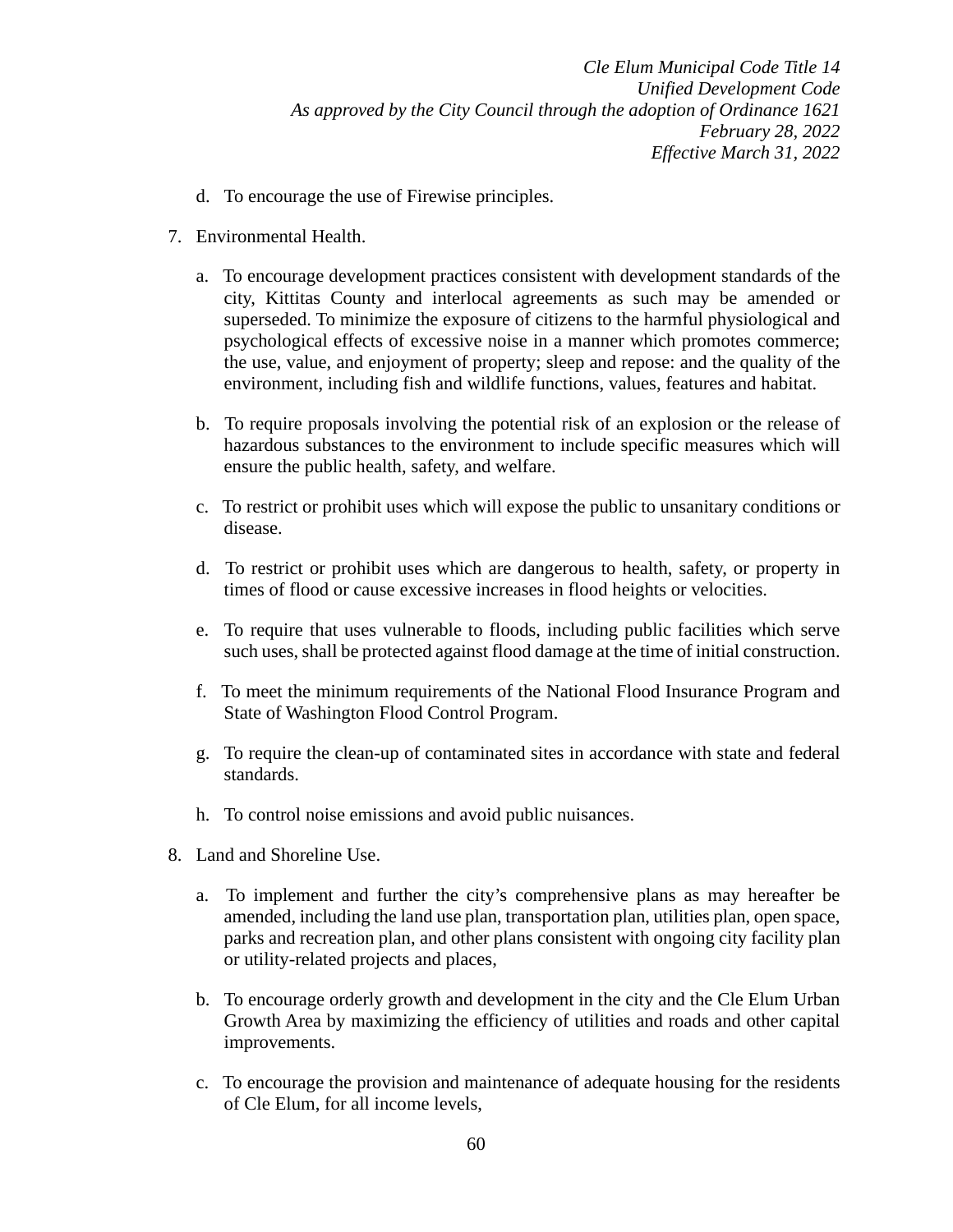- d. To evaluate impacts of new nonresidential development which would reduce existing housing stock or reduce land available for residential development.
- e. To minimize excessive light and glare.
- f. To encourage development which maintains and improves the existing aesthetic character of the community,
- g. To maximize protection of existing public scenic vistas and scenic corridors.
- h. To protect the existing open space areas for future generations and promote their expansion.
- i. To consider the historical and archaeological importance of all buildings and sites prior to any change in use or development, and to recognize properties and structures included in any future survey of historic buildings or as such may be amended or superseded, as properties of historical significance.
- 9. Transportation.
	- a. To approve street designs which are beneficial to the public in consideration of vehicular and pedestrian safety, efficiency of service, influence on the amenities and livability of the community, and economy of both construction and the use of land.
	- b. To encourage increased traffic volumes only in areas with sufficient capacity to provide safe and efficient traffic flow or where adequate traffic improvements will be provided in conjunction and concurrent with the development. To require adequate vehicular and pedestrian access to new developments and minimize pedestrian-vehicular conflict points.
- 10. Public Services and Utilities.
	- a. To encourage and approve development only where adequate public services, including fire and police protections are available or will be made available to serve the proposal.
	- b. To encourage and approve development only where adequate utilities, including water, sewer, power, communications, and drainage facilities exist or can reasonably be provided.
	- c. To protect the existing open space areas for future generations and promote their expansion.
- 11. Other.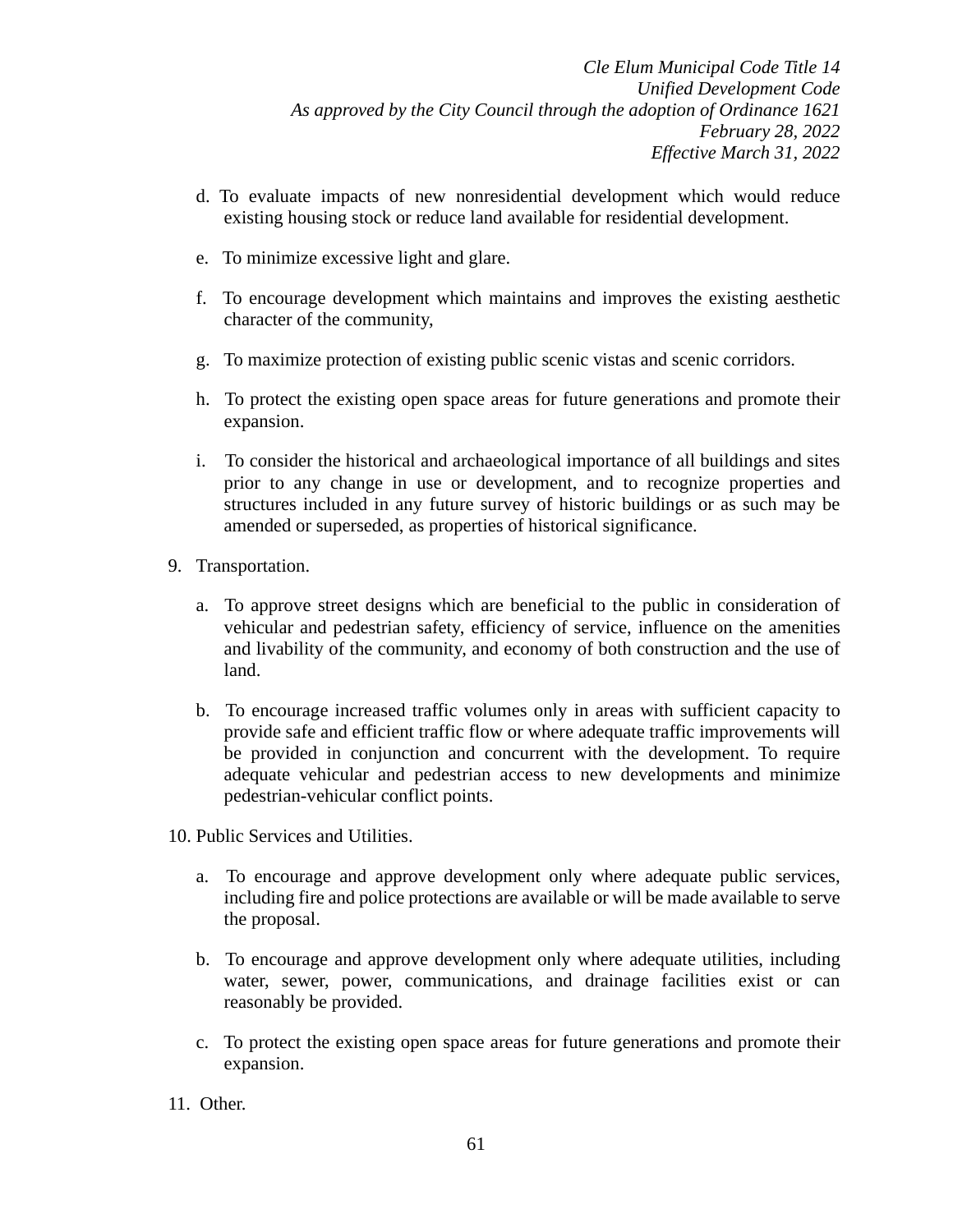a. To minimize the reduction of available natural light due to the casting of shadows by new development.

**14.40.020 Substantive Authority.** The following provisions constitute the City's SEPA policies and the basis for exercising the substantive authority granted to the City through the Washington State Environmental Policy Act.

- A. The City designates and adopts by reference the following documents, as amended, as the basis for the City's exercise of authority pursuant to this Section:
	- 1. Cle Elum Comprehensive Plan.
	- 2. Cle Elum Parks Recreation and Open Space Plan.
	- 3. Cle Elum Comprehensive Water and Sewer Plans.
	- 4. Cle Elum Six-Year Transportation Plan.
	- 5. Cle Elum Municipal Code.
	- 6. City of Cle Elum Engineering Design Standards; and
	- 7. The International Codes as adopted and administered by the City.
- B. The City may attach conditions to a permit or approval for the proposal so long as:
	- 1. Such conditions are necessary to mitigate specific probable adverse environmental documents prepared pursuant to this Chapter.
	- 2. Such conditions are in writing.
	- 3. The mitigation measures included in such conditions are reasonable and capable of being accomplished.
	- 4. The City has considered whether other local, state, or federal mitigation measures that apply to the proposal are sufficient to mitigate the identified impacts; and
	- 5. Such conditions are based on one or more policies of the Comprehensive Plan and the provisions in this Title and are cited in the permit, license, or other decision document.
- C. The City may deny a permit or approval for a proposal on the basis of a SEPA review so long as: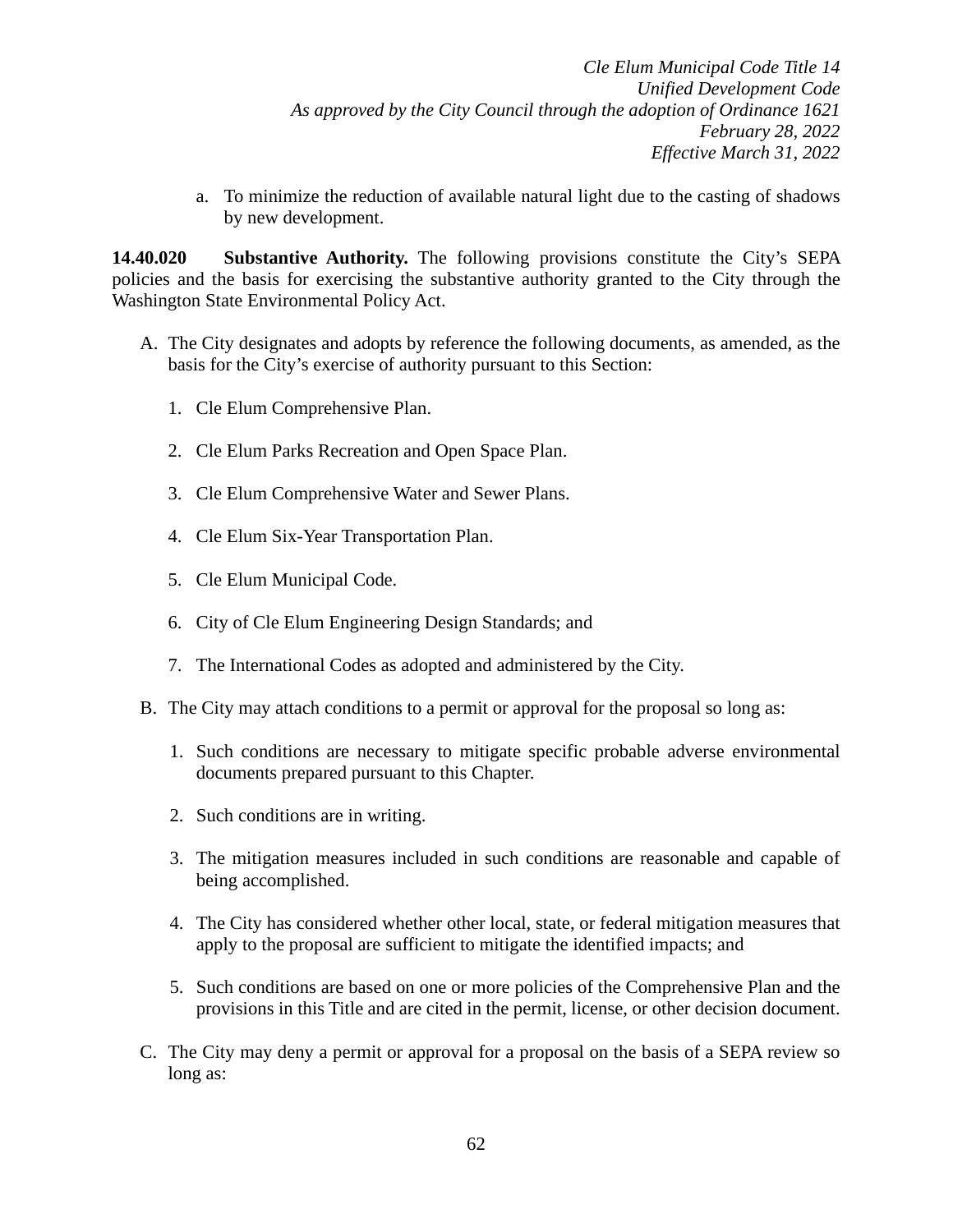- 1. A finding is made that approving the proposals would result in probable significant adverse environmental impacts that are identified in a final environmental impact statement (FEIS), or final supplemental environmental impact statement (FSEIS) prepared pursuant to this Chapter.
- 2. A finding is made that there are no reasonable mitigation measures capable of being accomplished that are sufficient to mitigate the identified impact; and
- 3. The denial is based on one or more policies identified in this Title or Comprehensive Plan and identified in writing in the decision document.

## **14.40.030 SEPA Administration.**

- A. The City adopts Chapter 197-11 of the Washington Administrative Code by reference unless otherwise noted or modified by the provisions of this Title.
- B. For those proposed projects, development activities, or actions for which the City is the lead agency, the SEPA Responsible Official shall be the Mayor, City Administrator, or their designee.
	- 1. The designated SEPA Responsible Official shall make the SEPA Threshold Determination, supervise the scoping and preparation of any required environmental documents, and perform any other related functions assigned to the lead agency as identified in this Chapter or WAC 197-11.
	- 2. In addition, the SEPA Responsible Official may require the Applicant or Project Sponsor to prepare and submit such technical studies, reports, or other environmental documents as may be necessary to complete required environmental reviews.

**14.40.040 Categorical Exemptions.** All proposed projects or development activities are subject to the provisions of this Chapter and WAC 197-11, except those activities that are identified in WAC 197-11-800 as being categorically exempt from SEPA, including, but not limited to:

- A. The following minor new construction activities are exempt from the provisions of this Chapter unless the construction would occur wholly or in part on lands covered by water, or the site contains critical areas or otherwise does not meet the exemption criteria of WAC 197-11-800:
	- 1. The construction or location of up to and including four (4) dwelling units.
	- 2. The construction of a barn, loafing shed, farm equipment storage building, produce storage, or packing structure, or similar agricultural structure, covering up to 10,000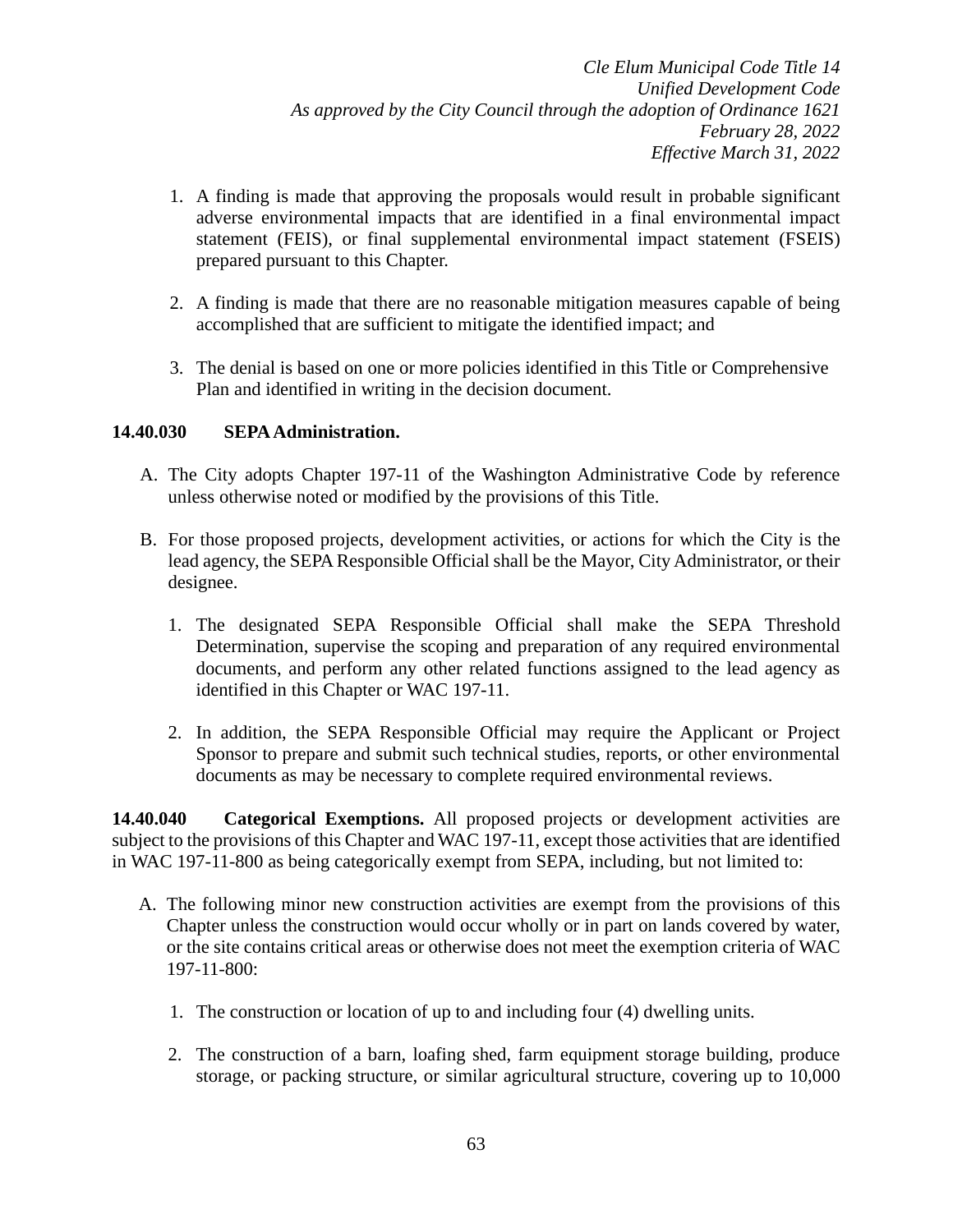square feet, provided that said structure is to be used by the property owner or his or her agent in the conduct of permitted farming on the property.

- 3. The construction of an office, school, commercial, recreational, service or storage building with up to 12,000 square feet of gross floor area and associated parking facilities designed for no more than 20 automobiles.
- 4. The construction of a parking lot not associated with a specific structure designed for up to 20 automobiles: or
- 5. Any landfill or excavation of up to 500 cubic yards throughout the total lifetime of the fill or excavation.
- B. Actions which must be undertaken immediately, or within a time period too short to allow full compliance with this chapter, to avoid an immediate threat to public health, safety, and welfare to prevent an immediate danger to public or private property, or to prevent an imminent threat to serious environmental degradation, shall be exempt from the procedural requirements of this Chapter.
	- 1. The SEPA Responsible Official shall determine on a case-by-case basis those emergency actions which qualify for this exemption.
	- 2. The City's determination that a proposal is exempt shall be final and not subject to appeal. If a proposal is exempt, none of the procedural requirements of this Chapter shall apply to the proposal. The City shall not require completion of an environmental checklist for an exempt proposal but shall prepare a memorandum for the project file that documents the exemption.
- C. If a proposal includes exempt and nonexempt actions, the City may authorize exempt actions prior to compliance with the procedural requirements of this Chapter, except that:
	- 1. The City shall not give authorization under this Section for:
		- a. Any nonexempt action.
		- b. Any action that would have an adverse environmental impact; or
		- c. Any action that would limit the reasonable choice of alternatives.
		- d. Any action that is a segment of and is physically and functionally related to a larger proposal which together would result in a probable significant adverse impact.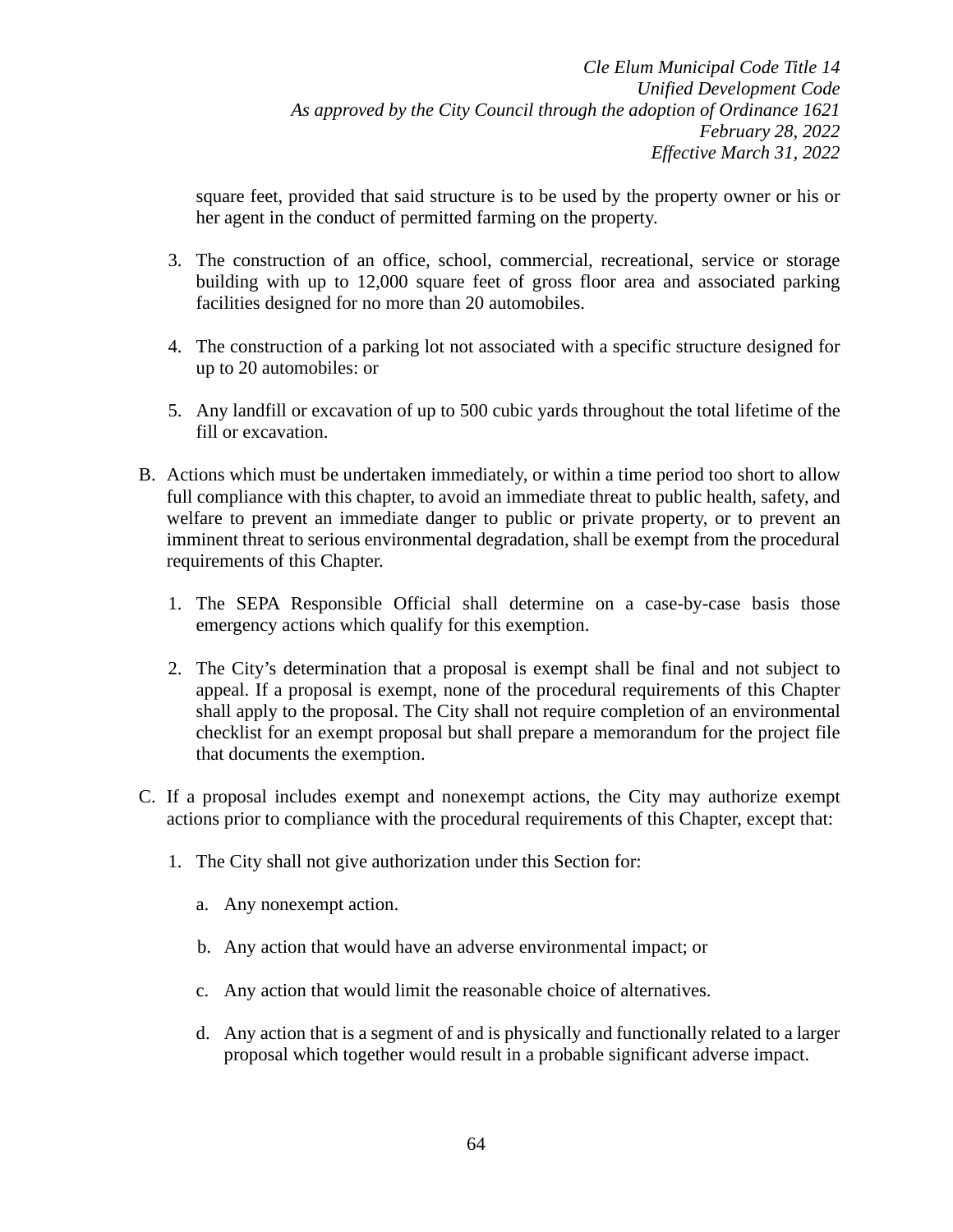- 2. The City may withhold approval of an exempt action that would lead to modification of the physical environment when such modification would serve no purpose if nonexempt action(s) were not approved.
- 3. The City may withhold approval of exempt actions that would lead to substantial financial expenditures by a private applicant when the expenditures would serve no purpose if nonexempt action(s) were not approved.

**14.040.050 SEPA Checklist.** All applications for a permit, license, certificate, or other approval as required by the provisions of this Title shall include a completed SEPA Checklist in such form as provided by the City.

- A. A completed SEPA checklist shall not be required when:
	- 1. The City has determined the activity to be Categorically Exempt from the requirements of SEPA.
	- 2. The City and Applicant mutually agree that an EIS is required.
	- 3. SEPA compliance for the proposed project has already been completed.
	- 4. SEPA compliance has been initiated by another agency for the same proposal.
- B. For private proposals, the Applicant shall be responsible for completing the SEPA checklist and providing all required supporting documentation.
- C. For proposals sponsored by the City or another public agency, the agency or department initiating the proposal shall be responsible for completing the SEPA checklist and providing all required supporting documentation.
- D. For projects submitted as planned actions under WAC 197-11-164, the City will use its existing environmental checklist form or may modify the environmental checklist form as provided in WAC 197-11-315. The modified environmental checklist form may be prepared and adopted along with or as part of a planned action ordinance or developed after the ordinance is adopted. In either case, a proposed modified environmental checklist form must be sent to the Washington State Department of Ecology to allow at least a 30-day review prior to use.

**14.040.060 Threshold Determination.** The SEPA Responsible Official shall review SEPA Checklists to determine if they are complete and ready for processing. If the checklist has not been completed, the City shall notify the Applicant in writing and shall identify what additional information must be provided. If the Checklist has been completed, the SEPA Responsible Official shall make a Threshold Determination and issue either a Determination of Non-Significance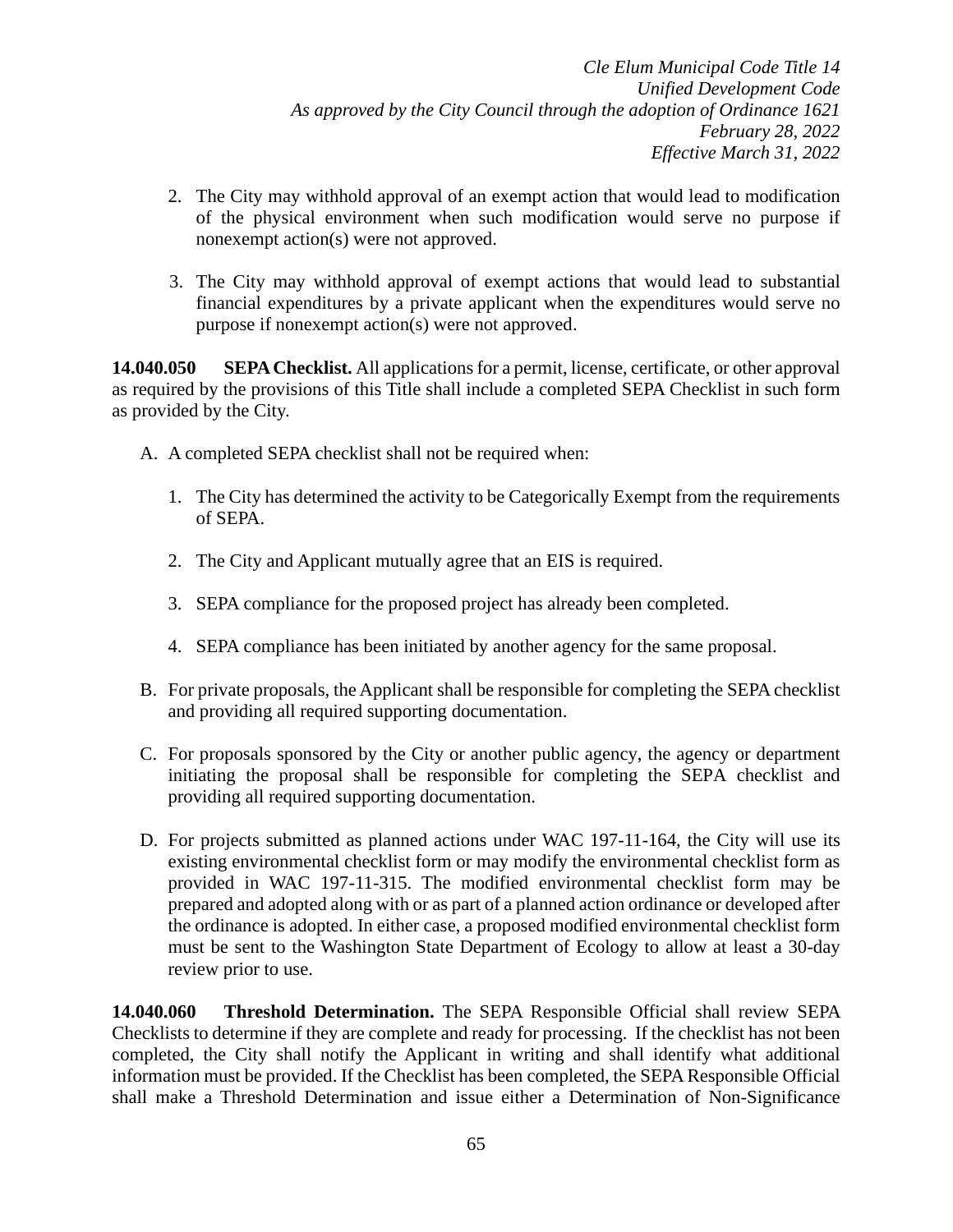(DNS), a Mitigated Determination of Non-Significance (MDNS), or a Determination of Significance (DS).

- A. An Applicant may request in writing early notice that a Determination of Significance may be likely.
	- 1. The City shall notify the Applicant in writing if a Determination of Significance is likely and the concerns that may trigger the need for the preparation of an EIS.
	- 2. The Applicant shall be given the opportunity to clarify or revise their proposal in order to lessen the potential adverse impacts.
- B. If the City determines that the proposed action shall not have a probable, significant adverse impact on the environment, it shall issue a Determination of Non-Significance, and no further environmental review of the proposed action shall be required. Upon issuance of the DNS the City may proceed with processing the application(s) associated with the proposed action.
- C. If the City determines that the proposed action may have significant adverse impacts on the environment, but that they can be reasonably mitigated by measures to avoid, minimize, or compensate for the potential adverse impacts, it shall issue a Mitigated Determination of Non-Significance, and shall identify in writing the mitigating measures that shall be included as subsequent conditions of approval.
	- 1. The issuance of an MDNS shall include public notice and a fifteen-day comment period. No permits or approvals associated with the proposed action shall be taken until the completion of this comment period.
	- 2. Based on comments received the City may modify required mitigation measures, impose additional measures, or may rescind the Threshold Determination.
- D. If the City determines that the proposed action is likely to have a probable, significant adverse impact on the environment, it shall issue a determination of significance and require the preparation of an environmental impact statement, or supplemental environmental impact statement, in accordance with the provisions of this Title and WAC 197-11.

**14.40.070 Preparation of EIS.** The preparation and issuance of draft and final environmental impact statement (EIS) documents is the responsibility of the City.

A. The City may elect to prepare EIS documents required for a proposed action with City staff or the EIS documents may be prepared by a qualified professional selected by the City in consultation with the proposed Project Sponsor. All costs associated with the preparation